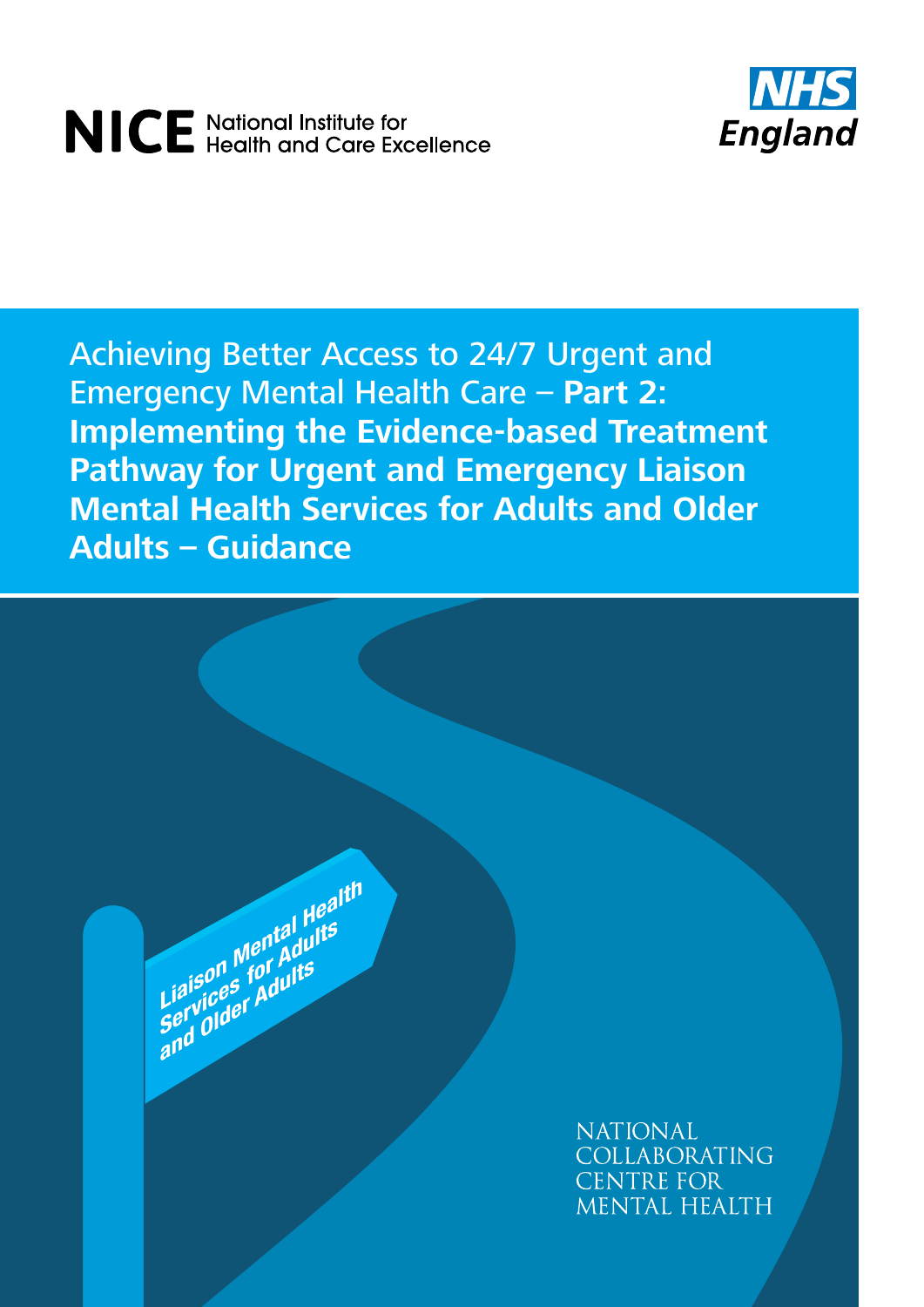OFFICIAL

**Achieving Better Access to 24/7 Urgent and Emergency Mental Health Care – Part 2: Implementing the Evidence-based Treatment Pathway for Urgent and Emergency Liaison Mental Health Services for Adults and Older Adults – Guidance**

Version number: 1

First published: November 2016

Prepared by: NHS England, the National Collaborating Centre for Mental Health and the National Institute for Health and Care Excellence

Classification: OFFICIAL

NHS England Publications Gateway Reference 05958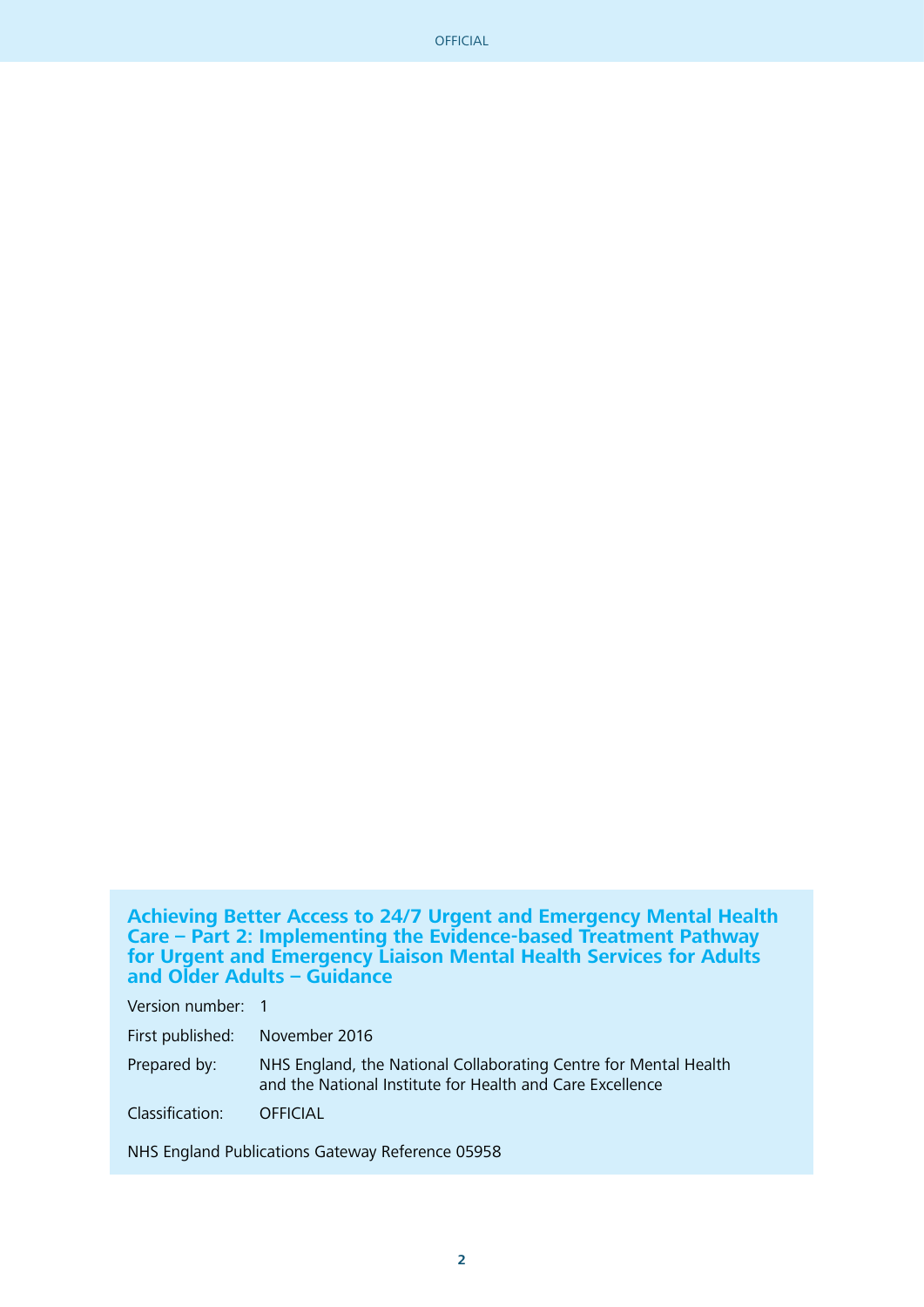## Foreword

The [Independent Mental Health Taskforce](https://www.england.nhs.uk/wp-content/uploads/2016/02/Mental-Health-Taskforce-FYFV-final.pdf)

[Five Year Forward View](https://www.england.nhs.uk/wp-content/uploads/2016/02/Mental-Health-Taskforce-FYFV-final.pdf) (February 2016) made it clear that improving access to high-quality mental health care must now become a national priority. The Achieving Better Access to Mental Health Services programme has been developed by NHS England, the National Institute for Health and Care Excellence and the National Collaborating Centre for Mental Health to introduce standards for mental health care and ensure that these can be properly measured across the country. The aim? To begin a major national implementation programme to make sure people with mental health problems get prompt access to evidence-based NICE-recommended care, on a par with the care provided for physical health problems. Nowhere within mental health care is the issue of parity more important than in the provision of urgent and emergency care for people experiencing a mental health crisis.

Proper funding for mental health crisis care and its full integration within NHS urgent and emergency care was one of the commitments made in the [Five Year Forward View for Mental](https://www.england.nhs.uk/wp-content/uploads/2016/02/Mental-Health-Taskforce-FYFV-final.pdf) [Health.](https://www.england.nhs.uk/wp-content/uploads/2016/02/Mental-Health-Taskforce-FYFV-final.pdf) With the publication of [Implementing](https://www.england.nhs.uk/wp-content/uploads/2016/07/fyfv-mh.pdf) [the Five Year Forward View for Mental Health](https://www.england.nhs.uk/wp-content/uploads/2016/07/fyfv-mh.pdf) (July 2016), and this implementation guidance for Achieving Better Access to 24/7 Urgent and Emergency Mental Health Care, commissioners and service providers now have some powerful tools at their disposal to improve crisis care for people of all ages across the country.

Liaison mental health services already play a valuable role in supporting people in a crisis, as well as adults and older adults who have both mental and physical health problems in a general hospital setting. They can help people to avoid lengthy stays in hospital and can speed up discharge. We now want to make sure people who experience a mental health crisis have received a response from an urgent and emergency mental health service within an hour, and that within four hours they have received the appropriate support to meet their needs and an evidence-based package of care is in place.

Improving liaison mental health provision has been a long-standing goal for the NHS and is a 'must do' in the most recent [two-year](https://www.england.nhs.uk/ourwork/futurenhs/deliver-forward-view/) [planning guidance for 2017-19.](https://www.england.nhs.uk/ourwork/futurenhs/deliver-forward-view/) In April 2016, as part of the [CCG Improvement and Assessment](https://www.england.nhs.uk/commissioning/ccg-auth/) [Framework 2016/17](https://www.england.nhs.uk/commissioning/ccg-auth/), CCGs were also asked to ensure that agreed and funded plans are in place to aim for a core 24 (24 hours, 7 days a week) service by 2020/21.

The pathway set out in this guide will help NHS commissioners and providers to ensure that liaison mental health services can meet these standards and deliver on their improvement plans. If these goals are achieved, adults and older adults presenting in crisis in emergency departments and on physical health general wards will have access to high-quality NICErecommended care, any time of the day or night, every day of the week.

This implementation guide is one of a series for urgent and emergency mental health care that also covers 'blue light' services (for all ages), community-based crisis response services (for adults and older adults) and children and young people's crisis services. Together they will form a crucial part of the overall implementation plan for transforming urgent and emergency mental health care in England.

Never before has timely access to high quality mental health care been accepted as so necessary by the whole health and social care community. Now we, as commissioners, providers, health and social care workers and partners across the whole urgent and emergency care pathway, must rise to this challenge and meet these expectations.

Professor Tim Kendall National Clinical Director for Mental Health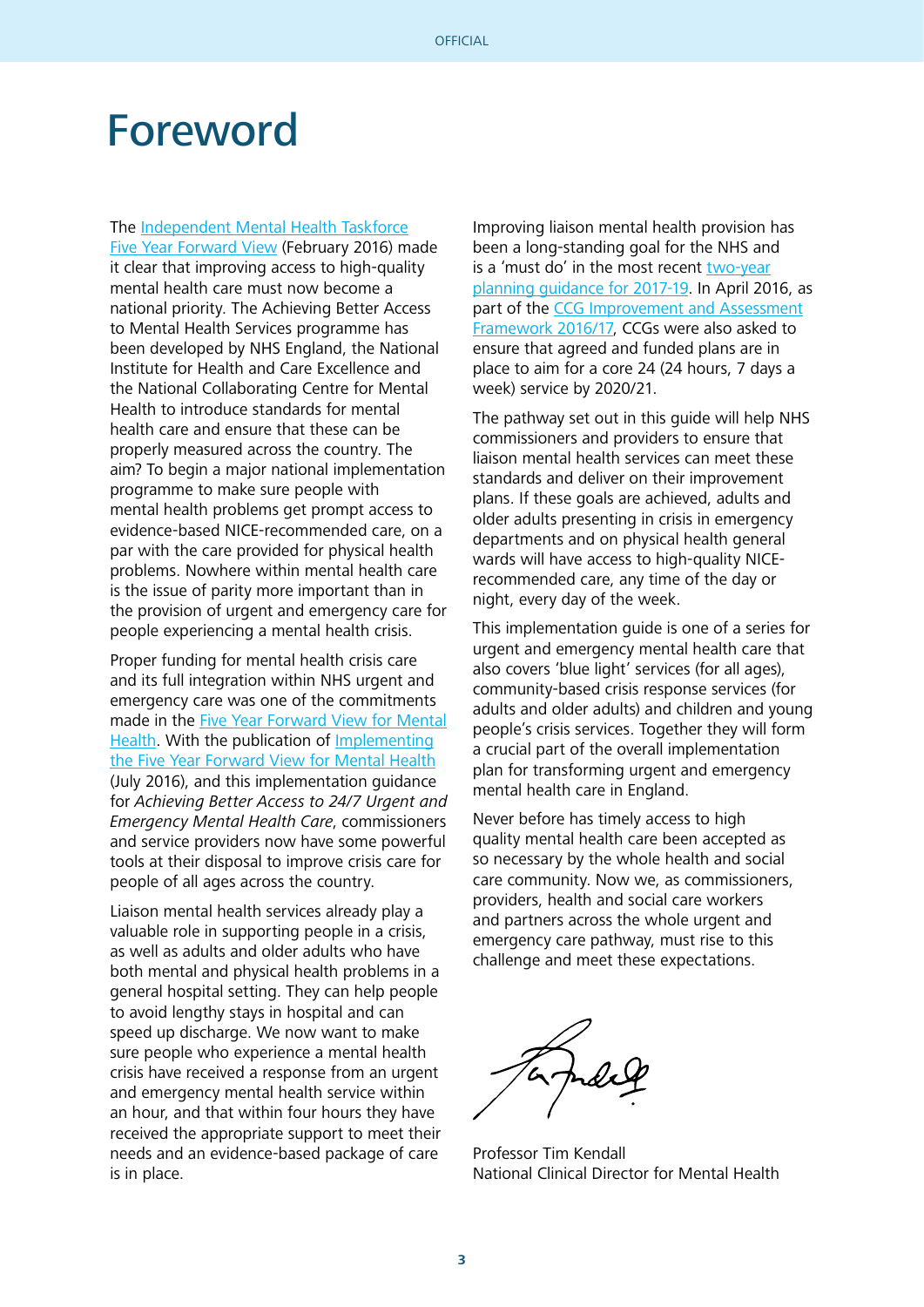## Key statements

These statements were developed by the [Expert Reference Group](#page-43-0) based on what they considered to be the key messages for this implementation guide. They have been worded from the perspective of a person experiencing a mental health crisis to highlight the need to develop urgent and emergency mental health services with the person at the centre.

- When I visit hospital experiencing a mental health crisis and I require help and support, this is treated with as much urgency and respect as a physical health emergency and I am able to get a response no matter what time of the day it is, or which day of the week.
- When I experience a mental health crisis in an emergency department or on a general hospital ward, I receive a timely and compassionate response from trained and competent professionals in liaison mental health. If I am an older adult I will receive specialist support from a team skilled in working with older people. I am treated with kindness, compassion and dignity and in accordance with my legal rights.

#### **EBTP STANDARD**

Any person experiencing a mental health crisis should receive a response from the liaison mental health service within a **maximum of 1 hour** of the service receiving a referral.

- My physical and mental health needs should not be seen as separate from each other and I receive effective care for both in a general hospital setting.
- Within one hour of a liaison mental health service being contacted, I have received a response and know that help is on its way.
- Within four hours of arriving in an emergency department or being referred from a ward, I receive a response and support that meets my needs. Depending on my situation:
	- I have had a full assessment of my physical, psychological and social needs, and an [urgent](#page-44-0) [and emergency care plan](#page-44-0) is in place, and
	- I am on my way to another service or location, if needed, or I have been accepted for follow-up care by another service

OR

- I have started assessment under the [Mental Health Act.](http://www.legislation.gov.uk/ukpga/1983/20/contents)
- If I feel better within four hours, I can go home.
- When I am on a general hospital ward and require an [urgent](#page-44-0) response from a liaison mental health service, I receive a full assessment within 24 hours. If I am an older adult I will receive specialist support from a team skilled in working with older people.
- Liaison mental health services have access to appropriate staff either on the team or through contractual arrangements to ensure that there are no delays to the start of a [Mental Health Act](http://www.legislation.gov.uk/ukpga/1983/20/contents) assessment, should I require one.
- If the difficulties I am facing during a mental health crisis cannot be resolved where I am, I am provided with appropriate support to access and travel to an appropriate and safe place where help is available.
- If I need longer-term support to manage my mental health problems, this is arranged.

#### **EBTP STANDARD**

Within **4 hours** of arriving at an emergency department or being referred from a ward, any person experiencing a mental health crisis should have received the appropriate response or outcome to meet their needs and have an evidence-based care package (informed by NICE) in place.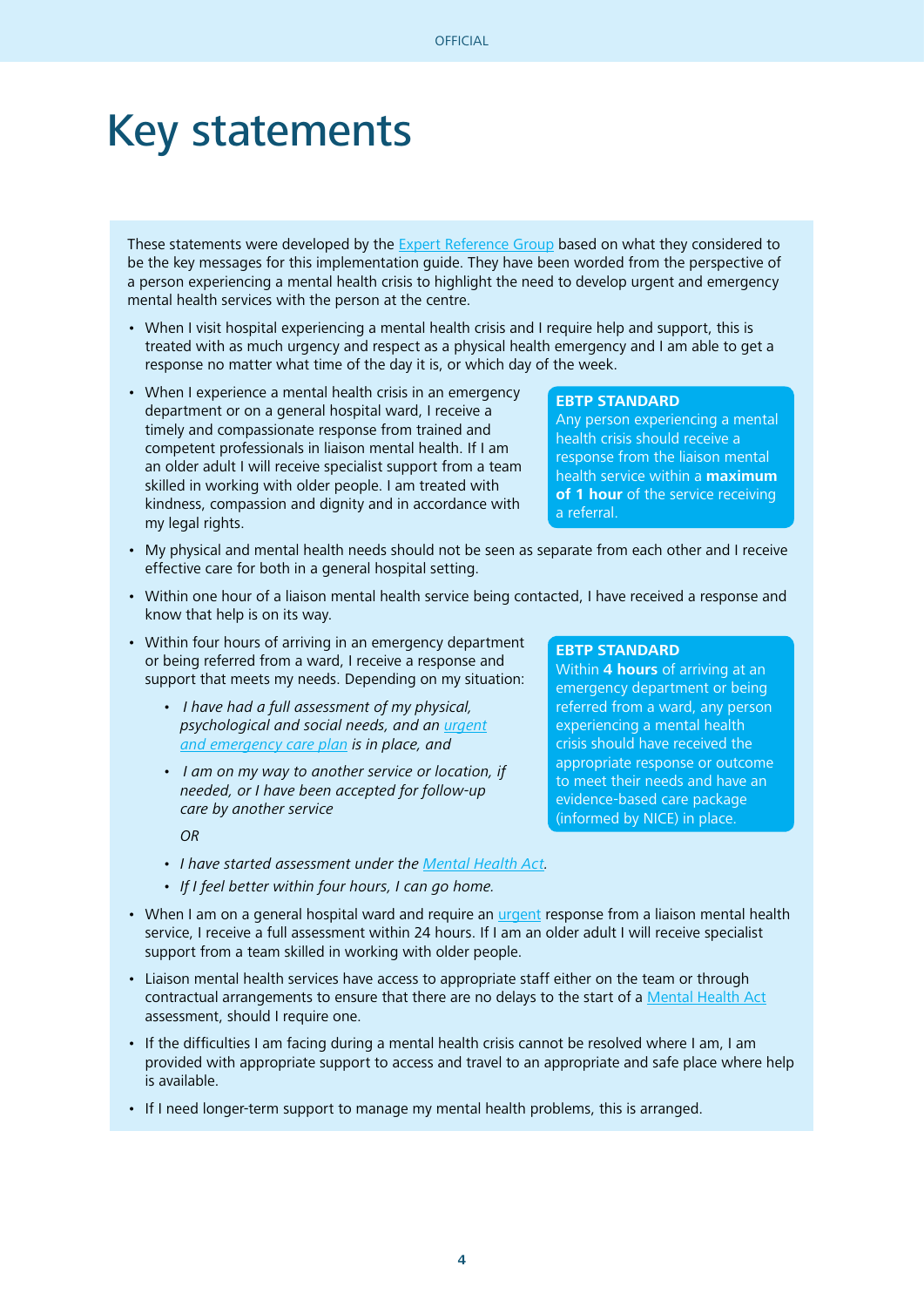# **Contents**

|     | <b>Introduction</b> |                                                                                                            | $\overline{7}$ |
|-----|---------------------|------------------------------------------------------------------------------------------------------------|----------------|
| 1.1 | Background          |                                                                                                            | 7              |
| 1.2 |                     | Purpose and scope of this document                                                                         | 7              |
| 1.3 |                     | How was this document developed?                                                                           | 9              |
| 1.4 |                     | The evidence-based treatment pathway                                                                       | 9              |
|     | 1.4.1               | Emergency pathway                                                                                          | 9              |
|     | 1.4.2               | Urgent pathway                                                                                             | 10             |
| 1.5 |                     | Expectations of commissioners                                                                              | 10             |
|     |                     | What is a mental health crisis and why is rapid access to a liaison<br>mental health service so important? | 12             |
| 2.1 |                     | What is a mental health crisis?                                                                            | 12             |
| 2.2 |                     | Attending the ED when in a mental health crisis                                                            | 12             |
| 2.3 |                     | How liaison mental health services can help people in a mental health crisis                               | 13             |
|     | 2.3.1               | Identify, assess and respond to mental health crises                                                       | 13             |
|     | 2.3.2               | Treat the symptoms of the mental health crisis                                                             | 13             |
|     | 2.3.3               | Provide access to ongoing support                                                                          | 13             |
|     | 2.3.4               | Provide service-level support                                                                              | 13             |
|     |                     | <b>What are liaison mental health services?</b>                                                            | 14             |
| 3.1 |                     | Current provision of liaison mental health services                                                        | 14             |
|     | 3.1.1               | 24-hour services                                                                                           | 14             |
|     | 3.1.2               | Distinct specialty                                                                                         | 15             |
|     | 3.1.3               | On-site service                                                                                            | 15             |
| 3.2 |                     | Benefits of liaison mental health services                                                                 | 16             |
|     | 3.2.1               | Benefits for people experiencing a mental health crisis                                                    | 16             |
|     | 3.2.2               | Benefits to service providers                                                                              | 16             |
|     | 3.2.3               | Economic benefits of liaison mental health services                                                        | 16             |
| 3.3 |                     | Liaison mental health service models                                                                       | 17             |
|     | 3.3.1               | Core 24                                                                                                    | 17             |
|     | 3.3.2               | Enhanced 24                                                                                                | 17             |
|     | 3.3.3               | Comprehensive                                                                                              | 18             |
|     | 3.3.4               | Core                                                                                                       | 18             |
| 3.4 |                     | The workforce                                                                                              | 18             |
|     | 3.4.1               | Workforce for core 24, enhanced 24 and comprehensive service models                                        | 18             |
|     | 3.4.2               | Other staffing                                                                                             | 20             |
|     | 3.4.3               | Integrated governance                                                                                      | 20             |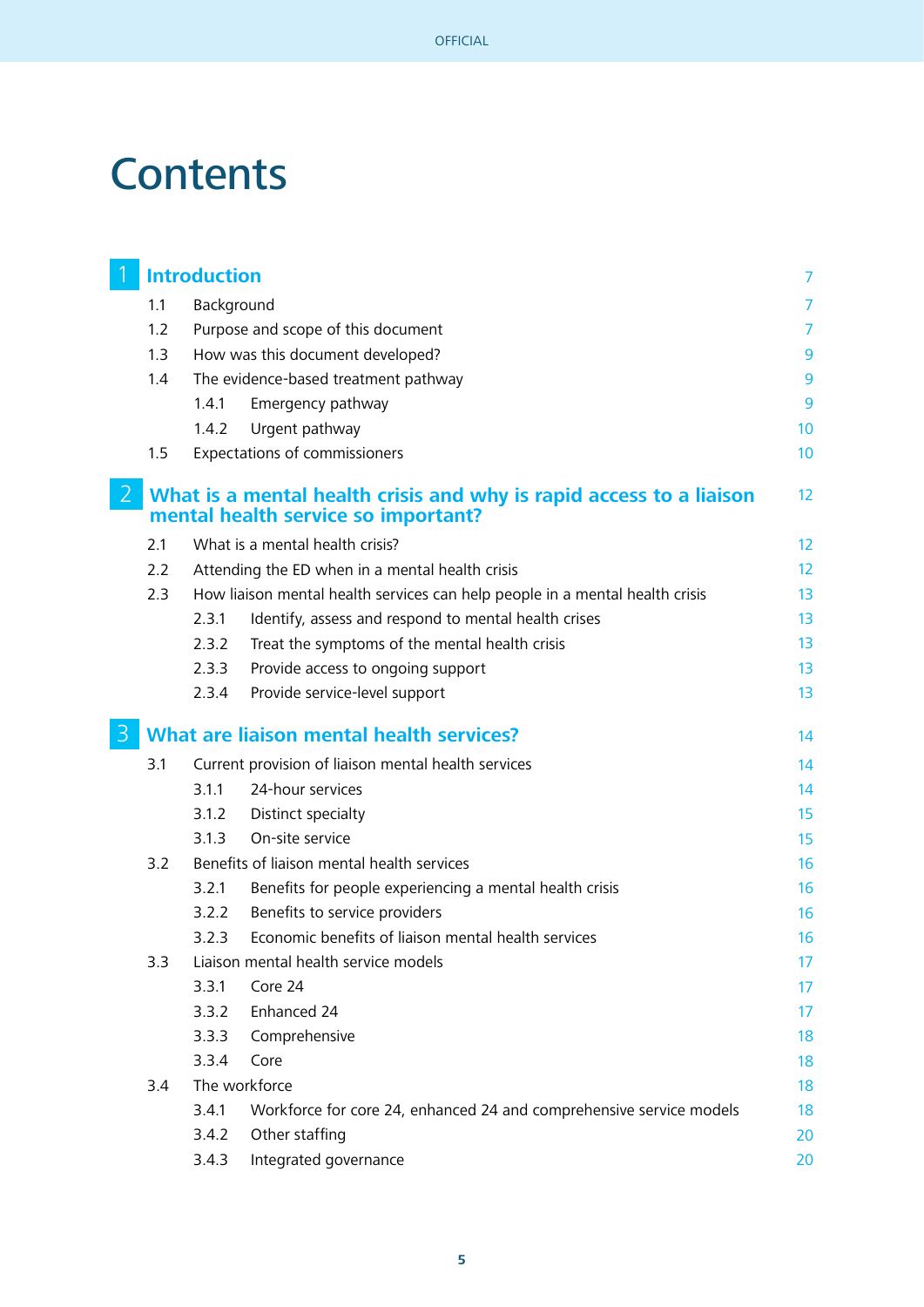| 4           |                   |                                | The evidence-based treatment pathway                                           | 23 |  |
|-------------|-------------------|--------------------------------|--------------------------------------------------------------------------------|----|--|
|             | 4.1               | Evidence-based treatment<br>23 |                                                                                |    |  |
|             | 4.2               |                                | Emergency care pathway                                                         | 25 |  |
|             |                   | 4.2.1                          | EBTP CLOCK STARTS - Identification                                             | 25 |  |
|             |                   | 4.2.2                          | Step $1 -$ Response                                                            | 27 |  |
|             |                   | 4.2.3                          | Step $2 -$ Assess                                                              | 27 |  |
|             |                   | 4.2.4                          | EBTP CLOCK STOPS - Agreed treatment plan in place                              | 28 |  |
|             | 4.3               |                                | Urgent care pathway                                                            | 29 |  |
|             | 4.4               |                                | Pathway principles                                                             | 30 |  |
|             |                   | 4.4.1                          | Providing age-appropriate treatment                                            | 30 |  |
|             |                   | 4.4.2                          | Using referrals and alerts                                                     | 32 |  |
|             |                   | 4.4.3                          | Mental capacity                                                                | 32 |  |
|             |                   | 4.4.4                          | Safeguarding                                                                   | 33 |  |
|             |                   | 4.4.5                          | Transport                                                                      | 33 |  |
|             |                   | 4.4.6                          | Managing intoxication due to drug or alcohol intake                            | 33 |  |
|             |                   | 4.4.7                          | Managing people who leave (or are likely to leave) before an assessment        | 34 |  |
|             |                   | 4.4.8                          | Supporting a person when they no longer need urgent and emergency care         | 34 |  |
|             |                   | 4.4.9                          | Collecting data                                                                | 34 |  |
|             | 4.5               |                                | Measuring and reporting performance against the pathway and standards          | 35 |  |
|             |                   | 4.5.1                          | Submission of data items                                                       | 35 |  |
|             |                   | 4.5.2                          | Outcomes measurement                                                           | 35 |  |
|             |                   | 4.5.3                          | Quality assessment and improvement programme                                   | 37 |  |
| $\mathsf b$ |                   |                                | Key commissioning considerations and service development                       | 38 |  |
|             | 5.1               |                                | Step 1: Understand local demand                                                | 38 |  |
|             |                   | 5.1.1                          | Commissioning for a hospital population                                        | 39 |  |
|             | 5.2               |                                | Step 2: Develop an outline service model                                       | 39 |  |
|             |                   | 5.2.1                          | Consider the appropriate service model                                         | 39 |  |
|             |                   | 5.2.2                          | Identify and understand current referral pathways                              | 39 |  |
|             |                   | 5.2.3                          | Consider establishing drug and alcohol use services                            | 39 |  |
|             | 5.3               |                                | Step 3: Obtain baseline current service provision and identify gaps            | 40 |  |
|             | 5.4               |                                | Step 4: Agree staffing, recruitment and training plans                         | 40 |  |
|             | 5.5               | and guidance                   | Step 5: Design local referral to treatment pathways and accompanying protocols | 40 |  |
|             |                   | 5.5.1                          | Providing appropriate and safe environments for assessments                    | 40 |  |
|             |                   | 5.5.2                          | Providing support for people with drug or alcohol use problems                 | 40 |  |
|             |                   | 5.5.3                          | Managing frequent attenders                                                    | 41 |  |
|             |                   | 5.5.4                          | Providing care between assessments and reviews                                 | 41 |  |
|             | 5.6               |                                | Step 6: Establish data collection and outcomes measurement protocols           | 41 |  |
|             |                   | 5.6.1                          | Overview                                                                       | 41 |  |
|             |                   | 5.6.2                          | Developing reports for monitoring performance                                  | 42 |  |
|             | 5.7               |                                | Step 7: Create a benefits realisation plan                                     | 42 |  |
|             |                   |                                | <b>Definitions of terms and abbreviations</b>                                  | 44 |  |
|             | <b>References</b> |                                |                                                                                | 47 |  |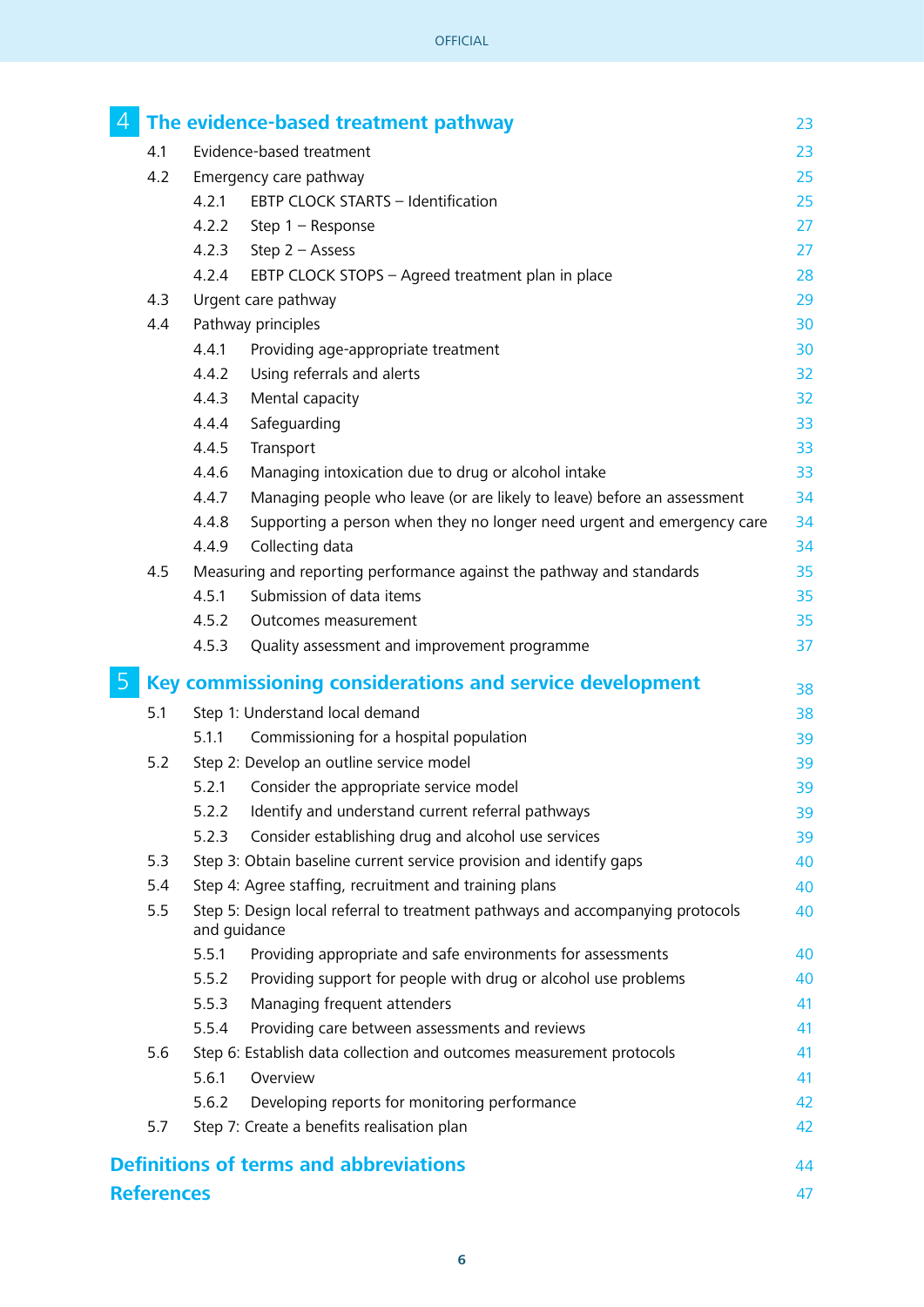# **Introduction**

## 1.1 **Background**

This guide builds on a number of policy drivers, reviews and publications including [The Mental Health Crisis Care Concordat,](http://www.crisiscareconcordat.org.uk/wp-content/uploads/2014/04/36353_Mental_Health_Crisis_accessible.pdf)<sup>1</sup> the Care Quality Commission (CQC) report [Right](https://www.cqc.org.uk/sites/default/files/20150611_righthere_mhcrisiscare_summary_3.pdf) [Here, Right Now,](https://www.cqc.org.uk/sites/default/files/20150611_righthere_mhcrisiscare_summary_3.pdf)<sup>2</sup> the [Urgent and Emergency](http://www.nhs.uk/NHSEngland/keogh-review/Documents/UECR.Ph1Report.FV.pdf) Care Review<sup>3</sup> and the **Five Year Forward View** [for Mental Health](https://www.england.nhs.uk/wp-content/uploads/2016/02/Mental-Health-Taskforce-FYFV-final.pdf).<sup>4</sup> Together these made an overwhelming case for improving [urgent and](#page-44-0) [emergency mental health services](#page-44-0), including [liaison mental health services](#page-44-0).<sup>a</sup> The additional funding announced in the Spending Review and detailed further in [Implementing the Five](https://www.england.nhs.uk/wp-content/uploads/2016/07/fyfv-mh.pdf) [Year Forward View for Mental Health](https://www.england.nhs.uk/wp-content/uploads/2016/07/fyfv-mh.pdf)<sup>5</sup> will be used to improve coverage and availability of [urgent and emergency mental health care](#page-44-0), so that by 2020/21 all general hospitals will have a liaison mental health service and at least 50% will meet the standard for adults and older adults of a core 24 service as a minimum. This will be supported by £120 million additional central funding by 2020/21.

## 1.2 **Purpose and scope of this document**

This guide supports implementation of the ambitions set out in the [Five Year Forward](https://www.england.nhs.uk/wp-content/uploads/2016/02/Mental-Health-Taskforce-FYFV-final.pdf) [View for Mental Health](https://www.england.nhs.uk/wp-content/uploads/2016/02/Mental-Health-Taskforce-FYFV-final.pdf) to introduce evidencebased treatment pathways across mental health services. It states: 'by 2020/21, NHS England should invest to ensure that no acute hospital is without all-age mental health liaison services in emergency departments and inpatient wards, and at least 50 per cent of acute hospitals are meeting the 'core 24'<sup>b</sup> service standard as a minimum' to ensure provision of liaison mental health services in all general hospitals.

b Core 24 is a liaison mental health service model provided 24 hours, 7 days a week; it is commonly provided across urgent and emergency care pathways.

This guide covers the first 24 hours of urgent and emergency mental health care following referral or presentation. The pathway and associated standards should be applied equally regardless of the nature of the mental or physical health problem and any disabilities (including learning disabilities) of the person presenting in a [mental health crisis.](#page-44-0)

The primary aim of this document is to provide guidance on establishing, developing and maintaining urgent and emergency liaison mental health services for adults and older adults in emergency departments (EDs) and general hospital wards. It is acknowledged that liaison mental health teams provide a wider range of services than urgent and emergency mental health care. However, these activities are beyond the remit of this guide and will be addressed in forthcoming implementation guides on integrated mental and physical health services in 2017.

This guide is aimed at commissioners and providers of services for adults and older adults. It is recognised that some adult services provide an urgent and emergency mental health response to young people aged 16 to 18 years. See Part 4 in this series (listed below) for the implementation guidance for urgent and emergency mental health services for children and young people.

#### This document is one in a series of **Achieving Better Access to 24/7 Urgent and Emergency Mental Health Care**  implementation guides, which includes:

Part 1: Implementing the Evidence-based Treatment Pathway for 'Blue Light' Services Providing an Urgent and Emergency Mental Health Response for All Ages (forthcoming)

<sup>&</sup>lt;sup>a</sup> Also commonly known as 'liaison psychiatry' or 'psychological medicine', the term 'liaison mental health' is used in this guide to reflect the multidisciplinary nature of liaison teams.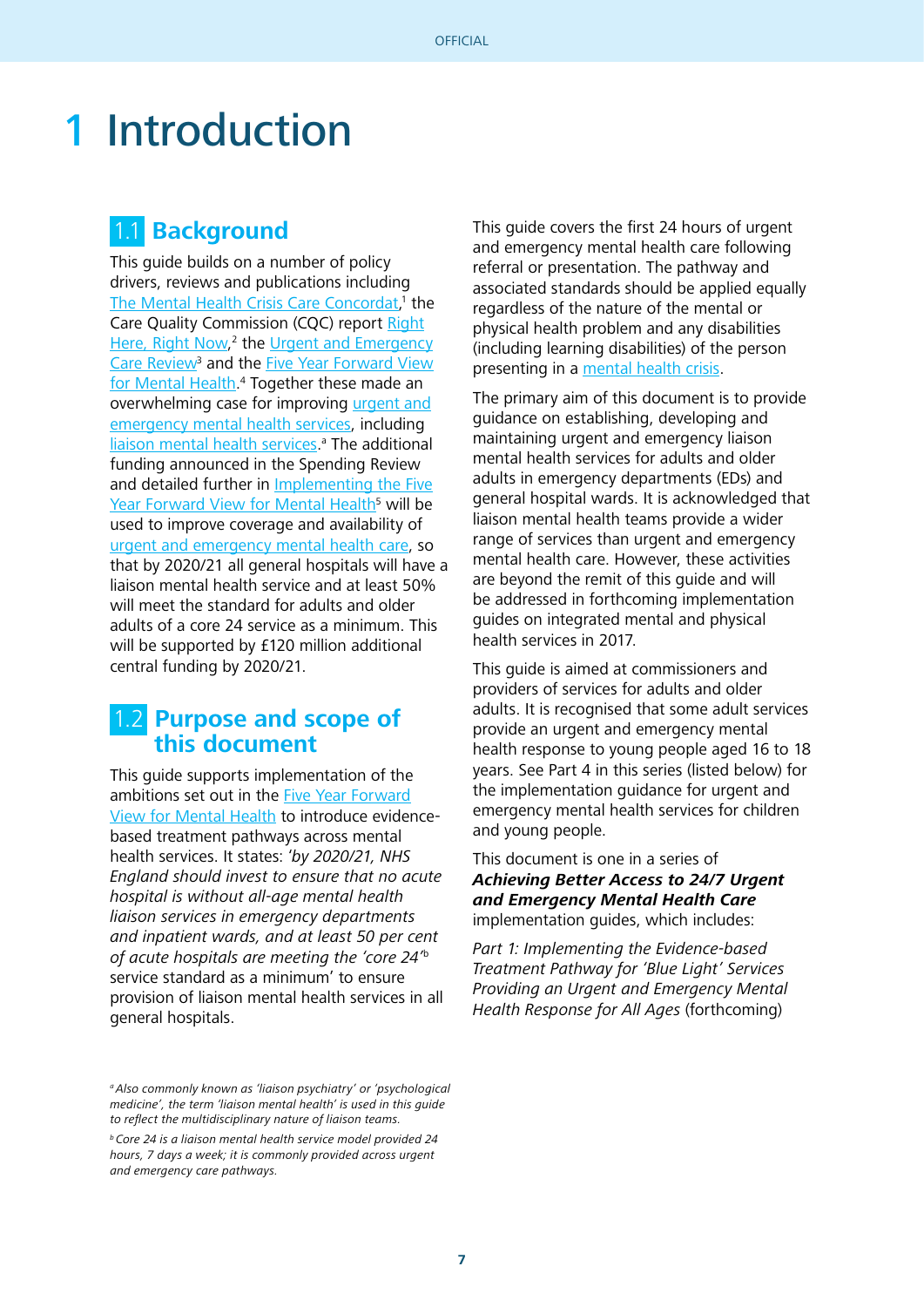Part 2: Implementing the Evidence-based Treatment Pathway for Urgent and Emergency Liaison Mental Health Services for Adults and Older Adults

Part 3: Implementing the Evidence-based Treatment Pathway for Urgent and Emergency Community Mental Health Services for Adults and Older Adults (forthcoming)

Part 4: Implementing the Evidence-based Treatment Pathway for Urgent and Emergency Mental Health Services for Children and Young People (forthcoming)

Evidence-based treatment pathways and recommendations for services that provide acute mental health care and planned care liaison mental health will be covered in forthcoming implementation guides.

This guide has been organised into four further chapters as described below:

| <b>Chapter</b>          |                                                                                                                     | <b>Purpose of the chapter</b>                                                                                                                                                                                                                                                                                                                                                                                                                                                                                        |  |  |  |
|-------------------------|---------------------------------------------------------------------------------------------------------------------|----------------------------------------------------------------------------------------------------------------------------------------------------------------------------------------------------------------------------------------------------------------------------------------------------------------------------------------------------------------------------------------------------------------------------------------------------------------------------------------------------------------------|--|--|--|
| $\overline{2}$          | What is a mental health<br>crisis and why is rapid<br>access to a liaison<br>mental health service so<br>important? | • To provide personal perspectives on mental health<br>crises<br>• To provide key facts regarding mental health crises<br>• To describe the important functions of liaison mental<br>health services in responding to mental health crises                                                                                                                                                                                                                                                                           |  |  |  |
| $\overline{\mathbf{3}}$ | <b>What are liaison mental</b><br>health services?                                                                  | • To provide a description of liaison mental health<br>services and their benefits<br>• To describe the skill mix necessary to deliver care<br>in line with NICE guidance and to ensure that the<br>specific needs of older adults are met<br>• To describe optimal service models                                                                                                                                                                                                                                   |  |  |  |
| $\overline{\mathbf{4}}$ | The evidence-based<br>treatment pathway                                                                             | • To summarise the NICE quality standards and<br>guidelines relevant to liaison mental health services<br>• To describe all aspects of the pathway, including<br>clock starts and stops<br>• To clarify the approach to measurement for the<br>recommended response times and the delivery of<br>care in line with NICE guidance<br>• To describe the recommended approach to routine<br>measurement of outcomes (clinician and service user<br>reported)<br>• To clarify data collection and reporting requirements |  |  |  |
| 5                       | <b>Key commissioning</b><br>considerations and service<br>development                                               | • To provide a step-by-step process that local<br>commissioners and providers can follow, working<br>collaboratively with stakeholders, to ensure<br>sustainable delivery of the evidence-based treatment<br>pathway                                                                                                                                                                                                                                                                                                 |  |  |  |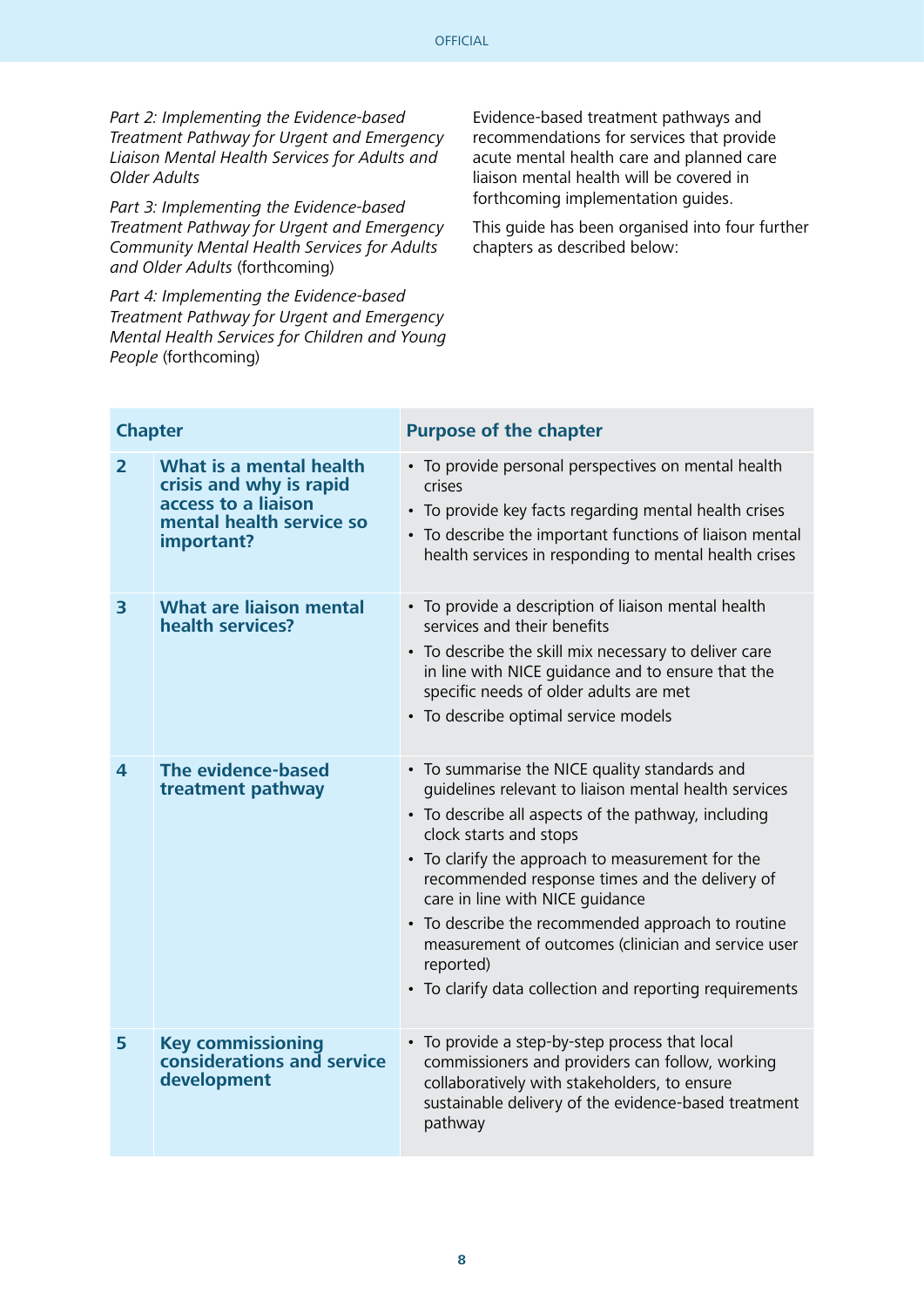Additional resources have been brought together in the accompanying Appendices and Helpful Resources pack. This pack includes:

- appendices
	- relevant NICE guidance and outcomes measurement
	- the full pathway
	- Expert Reference Group members
- positive practice examples and models
- links to helpful web-based resources.

### 1.3 **How was this document developed?**

NHS England has commissioned NICE to provide a package of implementation support for evidence-based treatment pathways for mental health, including implementation guidance. NICE has asked the National Collaborating Centre for Mental Health  $(NCCMH)^c$  to develop this guide. The NCCMH established an Expert Reference Group including topic experts from the following areas:

- commissioning and public health
- service providers including health and social care professionals from primary and secondary mental and physical health care services and service managers
- academics and health educators
- people and [carers](#page-43-0) with lived experience
- specialist expertise in older adult mental health.

See Appendix C in the Appendices and Helpful Resources pack for a full list of members.

In developing this guide, the Expert Reference Group and NCCMH technical team followed a manual for developing implementation quides<sup>d</sup> and were primarily informed by relevant NICE quality standards and guidelines supplemented by data on current service provision. The Expert Reference Group used its knowledge, expertise and judgement to determine the recommendations set out in this guide.

## 1.4 **The evidence-based treatment pathway**

For the purposes of this guidance, 'emergency' and 'urgent' are defined as follows:

An **emergency** is an unexpected, time-critical situation that may threaten the life, long-term health or safety of an individual or others and requires an immediate response.

An **urgent** situation is serious, and an individual may require timely advice, attention or treatment, but it is not immediately life threatening.

Urgent and emergency mental health care is a response that health and care service providers deliver 24 hours a day, 7 days a week (24/7) to people who are experiencing a mental health crisis.

This guide sets out an evidence-based treatment pathway (EBTP) for people presenting in general hospital settings in mental health crisis who require urgent or emergency mental health care.

The pathway includes recommended standards (called 'EBTP standards'), which require delivery of an evidence-based package of care informed by National Institute for Health and Care Excellence (NICE) guidance.

### 1.4.1 **Emergency pathway**

The evidence-based treatment pathway introduced in this guide requires that people who need urgent and emergency mental health care receive an evidence-based package of care informed by NICE guidance within four hours of presenting in an ED or referral from a ward.

• An urgent and emergency liaison mental health service should respond to the person within one hour of receiving a referral. An emergency response consists of a review to decide on the type of assessment needed and arranging appropriate resources for the assessment (see Section [4.2.2](#page-26-0))

 $\epsilon$  The NCCMH, a partnership between the Royal College of Psychiatrists and University College London, was one of the national collaborating centres first established by NICE in 2001 to develop clinical guidelines.

d Forthcoming on the NICE website.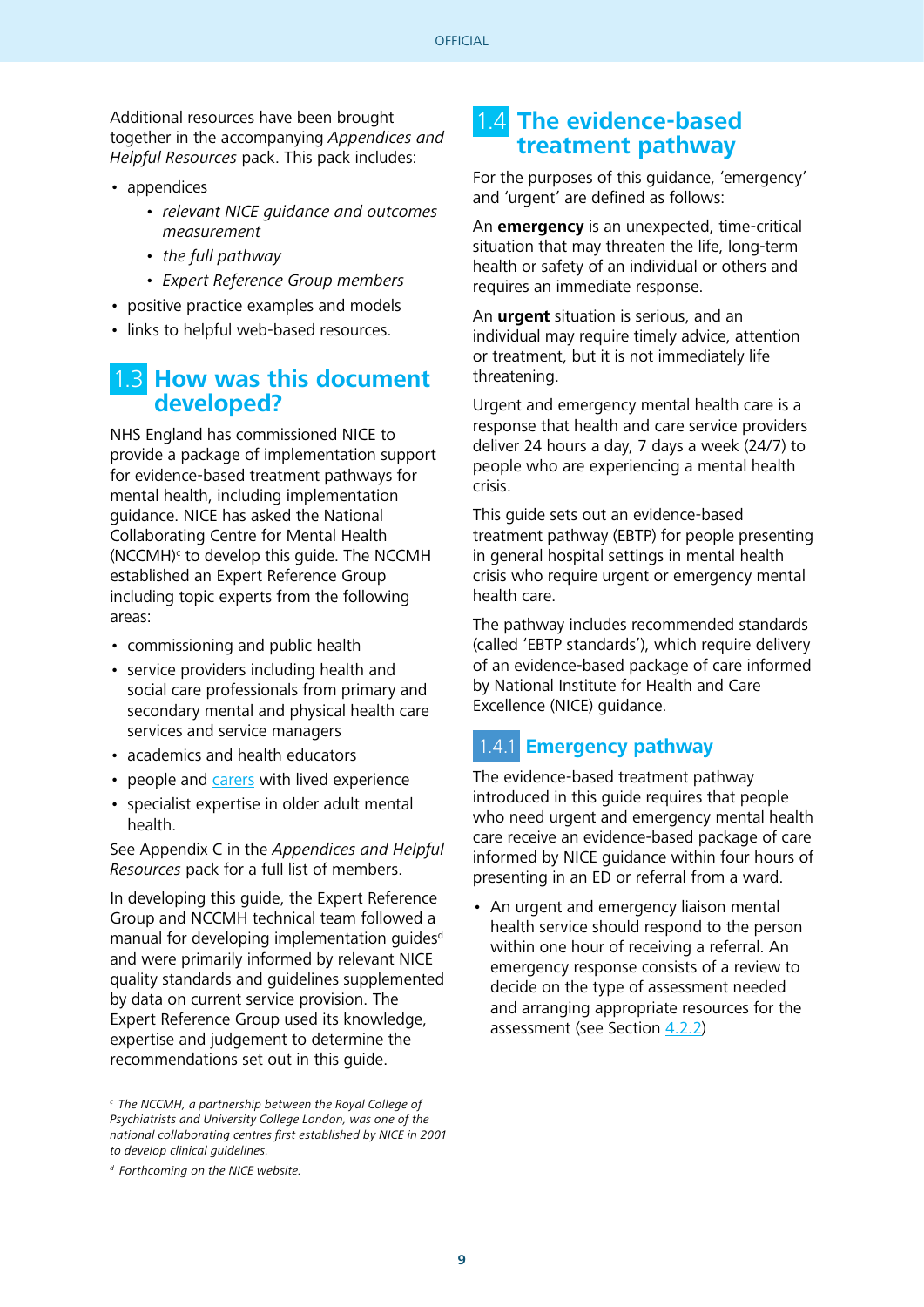- Within four hours of arriving in an ED or being referred from a ward it is recommended that the person should:
	- have received a full biopsychosocial [assessment,](#page-43-0) and
	- have an [urgent and emergency mental](#page-44-0) [health care plan](#page-44-0) in place, and
	- at a minimum, be en route to their next location if geographically different, or
	- have been accepted and scheduled for follow-up care by a responding service, or
	- have been discharged because the crisis has resolved

 $\bigcap$ 

• have started a [Mental Health Act](http://www.legislation.gov.uk/ukpga/1983/20/contents) assessment.

## 1.4.2 **Urgent pathway**

As well as an emergency response to crisis referrals, liaison mental health services should provide an urgent care pathway, with a full assessment taking place within 24 hours of referral. An urgent response is described in Section [4.3](#page-28-0).

- An urgent and emergency liaison mental health service should respond to the referrer within one hour of receiving a referral from a general hospital ward to ascertain its urgency, the type of assessment needed and resources required for the assessment
- The urgent and emergency liaison mental health assessment should start within 24 hours of receiving a referral. The principles of assessment described in the emergency pathway (see Section  $4.2.2$ ) apply to the urgent care pathway.
- Within 24 hours of presenting with a suspected urgent mental health problem on a general hospital ward it is recommended that a person should:
	- have received a full biopsychosocial assessment, and
	- have an urgent and emergency mental health care plan in place, and
	- at a minimum, be en route to their next location if geographically different, or
	- have been accepted and scheduled for a follow-up appointment by a responding service, or

• have been provided with advice or signposted, where appropriate.

If at any point the person's mental health deteriorates, or it is deemed they require an emergency response, including a [Mental Health](http://www.legislation.gov.uk/ukpga/1983/20/contents)  [Act](http://www.legislation.gov.uk/ukpga/1983/20/contents) assessment, the emergency pathway should be followed.

## 1.5 **Expectations of commissioners**

Commissioners are responsible for ensuring that local service development plans are created and implemented in collaboration with people with mental health problems and their families or carers, as well as local mental health providers, public health providers and partner organisations. This should include voluntary and third sector organisations, drug and alcohol service commissioners and providers, and local authorities (social care, housing, debt, benefit advice, employment and education) to provide a framework for collaborative action. Development plans should focus on delivering the recommendations in the [Five Year Forward](https://www.england.nhs.uk/wp-content/uploads/2016/02/Mental-Health-Taskforce-FYFV-final.pdf) [View for Mental Health.](https://www.england.nhs.uk/wp-content/uploads/2016/02/Mental-Health-Taskforce-FYFV-final.pdf)

Improving provision of liaison mental health has been in the NHS planning guidance for the past three years, and is now set out among the nine 'must dos' for the NHS in the [two](https://www.england.nhs.uk/ourwork/futurenhs/deliver-forward-view/)[year planning guidance for 2017-19.](https://www.england.nhs.uk/ourwork/futurenhs/deliver-forward-view/) From April 2016, as part of the [CCG Improvement](https://www.england.nhs.uk/commissioning/ccg-auth/)  [and Assessment Framework 2016/17,](https://www.england.nhs.uk/commissioning/ccg-auth/) clinical commissioning groups (CCGs) were further asked to ensure that agreed and funded plans are in place to aim for core 24 service level by 2020/21, as well as conducting a self-assessment of current provision against selected key lines of enquiry.<sup>e</sup> The availability of high-quality liaison mental health services informs CQC inspections of general hospitals, and these EBTP standards will also be taken into account as NHS Improvement develops future iterations of its [Single Oversight](https://improvement.nhs.uk/uploads/documents/Single_Oversight_Framework_published_30_September_2016.pdf) [Framework](https://improvement.nhs.uk/uploads/documents/Single_Oversight_Framework_published_30_September_2016.pdf).

e The key lines of enquiry for liaison mental health are set out on page 68: [https://www.england.nhs.uk/commissioning/wp](https://www.england.nhs.uk/commissioning/wp-content/uploads/sites/12/2016/05/technical-annex.pdf)[content/uploads/sites/12/2016/05/technical-annex.pdf](https://www.england.nhs.uk/commissioning/wp-content/uploads/sites/12/2016/05/technical-annex.pdf)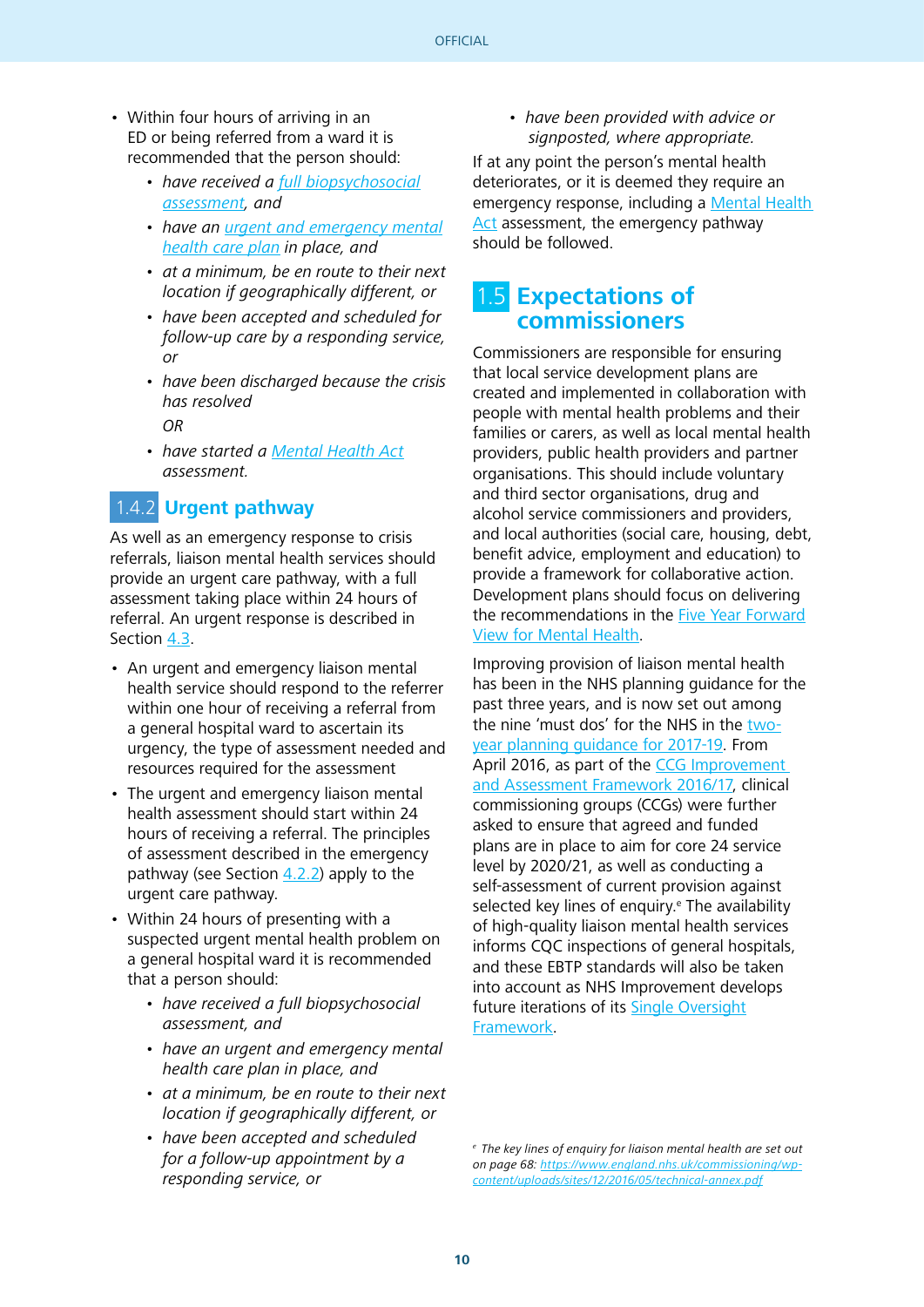In 2016 and 2018, NHS England is making available central transformation funding to help accelerate provision of liaison for the general hospitals with 24/7 EDs that are closest to the minimum core 24 level. This funding was first announced following the November 2015 Government Spending Review.

The reduction of inequalities in access and outcomes should be central to the development of urgent and emergency mental health services. Local commissioners should make explicit in their plans how they have taken into account the duties placed on them under the [Equality Act 2010](http://www.legislation.gov.uk/ukpga/2010/15/contents)<sup>6</sup> and their duties with regard to reducing health inequalities as set out in the [Health and Social Care Act 2012.](http://www.legislation.gov.uk/ukpga/2012/7/contents/enacted)<sup>7</sup> Service design and communications should be appropriate and accessible to meet the needs of diverse communities (see [Guidance](https://www.england.nhs.uk/about/gov/equality-hub/legal-duties/) [for Commissioners on the Equality and Health](https://www.england.nhs.uk/about/gov/equality-hub/legal-duties/) [Inequalities Duties](https://www.england.nhs.uk/about/gov/equality-hub/legal-duties/)).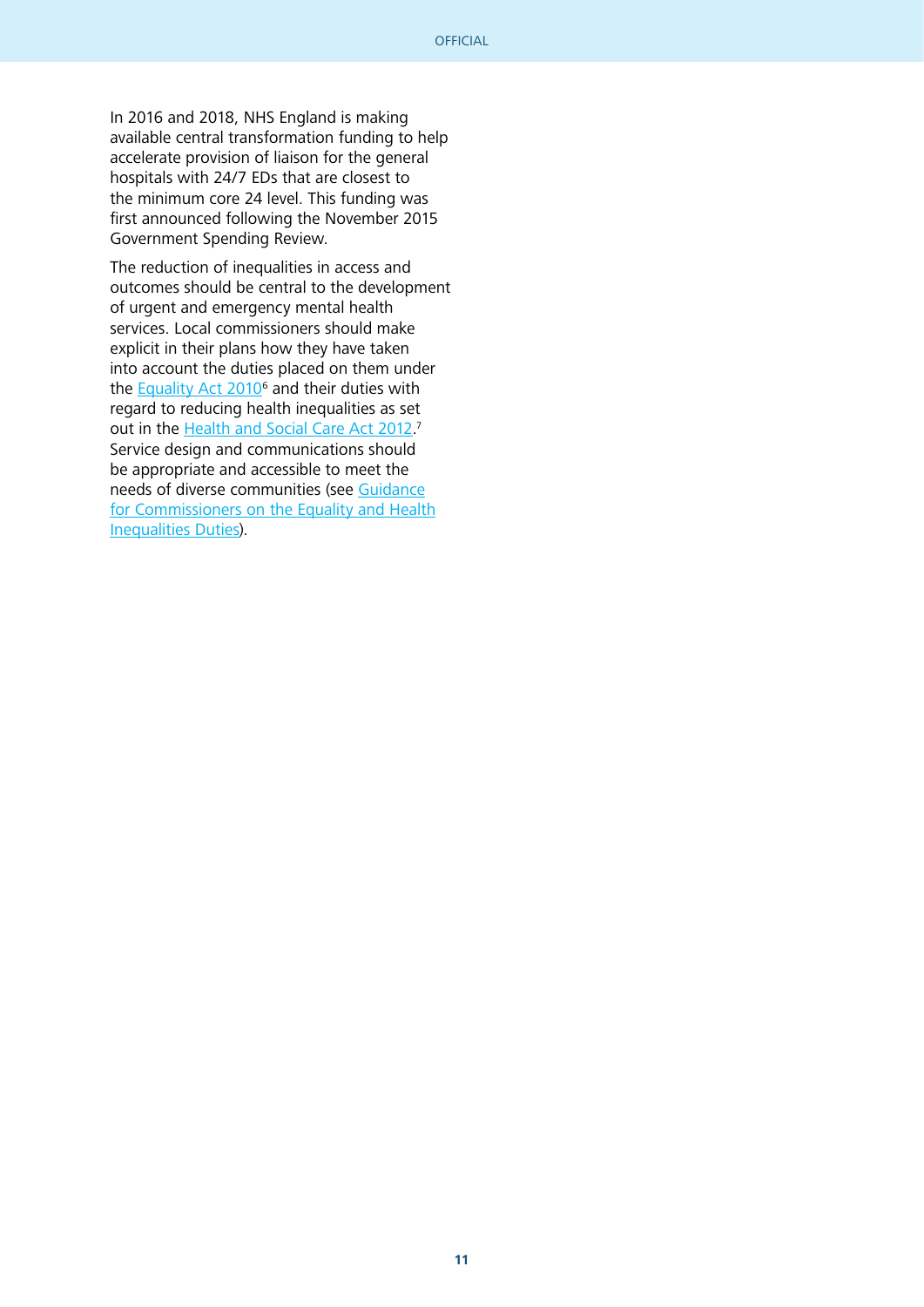# 2 What is a mental health crisis and why is rapid access to a liaison mental health service so important?

 I am scared, disorientated, and cannot manage even simple day-to-day tasks. People talk to me, but what they are saying does not make sense, and they cannot understand me. I am very alone, and it gets harder and harder to ask for help. The world is too close, too full of meanings. My mind is glowing.

Source: A person with lived experience, 2016

### 2.1 **What is a mental health crisis?**

A mental health crisis is a situation that the person or anyone else believes requires immediate support, assistance and care from an urgent and emergency mental health service.

There are various possible causes or triggers of a crisis. For example, many people experience adverse life events that include a psychological, physical or social element, which leads to a need for an urgent or emergency response from mental health services. All crises will be different in their cause, presentation and progression. It is important to identify the trigger (for example, abuse, trauma or homelessness<sup>8</sup>), associated risks and options for ongoing care, and respond to the crisis according to the individual's need and circumstances.

## **Attending the ED when in a mental health crisis**

 I'm not attention seeking or being manipulative when I self harm. I've suffered in my past and I'm coming asking you for help. I'm seeking attention, yes, because I've hurt myself and I need medical attention.

Please remember to dress my self harm even if I have overdosed. Often you forget because I'm not well enough to point it out.

If I have overdosed I would like a bed to lie in, not forced to sit in a chair.

Please remember to validate my emotions. I'm feeling so sad, often ashamed and I often feel suicidal. Yes, it is awful. Yes I've been trying so hard and I feel so vulnerable, just tell me you can see that.

Remember to use pain relief for people who need it. Don't carry out procedures without it.

Please refer me to liaison psychiatry, don't just let me leave. People who self harm can go on to complete suicide they need help.

It would be amazing if all hospitals had people trained to help people who self harm 24/7 as liaison psychiatry doesn't often operate those hours. Instead people are left to wait until morning tired and in crisis.

You don't have to tell me if I leave you will call the police. I'm not a criminal and I'm not that person who runs away. We are all individuals.

Source: [Dignity and Self-Harm #WMHD](https://bpdffs.wordpress.com/2015/10/09/dignity-and-self-harm-wmhd/)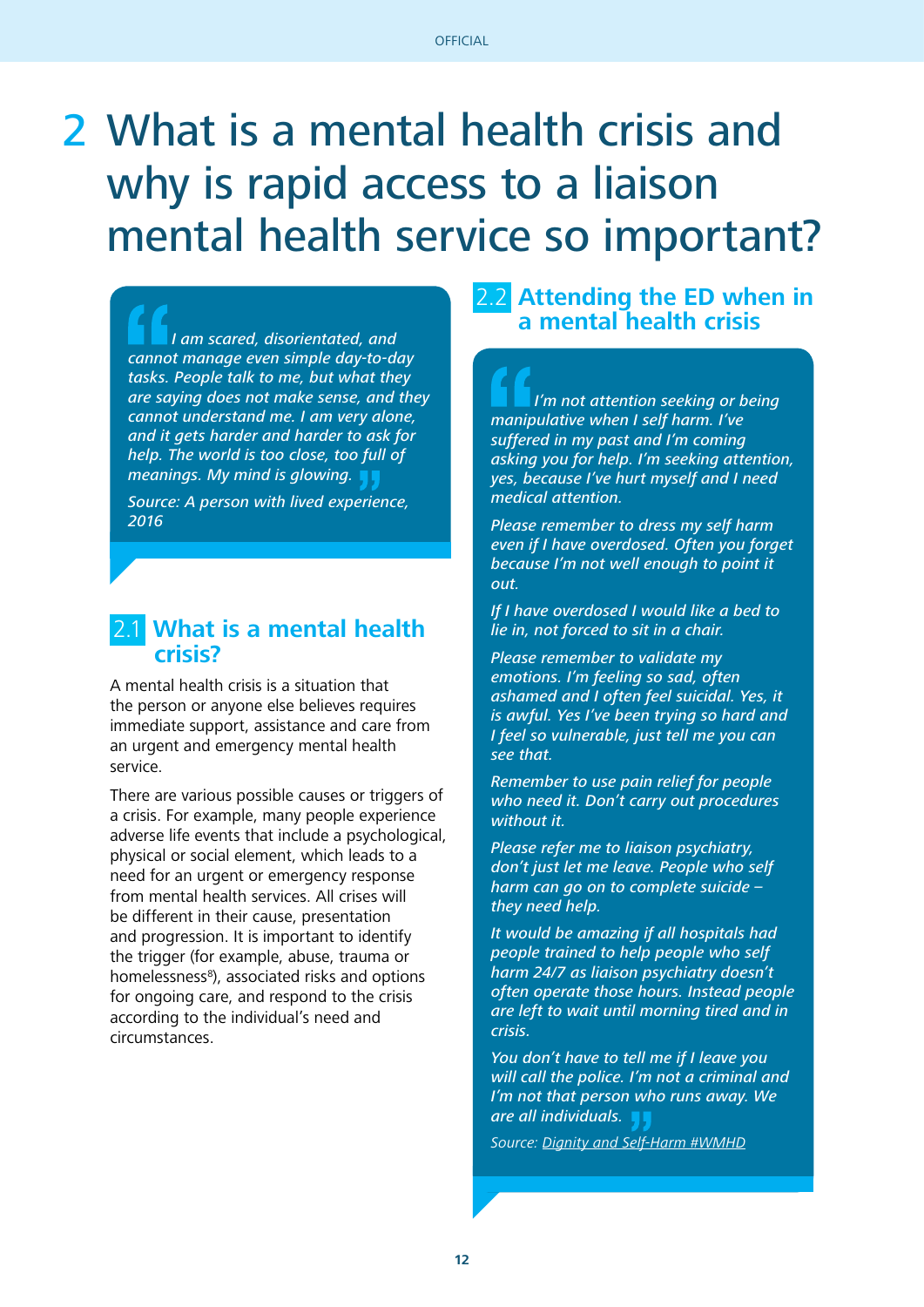## <span id="page-12-0"></span>2.3 **How liaison mental health services can help people in a mental health crisis**

Given that adults and older adults with mental health problems are three times more likely to attend an ED and five times more likely to be admitted to a general hospital as an emergency,<sup>9</sup> a liaison mental health service must be an essential component of any highperforming general hospital. This has been recognised by the CQC, which recommends that liaison mental health services should be commissioned to meet the needs of the local population, giving consideration to the peak times that adults and older adults in crisis are likely to present in EDs. The CQC is evolving its method of inspecting mental health care in general hospital settings.<sup>2</sup> The primary functions of a liaison mental health service within the context of responding to mental health crises are to:

#### 2.3.1 **Identify, assess and respond to mental health crises**

- Assess needs
- Respond to the mental health crisis in line with the EBTP standard
- Have on-site access to current clinical (including mental health care) records
- Have access to a consultant psychiatrist with significant experience in responding to mental health crises, including specialists with expertise in older adult mental health
- Have access to a range of health and social care staff with significant experience and competences in responding to mental health crises
- Work with general hospital staff to ensure the person is safe and supported while waiting for, and during, an assessment
- Have protocols in place with social care teams to provide swift access to [Mental](http://www.legislation.gov.uk/ukpga/1983/20/contents) [Health Act](http://www.legislation.gov.uk/ukpga/1983/20/contents) assessments.

#### 2.3.2 **Treat the symptoms of the mental health crisis**

• Provide access to NICE-recommended urgent and emergency care, including [NICE](https://www.nice.org.uk/guidance/conditions-and-diseases/mental-health-and-behavioural-conditions/self-harm)[recommended treatment for self-harm](https://www.nice.org.uk/guidance/conditions-and-diseases/mental-health-and-behavioural-conditions/self-harm).

## 2.3.3 **Provide access to ongoing support**

- Offer follow-up care within the service (or refer to another service if clinically appropriate). This has been shown to improve patient care and reduce ED reattendance rates<sup>10 11</sup>
- Signpost to other support, including voluntary sector and community groups.

## 2.3.4 **Provide service-level support**

- Ensure effective and transparent pathways by establishing links with other emergency, health and social care services, including those provided by the voluntary sector
- Provide training to other healthcare professionals who may need to respond to mental health crises (for example, training ED and general hospital ward staff on local protocols, legal frameworks, mental health awareness, and responding compassionately and appropriately). Wherever possible, mental health awareness training should be co-produced and co-delivered with people with lived experience
- Enable data, record and information sharing across mental health services, general hospitals, primary care and other health and social care services to ensure:
	- rapid, appropriate and safe treatment
	- timely and effective community-based follow-up
	- that patients' up-to-date histories and preferences are known.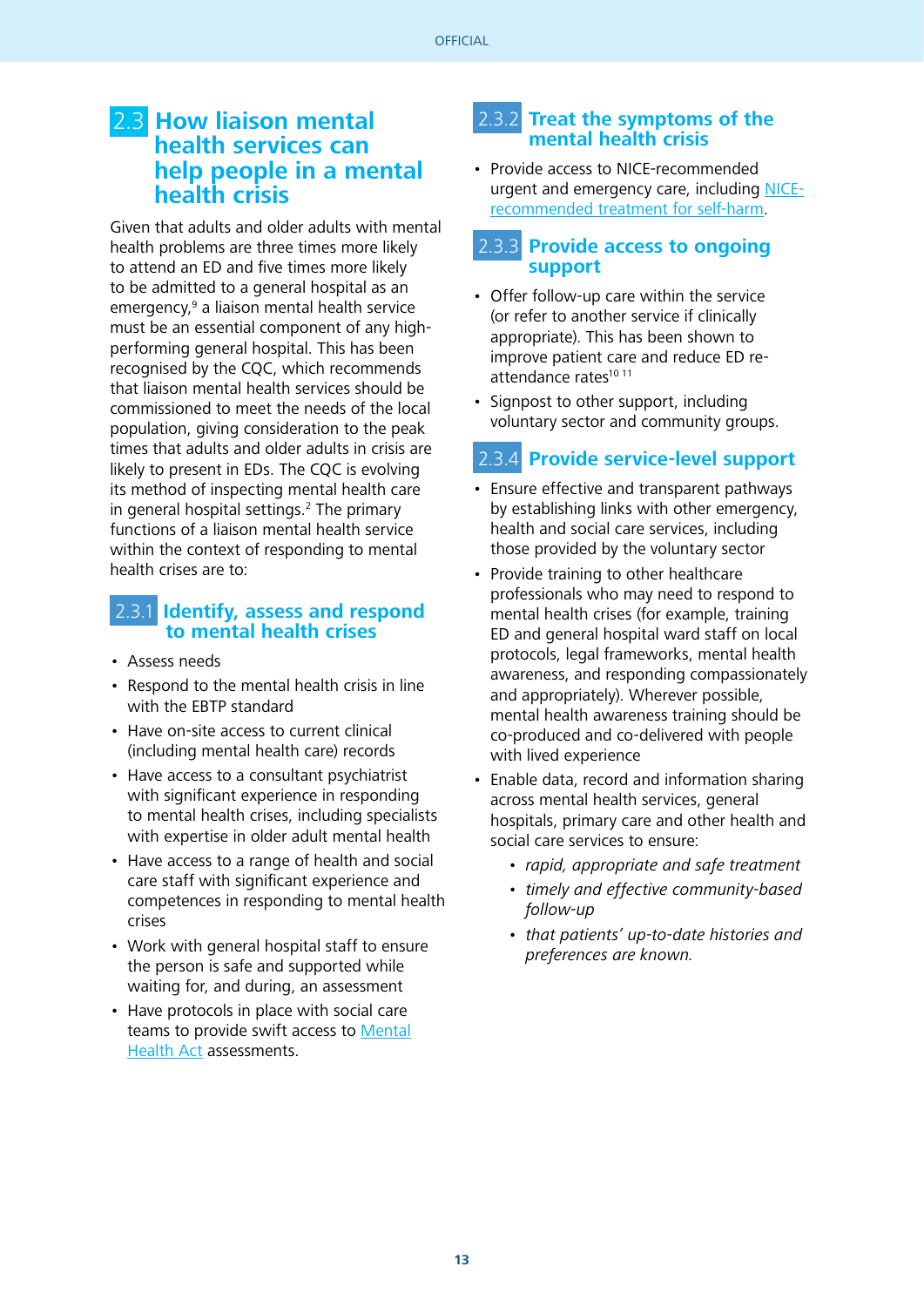# 3 What are liaison mental health services?

Liaison mental health services are specialist services providing mental health care in a physical health setting. They support the work of clinicians working in general health pathways, enabling EDs and wards in general hospitals to assess and manage mental health problems as they present or arise among people being cared for in the general health pathway. While liaison mental health teams provide a range of services to people (which can include follow-up care), this guide is concerned with the aspect of liaison mental health services that provides unplanned, nonelective urgent and emergency mental health care in general hospitals. Referrals come from EDs, medical assessment units and clinical decision units, and may also be made from any other ward within a general hospital.

Liaison mental health is traditionally concerned with the care of a person who presents with both mental and physical health symptoms regardless of presumed cause. In the context of a mental health crisis, liaison mental health services commonly see people when they are experiencing or have experienced any of the following:

- self-harm leading to medical or surgical treatment
- suicidal ideation
- the consequences of alcohol and drug use, including when co-occurring with a mental health problem
- dementia or delirium
- a severe mental illness, such as schizophrenia, bipolar disorder or severe depression, or a personality disorder
- social vulnerability that may have a mental health problem or trauma as a component or root cause, for example, homelessness or domestic abuse.

A liaison mental health service also plays a critical role in enhancing the care provided by the general hospital system, in which expertise in mental health care is still too often lacking. It does this by:

- providing education and support to general hospital staff, both formally and informally
- helping to ensure the same attention is paid to people's mental health and physical needs while they are in hospital
- identifying underlying mental health problems for people primarily presenting with physical health problems
- supporting the efficient running of the hospital through prompt and wellcoordinated discharge, increasing the safety of patients and staff, and ensuring a good experience of care.

## 3.1 **Current provision of liaison mental health services**

There is wide variation in the degree of provision of liaison mental health services across the country.<sup>12</sup> In the most recent national survey commissioned by Health Education England of liaison mental health services (mid-2016), 174 (98%) of 177 EDs in England responded.13 While 52% of teams that responded reported that their service had better provision than the previous year, 15% reported that their service was worseresourced.13 Some services lack the staff to cope with the overwhelming number of referrals, leading to some people reportedly being turned away.14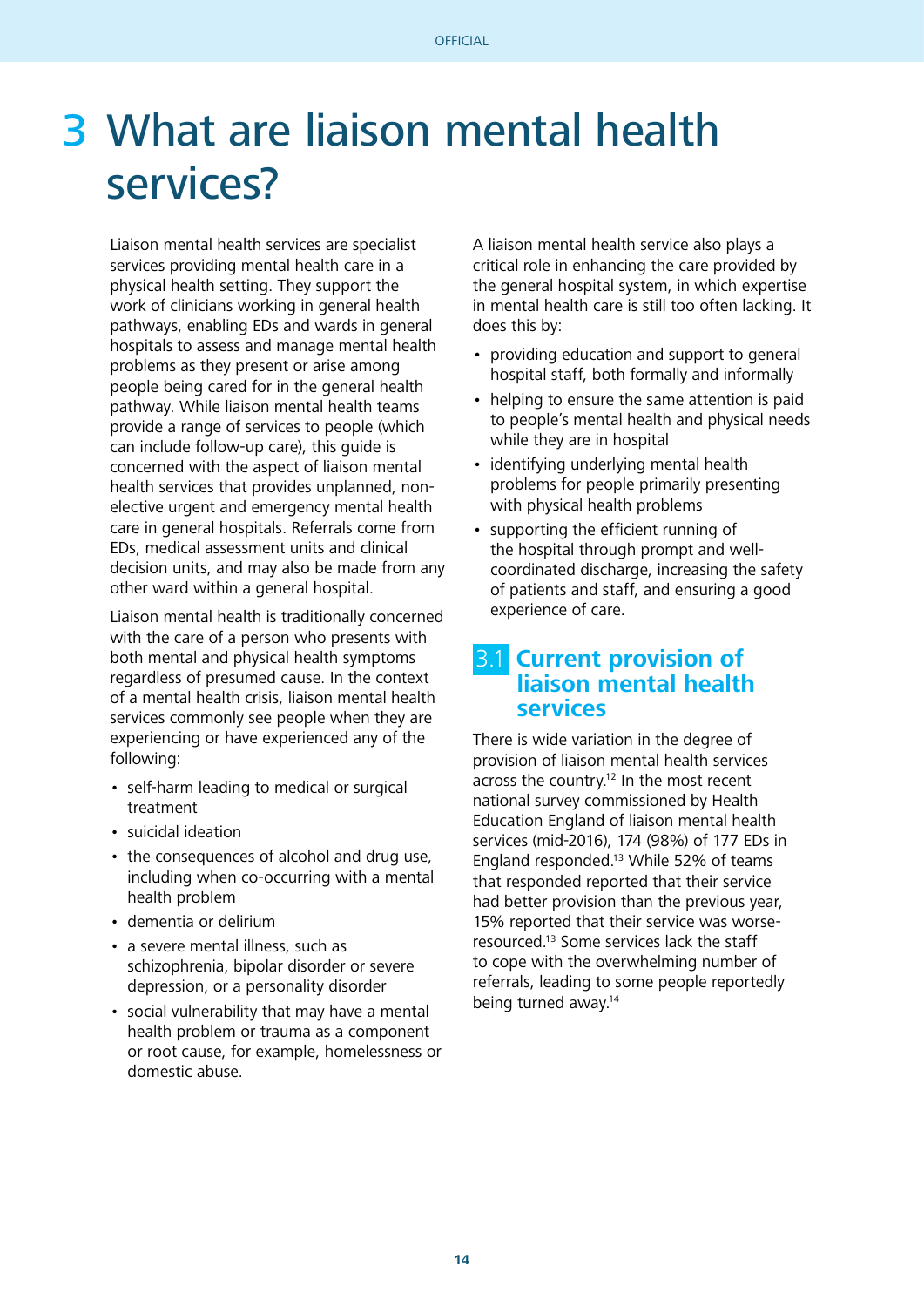## 3.1.1 **24-hour services**

Most<sup>f</sup> liaison mental health teams report that they provide a 24/7 service, but only around 10% do so with a level of staffing sufficient to provide a core 24 or greater service, meaning that the level of care provided out of hours does not meet the EBTP standards set out in this guide, and 45% of services do not have staff on site at all out of hours.13 This is despite evidence that people are more likely to experience a crisis outside normal working hours. An audit by the Royal College of Emergency Medicine showed that people are most likely to present to an ED with a mental health problem between 5pm and midnight,15 and the CQC [Right Here, Right](https://www.cqc.org.uk/sites/default/files/20150611_righthere_mhcrisiscare_summary_3.pdf) [Now report](https://www.cqc.org.uk/sites/default/files/20150611_righthere_mhcrisiscare_summary_3.pdf)<sup>2</sup> found that the peak hours for admissions to general hospitals via an ED were between 10pm and 7am (these admissions were for people with a mental health crisis resulting from drug and alcohol use, self-harm, schizophrenia or mood disorders).

This suggests that in order to provide accessible and timely care for all, services need to be available all day, every day. In the same way that it is essential to ensure the provision of 24/7 care for people with urgent and emergency physical health needs, people experiencing a mental health crisis should also be able to receive 24/7 care that meets their needs.

## 3.1.2 **Distinct specialty**

Currently, there are areas in which crisis resolution and home treatment teams (CRHTTs) provide in-reach to general hospitals for people with urgent and emergency mental health needs. However, liaison mental health teams are unique in being fully integrated with ED and general hospital pathways, rather than delivering an in-reach function from a neighbouring mental health base.

Many of the benefits from specialist liaison teams arise from their ability to care for such a wide range of people with the most complex needs in general hospitals.

Where services are provided with crisis team in-reach to general hospitals, they tend to focus on self-harm or acute mental health presentations in EDs only. These teams would not usually provide the mental health support described in Section 2.[3](#page-12-0) to the wider range of people with undiagnosed or complex common mental health needs in general hospitals.

## 3.1.3 **On-site service**

The pathway set out in this guide (see Section [4\)](#page-22-0) recommends that liaison mental health teams should be available to respond to mental health crises within one hour, and then to conduct a full biopsychosocial assessment, co-produce an urgent and emergency mental health care plan and refer for onward treatment, transfer or discharge within four hours. To achieve these response times, personalised risk assessment and information gathering need to start as soon as the person presents to the ED reception or triage point. In practical terms, this means the liaison service must have a base in or near to the ED.

Busy community-based CRHTTs providing inreach to general hospitals are highly unlikely to be able to meet these response times. Attempting to do so is likely to compromise their core function of providing a 24/7 community-based urgent and emergency mental health response, and providing intensive home treatment as an alternative to mental health acute inpatient admission.

The evidence base for general hospital liaison and CRHTTs shows that these are rightly distinct teams that have different functions and different skills. Therefore, services that are commissioned as a hybrid do **not** meet the minimum core 24 service level set out in this quidance (see Section [3.3.1](#page-16-0)).

In order to achieve the core 24 service standard, liaison mental health teams should at a minimum achieve the following criteria:

- They are commissioned to operate 24/7, as an on-site distinct service in the general hospital
- They have the skill mix and staffing level to operate a 24/7 rota effectively (see Section [3.4.1](#page-17-0) for further detail)

f 55% of those who responded to the HEE survey.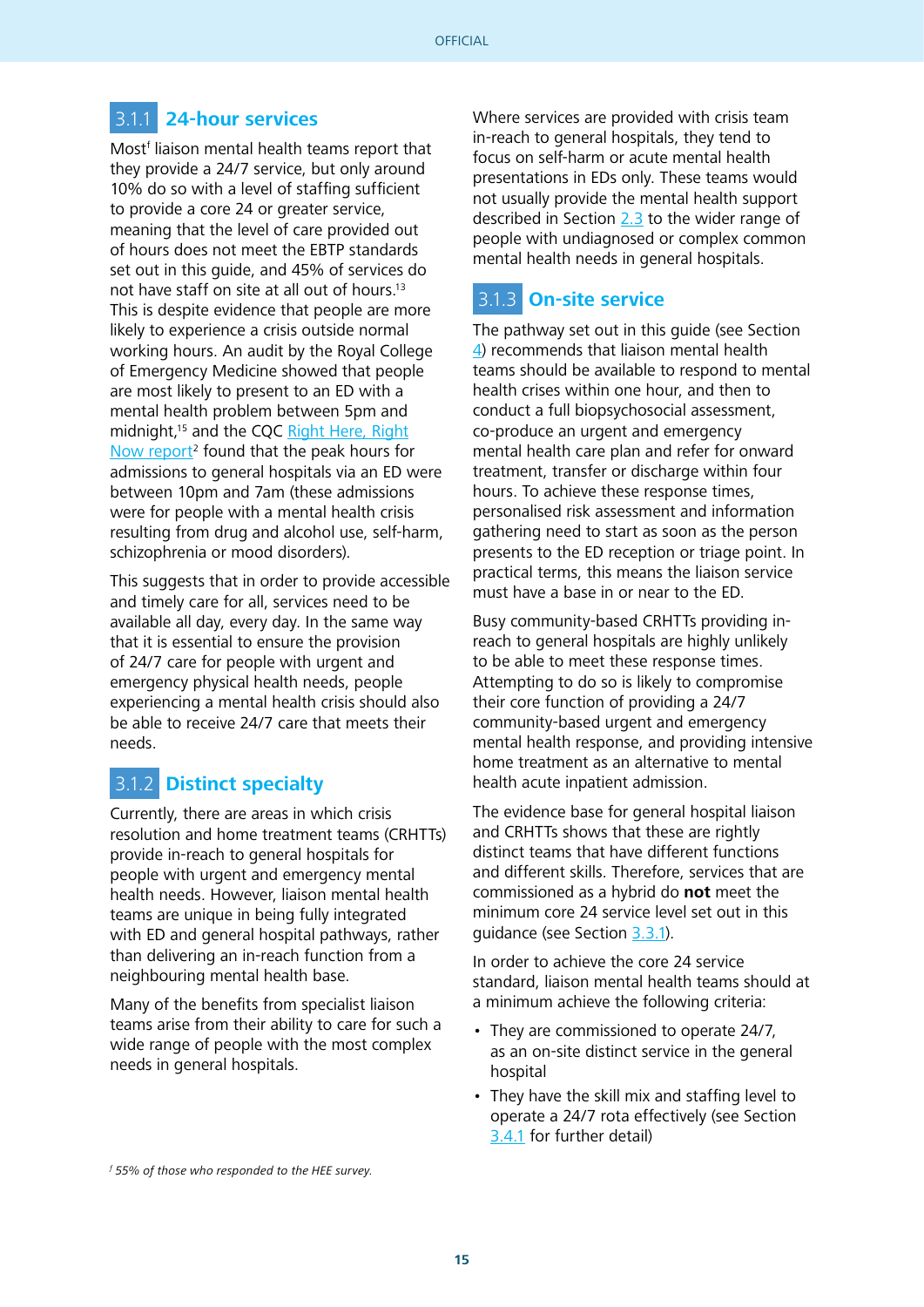• They provide a response within one hour to emergency referrals from wards or the ED and within 24 hours for urgent referrals from inpatient wards.

## 3.2 **Benefits of liaison mental health services**

Historically, many liaison mental health services have been commissioned from CCG mental health budgets because the provider has typically been the local NHS mental health provider. However, there is increasing recognition that this arrangement fails to reflect the fact that the quality and productivity benefits achieved through investment in liaison mental health services are realised almost exclusively in the general hospital setting.12 Future models of payment for all urgent and emergency care are likely to include liaison mental health services as a core component, recognising that liaison services must be an integral part of any high quality integrated urgent and emergency care response. Commissioners should recognise this in their approach to service development and investment plans and commissioning arrangements. (See Section [5.7\)](#page-41-0).

#### 3.2.1 **Benefits for people experiencing a mental health crisis**

Adults and older adults presenting with a mental health crisis in EDs and general hospital wards, and their families and carers, will benefit from 24/7 access to liaison mental health services, more specifically a swift and compassionate assessment of their mental health needs and:

- a reduction in inappropriate general hospital inpatient admissions
- improved discharge planning and coordination resulting in shorter lengths of stay and reduced general hospital readmissions for adults and, particularly, older adults (who account for 80% of inpatient hospital stays) who are admitted<sup>11</sup>
- an overall improved experience of services resulting from care provided by well-trained and knowledgeable general hospital staff who are not necessarily trained as mental health specialists but can more readily recognise mental health needs
- clearer referral routes and a better understanding of how to ask for help in their local area.

### 3.2.2 **Benefits to service providers**

Evaluations of liaison mental health services<sup>10</sup> have demonstrated that:

- Effective collaborative working by inpatient, liaison and community mental health services helps to avoid lengthy inpatient stays and delayed transfers of care
- Effective working with social care and housing services assists in reducing discharge delays by helping people move to a stable environment in the community
- General hospital staff are able to better support people with mental health problems, through training, support and formal and informal networks
- Providing 24/7 liaison mental health services enhances responsiveness; services such as the Birmingham Rapid Assessment, Interface and Discharge (RAID) model and the North West London Optimal model provide a rapid response and have shown significant reduction in length of stay, re-attendances at EDs and emergency general hospital admissions.16

## 3.2.3 **Economic benefits of liaison mental health services**

There is an established body of research<sup>17</sup> suggesting that liaison mental health services are cost effective and generate savings. These are mainly related to a reduction in the length of stay of older adults admitted to general hospital wards, many of whom have significant mental health needs linked to dementia, depression or anxiety. Recent evaluations of service models found that:

• The RAID model at the City Hospital in Birmingham identified savings of £3.55 million; 90% of these savings related to older people, with around half resulting from a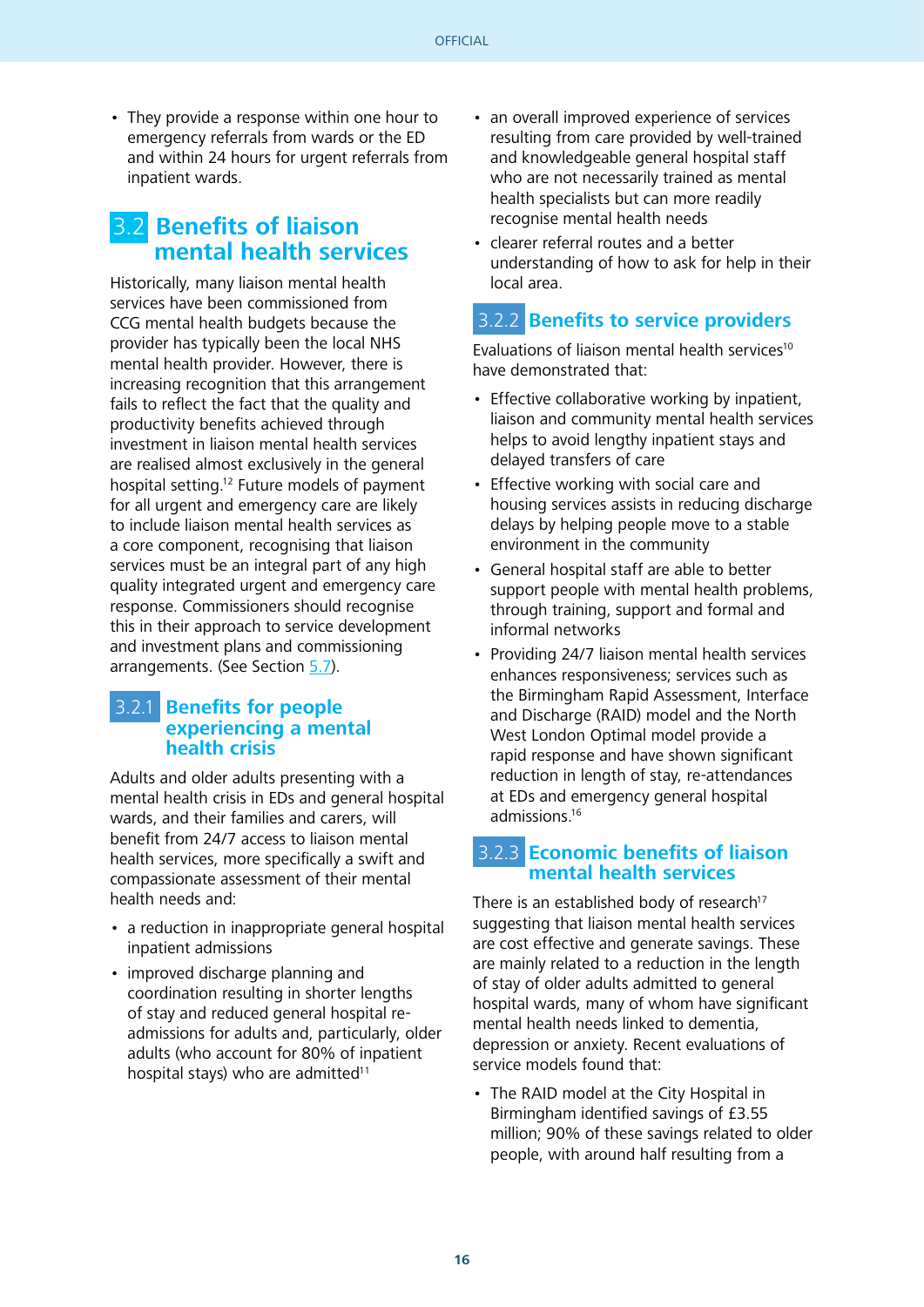<span id="page-16-0"></span>reduced length of stay in a general hospital, and half from reduced rates of readmission;<sup>18</sup> this equates to a saving of £4 for every £1 invested in the service.18 Other hospitals in Birmingham that introduced RAID services realised savings of £3 for every £1 spent.<sup>18</sup>

- When a similar model to RAID was introduced across four hospitals in east London, there were also substantial savings of between £1.4 million and £1.7 million across 3,052 hospital beds.19 These were realised primarily through reductions in inpatient length of stay, particularly for older adults
- A substantial return on investment in liaison mental health services has consistently been demonstrated and commissioners. The Centre for Mental Health estimated this at an initial level of £3 for every £1 of investment, stabilising over time at £2.50.<sup>18</sup> High quality, integrated liaison mental health services also have a positive impact on averting avoidable pressures on the wider health and social care system.

## 3.3 **Liaison mental health service models**

Despite wide variation in service configuration, a number of models developed over recent years have shown a demonstrable impact,<sup>10 20</sup> including the RAID model, the North West London Optimal model and the Leeds Liaison Service. Consensus has emerged around three main service model descriptions: 'core 24', 'enhanced 24' and 'comprehensive'. There is also the 'core' model, which describes a basic level of service for hospitals that do not have a 24/7 ED.20

## 3.3.1 **Core 24**

**Where the hospital has a 24/7 ED, then it should have a core 24 service level as a minimum to ensure 24/7 mental health cover.** The core 24 model provides the following functions on a 24/7 basis. This includes consultant psychiatrists being available 24/7 (on-call out of hours) to:

• Provide a response to mental health crises in EDs and inpatient wards within one hour and to all urgent ward referrals within 24 hours

- Complete a full biopsychosocial assessment and formulation and contribute to treatment and collaborative care plans
- Offer brief evidence-based psychological interventions<sup>9</sup> as inpatient or short-term outpatient follow-up
- Work with general hospital teams to reduce length of stay in general hospitals and improve follow-up care, particularly for older adults
- Provide advice and support to general hospital staff regarding mental health care for their patients
- Provide specialist care for older adults.

This model provides urgent and emergency, as well as unplanned, care pathways (that is, nonelective admissions to general hospitals). The North West London model forms the basis of the core 24 model.<sup>20</sup>

## 3.3.2 **Enhanced 24**

As well as providing all of the features of the core 24 model, the enhanced 24 model provides more specialist care, offering enhanced expertise in addictions and drug and alcohol use, and mental health problems in people with learning disabilities. An enhanced 24 service will have a higher level of consultant psychiatrist input and be able to provide increased follow-up care. The RAID model was developed as a pilot for enhanced 24 in City Hospital, Birmingham.

<sup>9</sup> These will be covered in more detail in a forthcomina programme on integrated care for mental and physical health (planned care liaison mental health services and psychological therapies for people with or without long-term physical conditions or with medically unexplained symptoms).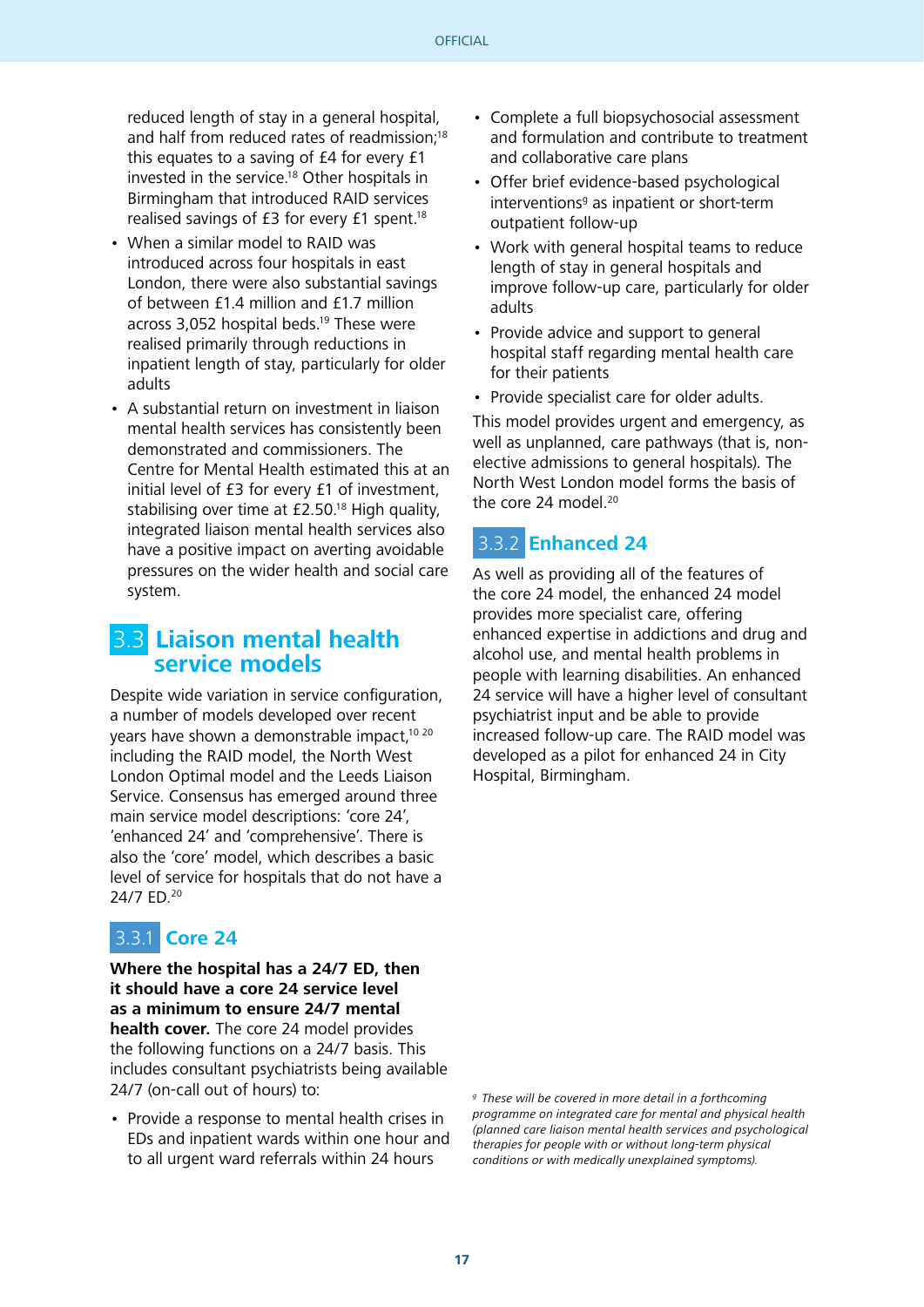## <span id="page-17-0"></span>3.3.3 **Comprehensive**

Comprehensive model services are usually suitable for large secondary care centres with regional and supra-regional services. In addition to delivering core 24 services, they provide enhanced expertise and input to planned care pathways spanning all inpatient and outpatient areas, including assessment and treatment for conditions such as chronic pain and medically unexplained symptoms. The comprehensive model has greater numbers of senior staff, including consultants, senior nurses and psychologists. (The service once offered by Leeds and York Partnership NHS Foundation Trust formed the basis of the comprehensive model of care.)

## 3.3.4 **Core**

The core model delivers the same functions as a core 24 service, but operates during reduced hours. This may be, for instance, a nine-to-five service in an urgent care centre that does not operate out of hours.

## 3.4 **The workforce**

Having the right workforce with the right skills is essential to delivering care in line with NICE guidance. The key staff roles, functions and necessary competences for a liaison mental health service to deliver urgent and emergency mental health care are described below. Table 2 shows key competences for liaison mental health staff and further information is provided within the Psychiatric Liaison Accreditation Network ([PLAN](http://www.rcpsych.ac.uk/pdf/Standards 4th edition 2014.pdf)).21

Key competences for children and young people's liaison mental health services can be found in the forthcoming implementation guide (Part 4: Implementing the Evidencebased Treatment Pathway for Urgent and Emergency Mental Health Services for Children and Young People).

#### 3.4.1 **Workforce for core 24, enhanced 24 and comprehensive service models**

One of the key differences between the levels of service described above relates to workforce capacity, skill mix and competences.

A team with a robust skill mix should include sufficient numbers of practitioners from a range of regulated professions and support workforces (clinical and administrative/business support).

#### Core 24

- This model has adequate staff to cover a 24/7 rota
- This model has fewer medical staff than any of the other models
- Consultant psychiatrists should have expertise in common presentations, for example mental health problems in older people and drug and alcohol use
- Proportionately, this model has the highest number of nurses within it. The out-of-hours rota is nurse-led, with on-call consultants accessible during these hours.

#### Enhanced 24

- This model has more consultants per number of beds, with specialisms in working with older people, adult mental health and addictions
- Consultant psychiatrists are available on-call on a 24-hour basis
- Band 7 nurses lead sub-teams that are organised by consultant specialism.

#### **Comprehensive**

• Due to economies of scale, staffing of the medical and nursing workforce for this model is proportionately lower per bed than for the core 24 and enhanced 24 services.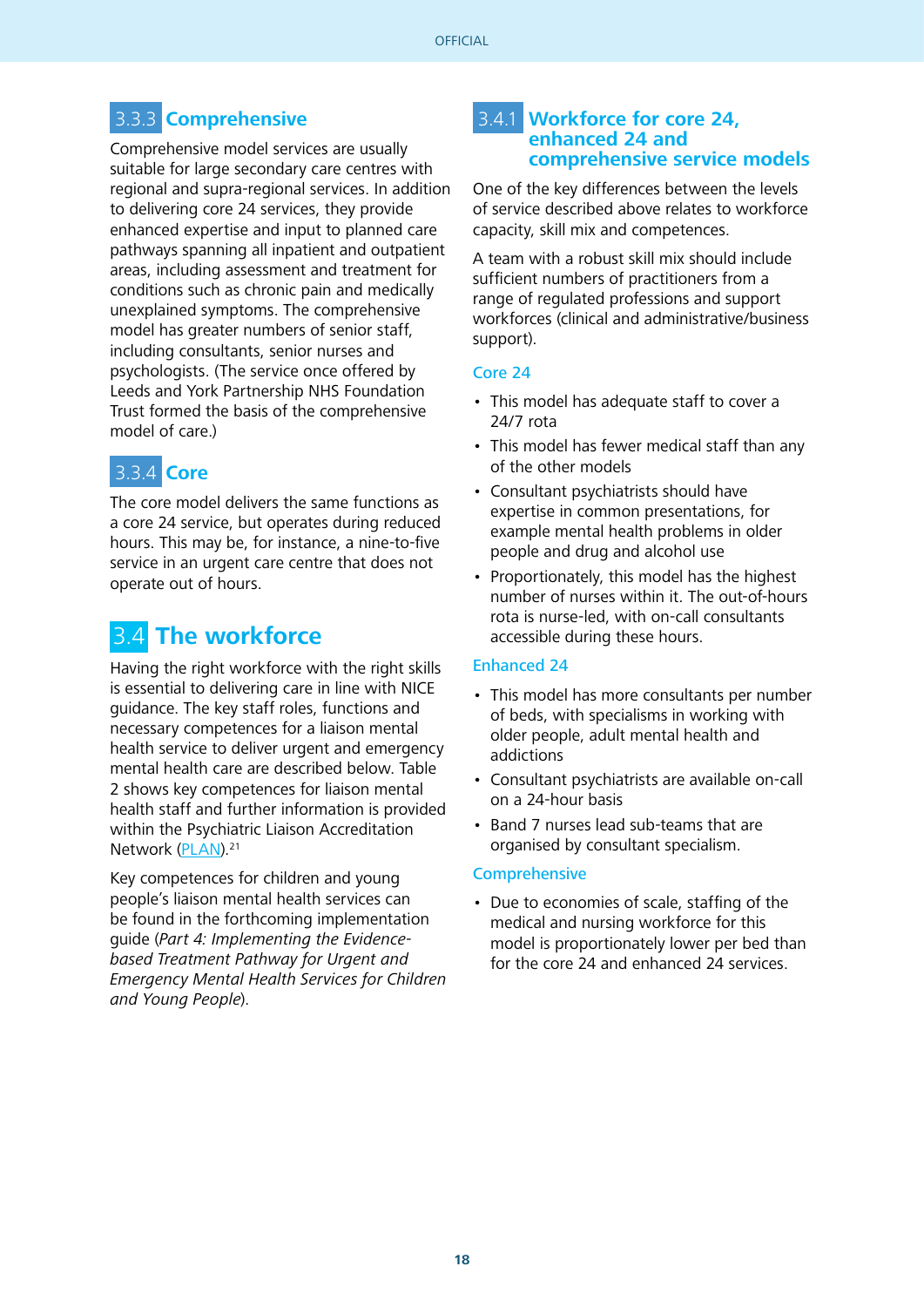Table 1 provides sample staffing levels for the models in this guide. Different service models will require different levels of staffing, which will also need to be adapted according to local need, hospital size, population size and ED footfall. By way of illustration, the comprehensive model in Table 1 is set for a hospital of around 2000 beds.

#### **Table 1: Staffing approaches with different service models**<sup>22</sup>

| <b>Staff</b>               | Core 24        | <b>Enhanced 24</b> | <b>Comprehensive</b><br>(illustrative for a<br>2000-bed hospital) |
|----------------------------|----------------|--------------------|-------------------------------------------------------------------|
| Consultants                | $\overline{2}$ | $\overline{4}$     | 5                                                                 |
| Other medical              | $\overline{2}$ | $\overline{2}$     | $\overline{2}$                                                    |
| <b>Nurses</b>              | 6 band 7       | 3 band 7           | 2 band 8b                                                         |
|                            | 7 band 6       | 7 band 6           | 17 band 6                                                         |
|                            |                |                    | 10 band 5                                                         |
| Other therapists           | $\overline{4}$ | $\overline{2}$     | 16                                                                |
| Team manager               | 1              | $\mathbf{1}$       |                                                                   |
| Clinical lead              | 0.4            | 0.4                | 1                                                                 |
| Admin and business support | 3              | 3                  | 13                                                                |

Commissioners and providers should consider other roles that could be utilised in liaison mental health services, including clinical support workers and new roles such as [nursing](https://hee.nhs.uk/our-work/developing-our-workforce/nursing/new-support-role-nursing) [associates.](https://hee.nhs.uk/our-work/developing-our-workforce/nursing/new-support-role-nursing)

All considerations regarding indicative staffing and skill mix levels for liaison mental health services should be flexible and take into account the forthcoming Health Education England national mental health workforce strategy and the forthcoming Department of Health Mental Health Core Skills Education and Training Framework.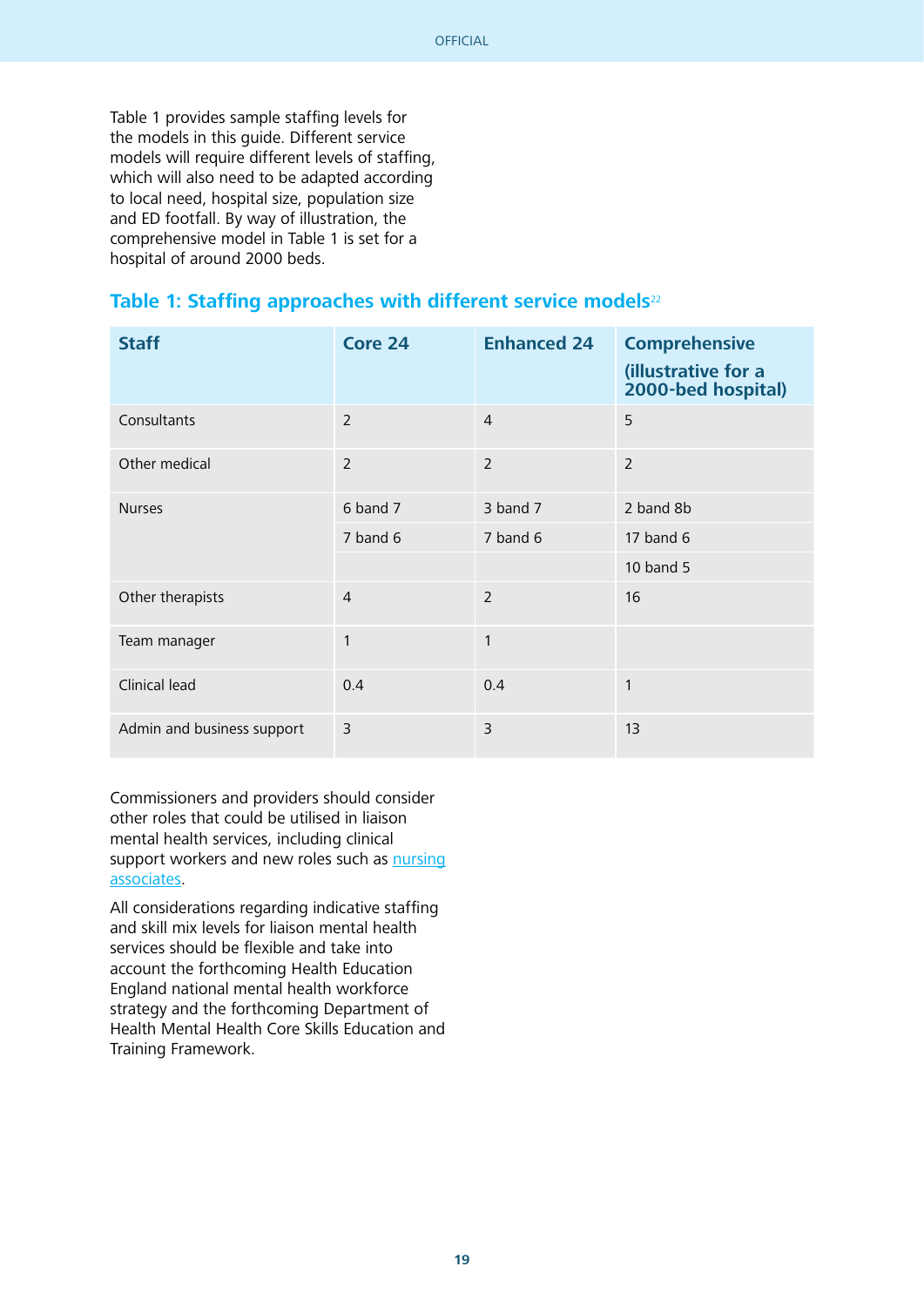## 3.4.2 **Other staffing**

 Adult social services should ensure they have effective workforce management and succession planning in place to enable ongoing sufficiency of AMHPs and good workload management.

Source: [The College of Social Work](https://www.basw.co.uk/resources/tcsw/Roles and Functions of Mental Health Social Workers 2014.pdf)

There is a legal requirement for approved mental health professionals (AMHPs) to carry out [Mental Health Act](http://www.legislation.gov.uk/ukpga/1983/20/contents) assessments and make applications for admission to mental health hospitals that are supported by the medical recommendations from the section 12 approved doctor.

Liaison mental health services should have access to appropriate staff either on the team or through contractual arrangements to ensure that there are no delays to the start of a [Mental](http://www.legislation.gov.uk/ukpga/1983/20/contents)  [Health Act](http://www.legislation.gov.uk/ukpga/1983/20/contents) assessment should one be required.

Consideration should be given to the availability of independent mental health advocates (IMHAs) and independent mental capacity advocates (IMCAs), and people should be informed how to access them.

#### 3.4.3 **Integrated governance**

Liaison mental health teams are only able to maximise their impact when fully integrated governance arrangements (involving senior clinical staff) are in place with EDs and other general hospital departments. This will help with the development of relationships, processes and shared learning between liaison mental health teams and EDs and ward teams, including to improve quality and safety. There are opportunities for shared learning from adverse incidents, such as people leaving EDs and delays in pathways. In practice, integrated governance could be achieved through, for example, regular meetings involving professionals from both mental health and acute medicine, with clear reporting lines to hospital boards and links to other relevant inhospital professional groups.

Liaison mental health services should have joint ownership and governance arrangements between acute trusts, mental health trusts and other local providers including senior clinical and operational leadership from those providers. This should improve partnership working by the liaison service and local providers of community, primary, social care, housing, public health (including drug and alcohol use) and voluntary sector services.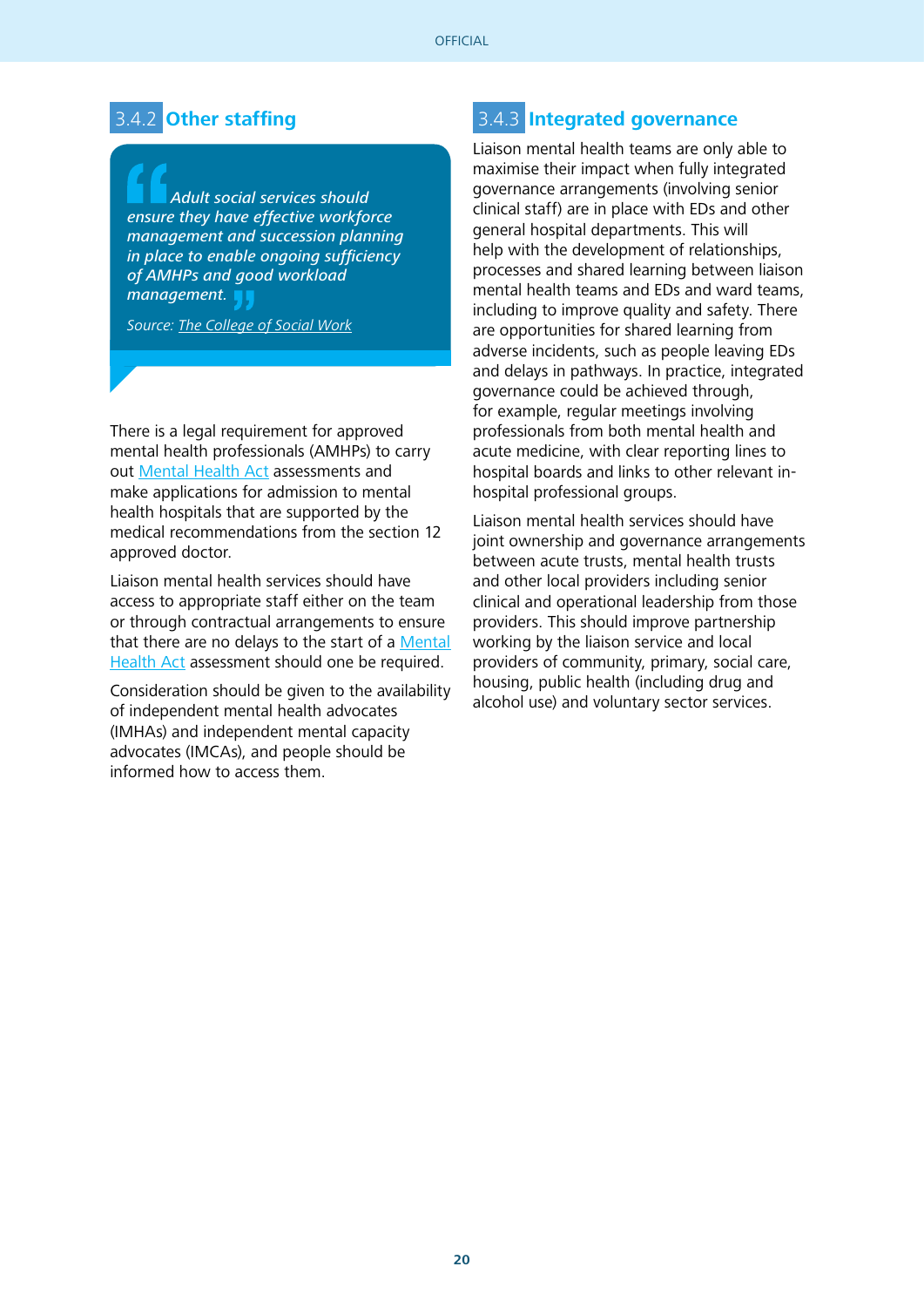| <b>Role</b>            | <b>Key competences</b>                                                                                                                                                                                                                         |  |  |  |
|------------------------|------------------------------------------------------------------------------------------------------------------------------------------------------------------------------------------------------------------------------------------------|--|--|--|
| Common to all<br>roles | • Up-to-date knowledge of relevant legal frameworks (for example,<br><b>Mental Health Act and Mental Capacity Act)</b>                                                                                                                         |  |  |  |
|                        | • Ability to complete personalised risk assessments, including for self-harm<br>and suicide prevention                                                                                                                                         |  |  |  |
|                        | • Up-to-date knowledge of the general hospital system                                                                                                                                                                                          |  |  |  |
|                        | • Knowledge and skills around the care and treatment of older adults,<br>people with drug or alcohol use problems, people with learning<br>disabilities and people with physical health problems                                               |  |  |  |
|                        | • Skills in providing training and support to general hospital staff around<br>mental health problems                                                                                                                                          |  |  |  |
|                        | • Knowledge of local services for people who use drugs or alcohol,<br>including social care and voluntary sector services.                                                                                                                     |  |  |  |
| Medical                | • Expertise in pharmacological treatments                                                                                                                                                                                                      |  |  |  |
|                        | • High level of competence in biopsychosocial assessment<br>• High level of leadership                                                                                                                                                         |  |  |  |
|                        | • Specialist training in working with older adults and people who use<br>drugs or alcohol (in enhanced 24 or comprehensive services)                                                                                                           |  |  |  |
| Nursing                | • High degree of clinical leadership, providing clinical expertise and<br>supervision                                                                                                                                                          |  |  |  |
|                        | • Specialist training in working with older adults and people who use<br>drugs or alcohol                                                                                                                                                      |  |  |  |
|                        | • Ability to work autonomously and complete biopsychosocial<br>assessments                                                                                                                                                                     |  |  |  |
|                        | See the competence framework for liaison mental health nursing <sup>23</sup>                                                                                                                                                                   |  |  |  |
| Drugs and alcohol      | • Skills in addiction treatment, including comprehensive assessments,<br>care planning, medically-assisted alcohol withdrawal, detoxification,<br>psychological interventions and relapse prevention support<br>• Skills in brief intervention |  |  |  |
|                        | • High level of competence in assessment of co-occurring drug or alcohol<br>use and mental health problems                                                                                                                                     |  |  |  |
|                        | • Specialist training in drug or alcohol use in line with National<br>Occupational Standards (NOS) Skills for Health                                                                                                                           |  |  |  |
|                        | • Ability to train, advise and supervise others in co-occurring drug or<br>alcohol use and mental health problems                                                                                                                              |  |  |  |
|                        | • High level of skills in engaging, liaising and co-ordinating across<br>organisational boundaries                                                                                                                                             |  |  |  |
|                        | See the Dual Diagnosis Competency Framework <sup>24</sup> or the Leeds Dual<br>Diagnosis Capability Framework <sup>25</sup>                                                                                                                    |  |  |  |

## **Table 2: Competences of the liaison mental health team**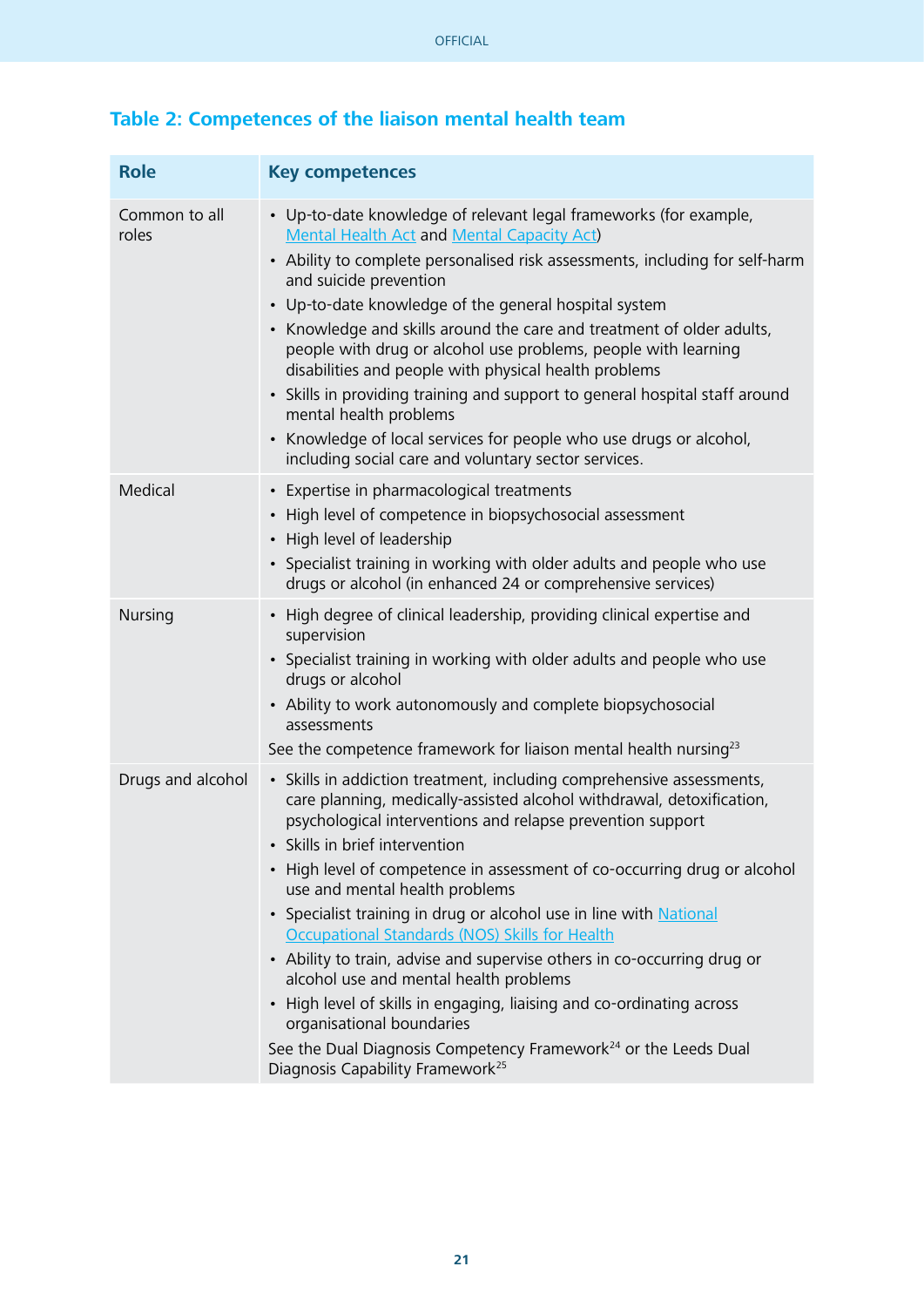| <b>Role</b>                                   | <b>Key competences</b>                                                                                                                                                                                                                                                                                                                                                                                                                                                 |
|-----------------------------------------------|------------------------------------------------------------------------------------------------------------------------------------------------------------------------------------------------------------------------------------------------------------------------------------------------------------------------------------------------------------------------------------------------------------------------------------------------------------------------|
| Older adults                                  | • Specialist expertise in old age psychiatry<br>• Knowledge of particular presentations and treatments of mental health<br>problems in relation to coexisting physical health problems<br>• Ability to identify social factors in the presentation of mental health<br>problems in older adults<br>• Expertise in the assessment and management of those presenting with<br>delirium<br>• Specialist expertise in dementia identification, assessment and<br>diagnosis |
| Developmental<br>and learning<br>disabilities | • Expertise in developmental and learning disabilities<br>• Knowledge pertaining to complex needs and completing<br>comprehensive assessments                                                                                                                                                                                                                                                                                                                          |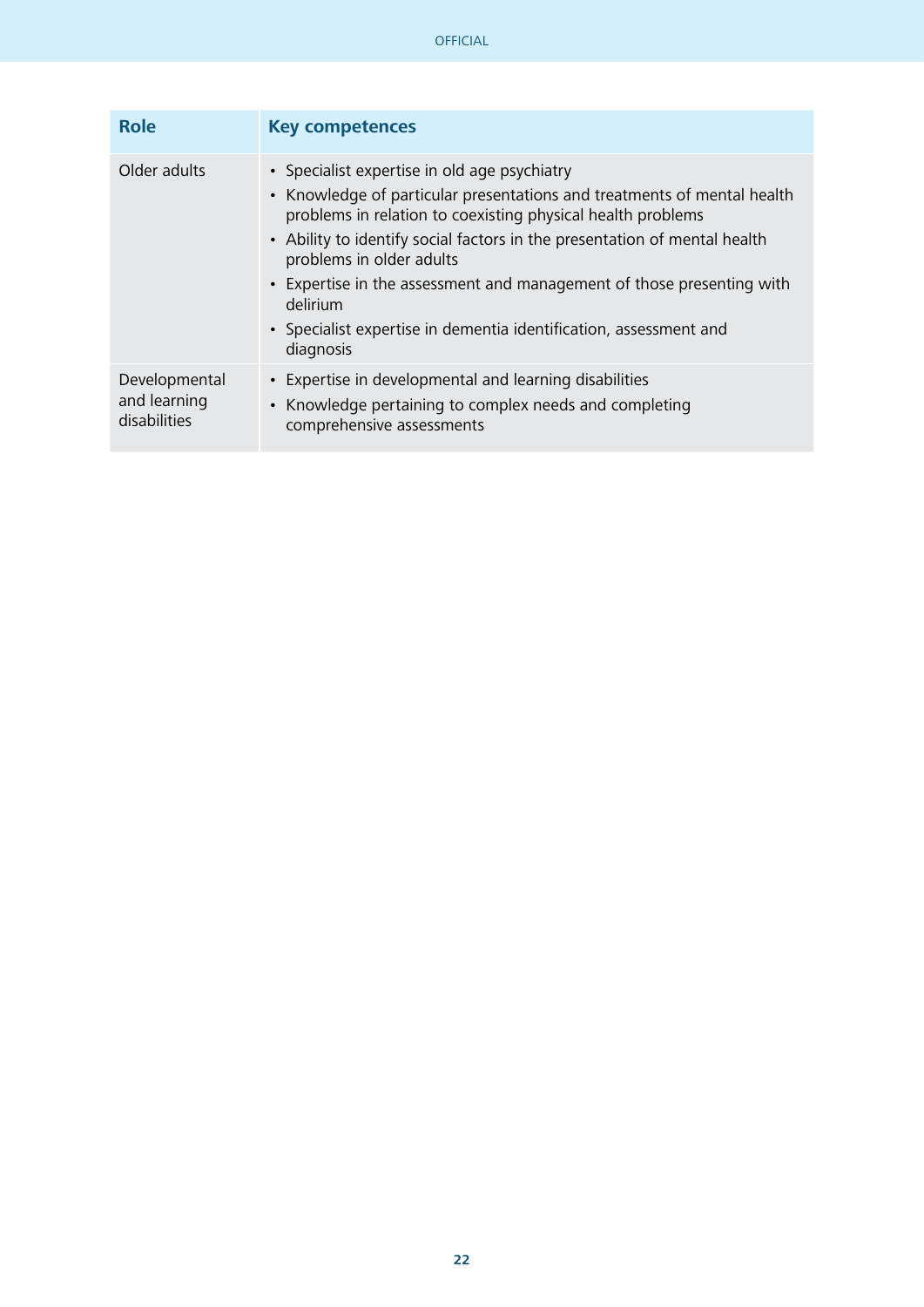# <span id="page-22-0"></span>4 The evidence-based treatment pathway

## 4.1 **Evidence-based treatment**

There is no single NICE guideline or quality standard for urgent and emergency mental health that defines NICE-recommended treatment and care in liaison mental health services, but the Expert Reference Group considered the following to be directly relevant:

- [Alcohol-use Disorders: Diagnosis and](https://www.nice.org.uk/guidance/qs11)  [Management \(NICE quality standard 11\)](https://www.nice.org.uk/guidance/qs11)
- [Borderline Personality Disorder: Recognition](https://www.nice.org.uk/guidance/cg78)  [and Management \(NICE clinical guideline 78\)](https://www.nice.org.uk/guidance/cg78)
- [Dementia: Support in Health and Social Care](https://www.nice.org.uk/guidance/qs1) [\(NICE quality standard 1\)](https://www.nice.org.uk/guidance/qs1)
- [Personality Disorders: Borderline and](https://www.nice.org.uk/guidance/qs88) [Antisocial \(NICE quality standard 88\)](https://www.nice.org.uk/guidance/qs88)
- [Self-harm \(NICE quality standard 34\)](https://www.nice.org.uk/guidance/qs34)
- [Service User Experience in Adult Mental](https://www.nice.org.uk/guidance/qs14) [Health Services \(NICE quality standard 14\)](https://www.nice.org.uk/guidance/qs14)
- [Service User Experience in Adult Mental](https://www.nice.org.uk/guidance/cg136) [Health: Improving the Experience of Care](https://www.nice.org.uk/guidance/cg136) [for People Using Adult NHS Mental Health](https://www.nice.org.uk/guidance/cg136) [Services \(NICE clinical guideline 136\)](https://www.nice.org.uk/guidance/cg136)
- [Violence and Aggression: Short-term](https://www.nice.org.uk/guidance/ng10) [Management in Mental Health, Health and](https://www.nice.org.uk/guidance/ng10) [Community Settings \(NICE guideline 10\)](https://www.nice.org.uk/guidance/ng10)

The relevant statements and recommendations from the NICE quality standards and guidelines that define NICE-recommended care for liaison mental health services are listed in Table 3 and Table 4.

The type of outcomes measures that should be used and the methods for measuring them can be found in Appendix A in the Appendices and Helpful Resources pack.

#### **Table 3: NICE quality standards**

#### **Quality statement**

**Service User Experience in Adult Mental Health Services (NICE quality standard 14)**

1. People using mental health services, and their families and carers, feel optimistic that care will be effective.

2. People using mental health services, and their families and carers, feel they are treated with empathy, dignity and respect.

3. People using mental health services are actively involved in shared decision-making and supported in self-management.

5. People using mental health services feel confident that the views of service users are used to monitor and improve the performance of services.

6. People can access mental health services when they need them.

7. People using mental health services understand the assessment process, their diagnosis and treatment options, and receive emotional support for any sensitive issues.

8. People using mental health services jointly develop a care plan with mental health and social care professionals, and are given a copy with an agreed date to review it.

9. People using mental health services who may be at risk of a crisis are offered a crisis plan.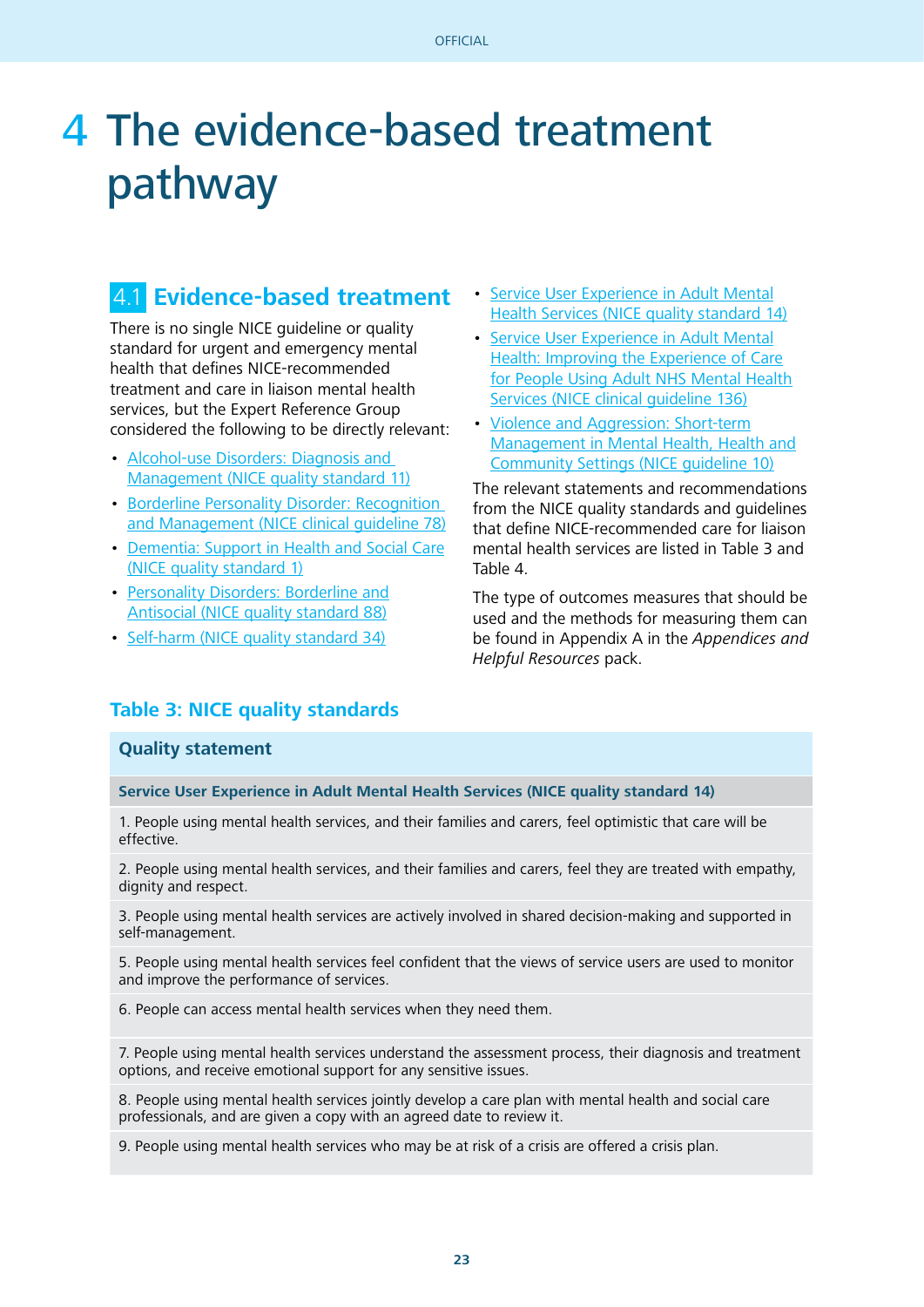#### **Quality statement**

**Service User Experience in Adult Mental Health Services (NICE quality standard 14)**

10. People accessing crisis support have a comprehensive assessment, undertaken by a professional competent in crisis working.

15. People using mental health services feel less stigmatised in the community and NHS, including in mental health services.

**Alcohol-use Disorders: Diagnosis and Management (NICE quality standard 11)**

1. Health and social care staff receive alcohol awareness training that promotes respectful, nonjudgmental care of people who misuse alcohol.

2. Health and social care staff opportunistically carry out brief screening and brief interventions for hazardous and harmful drinking as an integral part of practice.

**Personality Disorders: Borderline and Antisocial (NICE quality standard 88)**

7. Mental health professionals supporting people with borderline or antisocial personality disorder have an agreed level and frequency of supervision.

**Self-harm (NICE quality standard 34)**

1. People who have self-harmed are cared for with compassion and the same respect and dignity as any service user.

2. People who have self-harmed have an initial assessment of physical health, mental state, safeguarding concerns, social circumstances and risks of repetition or suicide.

**Dementia: Support in Health and Social Care (NICE quality standard 1)**

8. People with suspected or known dementia using acute and general hospital inpatient services or emergency departments have access to a liaison service that specialises in the diagnosis and management of dementia and older people's mental health.

#### **Table 4: NICE guidelines**

#### **Recommendations**

**Service User Experience in Adult Mental Health (NICE clinical guideline 136)**

1.5.6. Health and social care providers should provide local 24-hour helplines, staffed by mental health and social care professionals, and ensure that all GPs in the area know the telephone number.

1.5.10. Consider the support and care needs of families or carers of service users in crisis. Where needs are identified, ensure that they are met when it is safe and practicable to do so.

1.5.11. Health and social care providers should support direct self-referral to mental health services as an alternative to accessing urgent assessment via the emergency department.

**Violence and Aggression (NICE guideline 10)**

1.5.1. Healthcare provider organisations and commissioners should ensure that every emergency department has routine and urgent access to a multidisciplinary liaison team that includes consultant psychiatrists and registered psychiatric nurses who are able to work with children, young people, adults and older adults.

1.5.2. Healthcare provider organisations should ensure that a full mental health assessment is available within 1 hour of alert from the emergency department at all times.

In addition, other NICE guidelines on specific mental health problems may be relevant and are available on the [NICE website](https://www.nice.org.uk/guidance/conditions-and-diseases/mental-health-and-behavioural-conditions) and in the Appendices and Helpful Resources pack.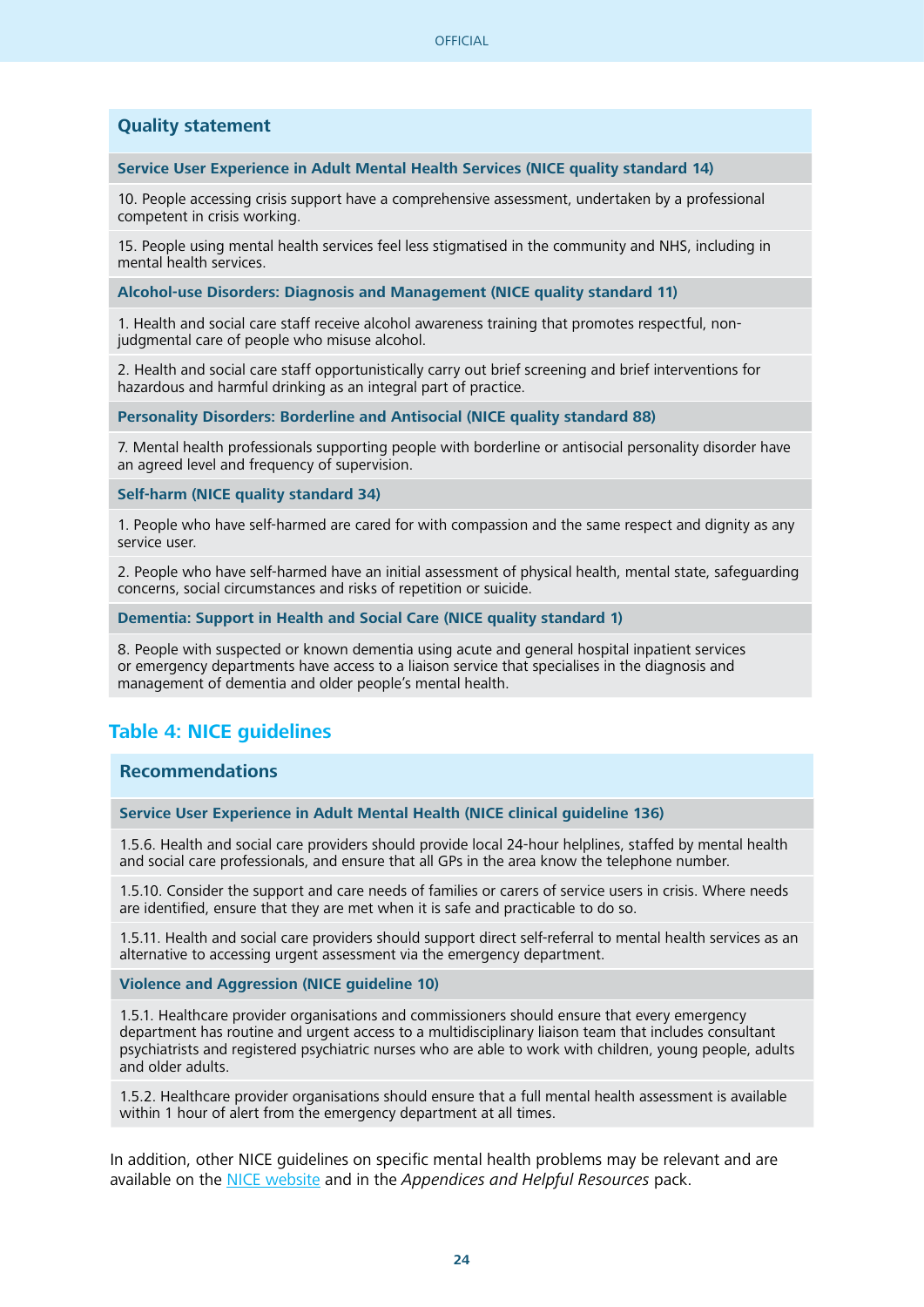## 4.2 **Emergency care pathway**

#### **For full pathway diagram, see Appendix B.1 – Appendix B.8 in the Appendices and Helpful Resources pack.**

The EBTP standard for a person experiencing a mental health crisis states that they should receive an evidence-based package of care informed by NICE guidance within four hours.

- An urgent and emergency mental health service should respond to the person within one hour of receiving a referral. An emergency response consists of a review to decide on the type of assessment needed and arranging appropriate resources for the assessment
- Within four hours of arriving in an ED or being referred from a ward it is recommended that the person should:
	- have received a full biopsychosocial assessment if appropriate, and
	- have an urgent and emergency mental health care plan in place, and
	- as a minimum, be en route to their next location if geographically different, or
	- have been accepted and scheduled for follow-up care by a responding service, or
	- have been discharged because the crisis has resolved
		- OR
	- have started a [Mental Health Act](http://www.legislation.gov.uk/ukpga/1983/20/contents) assessment.

The pathway describes the delivery of evidencebased interventions for adults and older adults with a range of needs. At all stages, the principles of personal choice, capacity and collaboration should be embedded to improve recovery and experience of care and there should be an integrated health and social care response to the person experiencing a mental health crisis.

In order to meet the EBTP standard, as well as the wider ED performance standards set out in the NHS Constitution, $26$  general hospitals will need a robust pathway (which includes the liaison mental health functions set out in this pathway) to ensure emergency referrals are made at the earliest opportunity after a person arrives in the ED. This will also require

ED staff, particularly those conducting triage assessments, to be competent in identifying possible mental health problems in people who are attending the ED. Liaison mental health teams can help ensure this by providing support and training to ED staff.

See [Figure 1: Summary of the pathway for an](#page-25-0)  [emergency response from liaison mental health](#page-25-0) services.

#### 4.2.1 **EBTP CLOCK STARTS – Identification**

The **EBTP CLOCK** STARTS when: (1) the person arrives at an ED, or (2) the person is referred to the liaison mental health team from a ward. The liaison mental health service should be notified at the earliest opportunity when a need is identified.

A basic review should be conducted by ED triage staff or appropriate staff on the ward. This should be undertaken with compassion and understanding and include:

- a physical assessment; a decision as to whether they need emergency physical care should be taken as a priority (see Appendix B.2 and B.3 in the Appendices and Helpful Resources pack)
- a personalised risk assessment, including a decision as to the appropriate action needed should the person leave the ED while waiting for review by the liaison mental health team
- observations on behaviour and mental state.

If there is a lack of clarity about whether an urgent or emergency mental health response is needed, staff should call the liaison mental health team for advice. This will put the liaison mental health service on alert. See Section [4.4.2](#page-31-0) for guidance on the difference between referrals and alerts.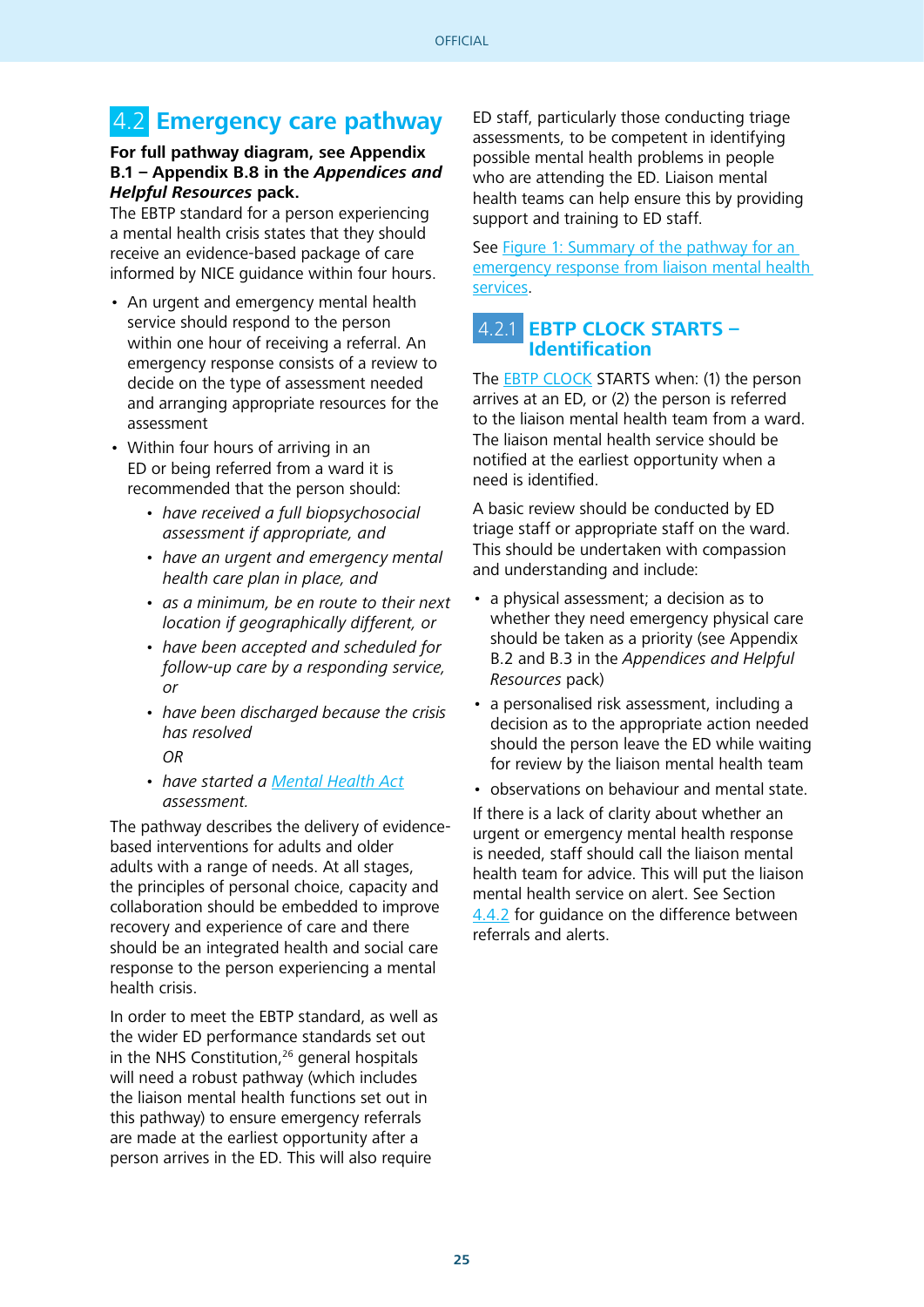**OFFICIAL** 



#### <span id="page-25-0"></span>**Figure 1: Summary of the pathway for an emergency response from liaison mental health services**

 $Key: UEMH = urgent$  and emergency mental health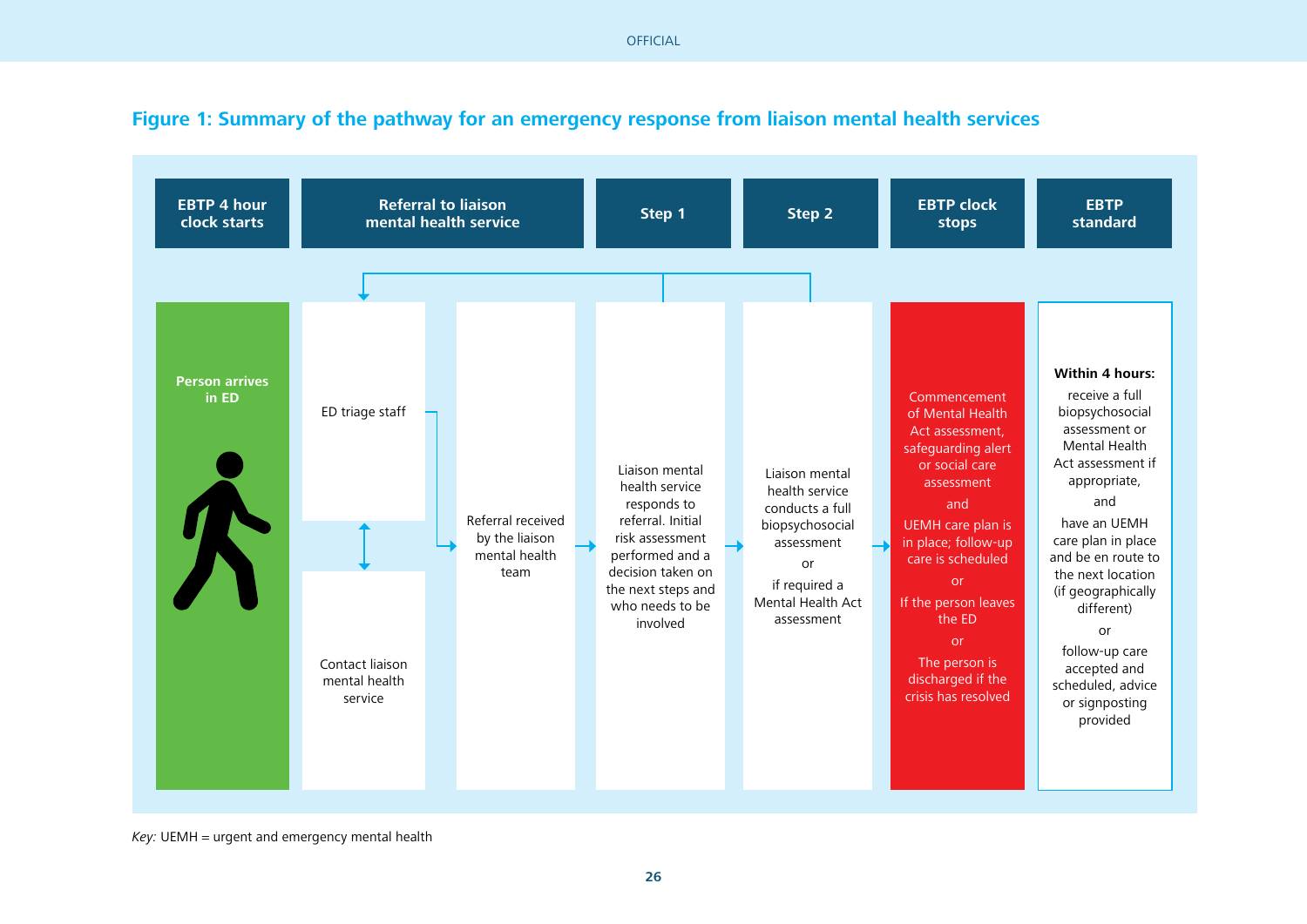## <span id="page-26-0"></span>4.2.2 **Step 1 – Response**

The liaison mental health team should **respond to a referral within one hour**. A response consists of a review to decide on the type of assessment needed and arranging appropriate resources for the assessment.

- The liaison mental health team reviews the person face to face to:
	- establish initial mental state
	- establish with the person whether they are experiencing a mental health crisis
	- obtain a general history of mental and/ or physical health problems
	- obtain any existing care or [crisis plan](#page-43-0) and/or advance decision or statement
- Patient records, including primary care records, drug and alcohol records and any other records from specialist services, should also be reviewed
- If the liaison mental health team confirms with the person that they are experiencing a mental health crisis, they should arrange appropriate support while the person is waiting for a full biopsychosocial assessment or an assessment under the [Mental Health](http://www.legislation.gov.uk/ukpga/1983/20/contents) [Act](http://www.legislation.gov.uk/ukpga/1983/20/contents) if appropriate. This should include an agreed level of contact with health or social care staff, and a point of contact within the department
- If the person is severely [intoxicated](#page-44-0) or demonstrating behaviour that challenges, the liaison mental health team should not assume that their mental state is a consequence of drug and alcohol use without adequate assessment and should:
	- ensure that appropriate support is available for the person's physical care
	- consider whether the person has the capacity to agree to an assessment or to self-discharge (and whether it would be safe for them to do so)
- The liaison mental health team should decide whether a full biopsychosocial assessment or an assessment under the [Mental Health Act](http://www.legislation.gov.uk/ukpga/1983/20/contents) is appropriate
	- If a full biopsychosocial assessment is required, it should start without delay. The priority is to ensure the person has been assessed and a NICE-

recommended care package is in place for onward care or discharge, where appropriate. **The clock does not stop when the full biopsychosocial assessment starts.**

• The liaison mental health team should decide whether there are safeguarding concerns. If there are, they should raise a safeguarding alert, following their local safeguarding processes.

## 4.2.3 **Step 2 – Assess**

The EBTP CLOCK CONTINUES as the liaison mental health team assesses the person and decides on the appropriate outcome.

- The person, and their family/carers where appropriate, should be kept informed of plans while waiting for an assessment
- The assessment should start as soon as practicably possible
- The assessment should take place in an appropriate and safe environment $27$  where any physical health concerns can still be addressed
- During a full biopsychosocial assessment, if the liaison mental health team suspects or identifies physical health concerns, such as intoxication or overdose, the liaison mental health team should refer the person back to the ED triage staff
- While conducting a full biopsychosocial assessment, if it is decided that a [Mental](http://www.legislation.gov.uk/ukpga/1983/20/contents) [Health Act](http://www.legislation.gov.uk/ukpga/1983/20/contents) assessment is needed, the full biopsychosocial assessment should be paused and the attendance of an AMHP and section 12 approved doctor(s) arranged to undertake the [Mental Health Act](http://www.legislation.gov.uk/ukpga/1983/20/contents) assessment
- During the full biopsychosocial assessment, a need for an assessment under the [Mental Health Act](http://www.legislation.gov.uk/ukpga/1983/20/contents) may be identified. If an assessment under the [Mental Health Act](http://www.legislation.gov.uk/ukpga/1983/20/contents) is required (adhering to the [Mental Health Act](https://www.gov.uk/government/uploads/system/uploads/attachment_data/file/435512/MHA_Code_of_Practice.PDF) [Code of Practice\)](https://www.gov.uk/government/uploads/system/uploads/attachment_data/file/435512/MHA_Code_of_Practice.PDF), the following should be considered:
	- if the person is already admitted as an inpatient on a general hospital ward, it should be considered whether a holding power (section 5(2) of the [Mental Health Act](http://www.legislation.gov.uk/ukpga/1983/20/contents)) is necessary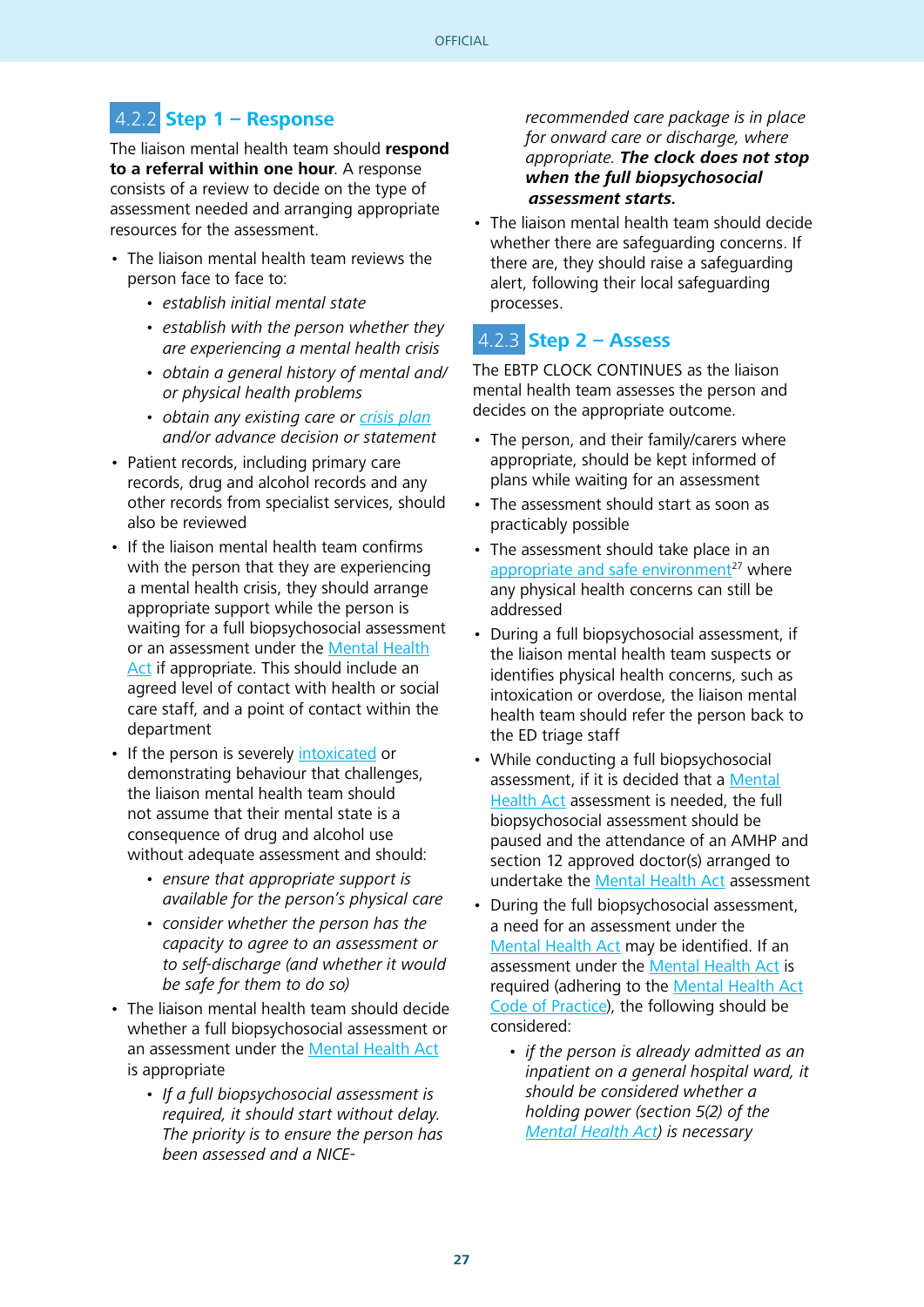- the appropriate professionals should be informed as soon as a location for the assessment is confirmed (for example, if there is no AMHP available on site one needs to be called)
- whether use of a section 136 is needed involving the police; if so, the assessment should take place in a designated health-based place of safety<sup>h</sup> if possible and practicable.

#### 4.2.4 **EBTP CLOCK STOPS – Agreed treatment plan in place**

**The EBTP CLOCK STOPS when the mental health crisis is resolved and the appropriate follow-up arranged OR a**  [Mental Health Act](http://www.legislation.gov.uk/ukpga/1983/20/contents) **assessment starts.** The assessment should be done as quickly as possible, but without compromising good clinical practice. It should be remembered that the consequences of a [Mental Health Act](http://www.legislation.gov.uk/ukpga/1983/20/contents) assessment are potentially the loss of liberty or the saving of life.

- The duration of the assessment and the cause of any delays in either starting or completing the assessment should be recorded as these data from AMHPs can be used to improve the quality of services
- The following should be covered in a full biopsychosocial or [Mental Health Act](http://www.legislation.gov.uk/ukpga/1983/20/contents) assessment:
	- the person's wishes and feelings about their treatment and care including, where relevant, any advance decision or statement
	- the factors that may have contributed to the mental health crisis
	- the physical, psychological and social consequences of the crisis
	- the presence and severity of coexisting mental and physical health problems, including coexisting drug or alcohol use problems
	- current risk (physical and/or mental health including self-harm) and whether inpatient stabilisation or

intensive home treatment is needed

- a person's history including whether they are currently receiving any treatment for mental or physical health problems and any social factors that may be impacting on their mental health
- the person's level of consumption of drugs and/or alcohol
- the level of motivation of the person and, if appropriate, their family/carers, to engage in appropriate treatment, including:
	- aspects of motivation that may not be immediately apparent or are hidden by feelings of despair and hopelessness
	- whether the person feels that they will be able to engage in treatment
	- any protective factors with regard to future crises, for example, personal/social relationships, and the strengths, resilience and capacity of families/carers to support treatment in the community
- Based on the assessment and discussions with the person's family, if appropriate, and health and social care professionals relevant to the care of the person, the liaison mental health team should ensure that:
	- An urgent and emergency mental health care plan is in place if the person is to be discharged and a copy given to the person before they leave (and, if the person agrees, to their family/carer). This plan should include:
		- details of who to contact at any time if the crisis reoccurs
		- an outline of appropriate care for the person if the crisis reoccurs
		- any advance decision or statement that the person wishes to add
		- contact details for the service and individual with whom follow-up care is arranged
		- contact details of services that may help the person to address factors that are thought to have contributed to the crisis, for example Citizens Advice or the local housing association.

h See Part 1: Implementing the Evidence-based Treatment Pathway for 'Blue Light' Services Providing an Urgent and Emergency Mental Health Response for All Ages (forthcoming, 2016).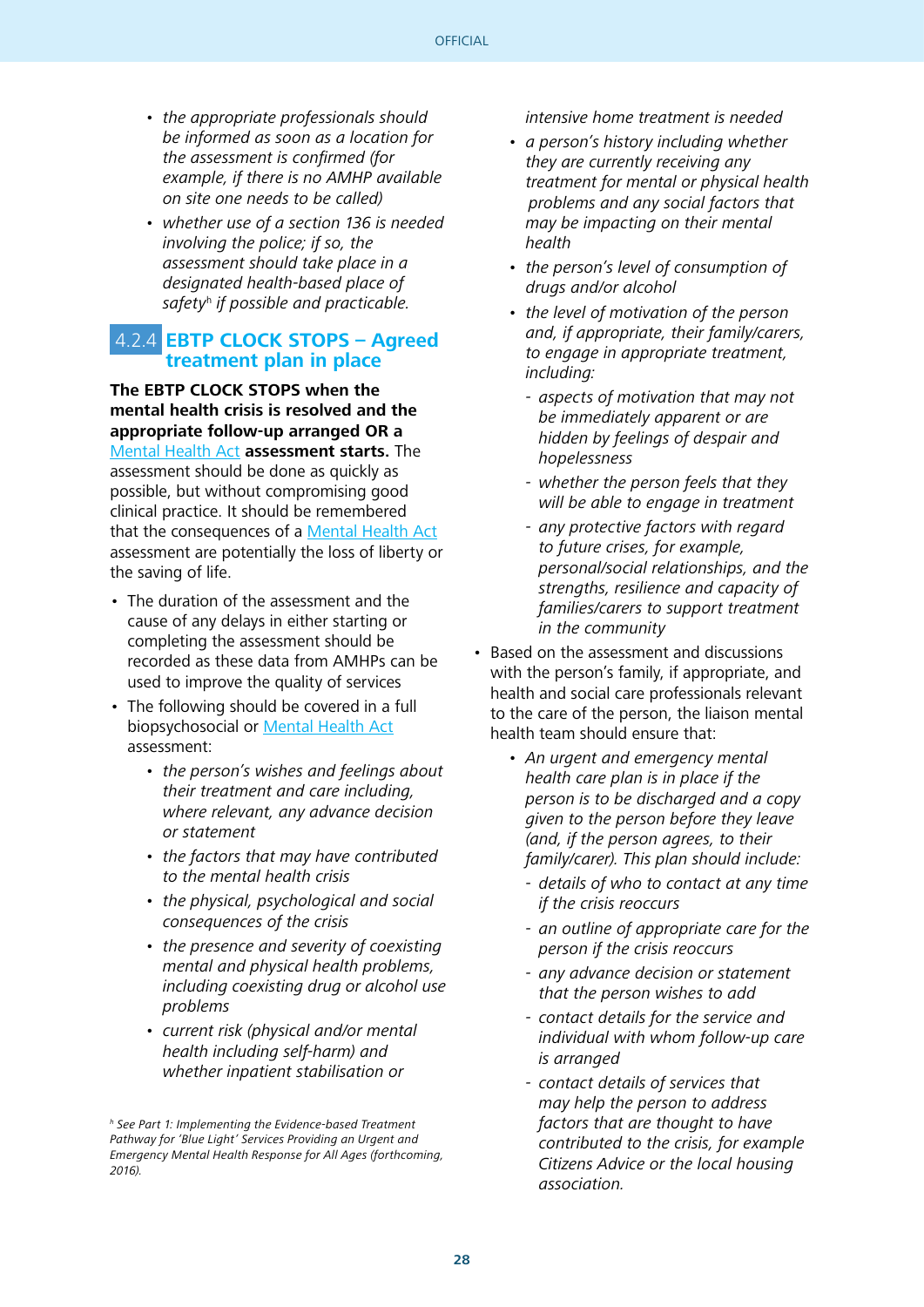<span id="page-28-0"></span>See Appendix B.5 in the Appendices and Helpful Resources pack for the process for ensuring an urgent and emergency mental health care plan is in place

- The appropriate facilities are available for the person after discharge from the liaison mental health service. Alternative discharge locations may include:
	- their residence, or the residence of a family member or friend, if appropriate
	- crisis house (or similar facility)
	- a bed on an appropriate ward

See Appendix B.6 in the Appendices and Helpful Resources pack for the process for ensuring an appropriate discharge location is available before the person leaves the department

> • All services that need to be involved in follow-up care are notified and have accepted the person into their care (see Appendix B.8 in the Appendices and Helpful Resources pack).

## 4.3 **Urgent care pathway**

#### **For the pathway see Appendix B.9 and B.10 in the Appendices and Helpful Resources pack.**

As well as a rapid response to emergency referrals, liaison mental health services should provide an urgent care pathway, with a full assessment taking place within 24 hours of referral.

- An urgent and emergency liaison mental health service should respond to the referrer within one hour of receiving a referral from a general hospital ward to ascertain its urgency, the type of assessment needed and resources required for the assessment
- The urgent and emergency liaison mental health assessment should start within 24 hours of receiving a referral. The principles of assessment described in the emergency pathway (see Section  $4.2.2$ ) apply to the urgent care pathway.
- Within 24 hours of presenting with a suspected urgent mental health problem on a general hospital ward it is recommended that a person should:
	- have received a full biopsychosocial assessment, and
	- have an urgent and emergency mental health care plan in place, and
	- at a minimum, be en route to their next location if geographically different, or
	- have been accepted and scheduled for a follow-up appointment by a responding service, or
	- have been provided advice or signposted, where appropriate.

If at any point the person's mental health deteriorates, or it is deemed they require an emergency response, including a [Mental Health](http://www.legislation.gov.uk/ukpga/1983/20/contents) [Act](http://www.legislation.gov.uk/ukpga/1983/20/contents) assessment, the emergency pathway should be followed.

It should be borne in mind that:

- An urgent referral would usually be received from a ward in a general hospital, and relate to an emergent or deteriorating mental health problem that is not considered a crisis requiring an emergency response
- The majority of urgent referrals are likely to be for older adults (including dementia), and the response should be carried out by staff with training in working with older people
- If general hospital staff are unsure whether or not an emergency or urgent response is required, they should consult the liaison mental health team
- If an emergency mental health need is identified, the liaison mental health service should follow the emergency pathway (see Section [4.2.2](#page-26-0)). Clinical judgement should be used to establish on which pathway a person starts
- Follow-up care may be provided by the liaison mental health service over a number of sessions. This may take place in an inpatient or outpatient setting

See [Figure 2: Summary of the pathway for an](#page-30-0) [urgent response from liaison mental health](#page-30-0) [services](#page-30-0).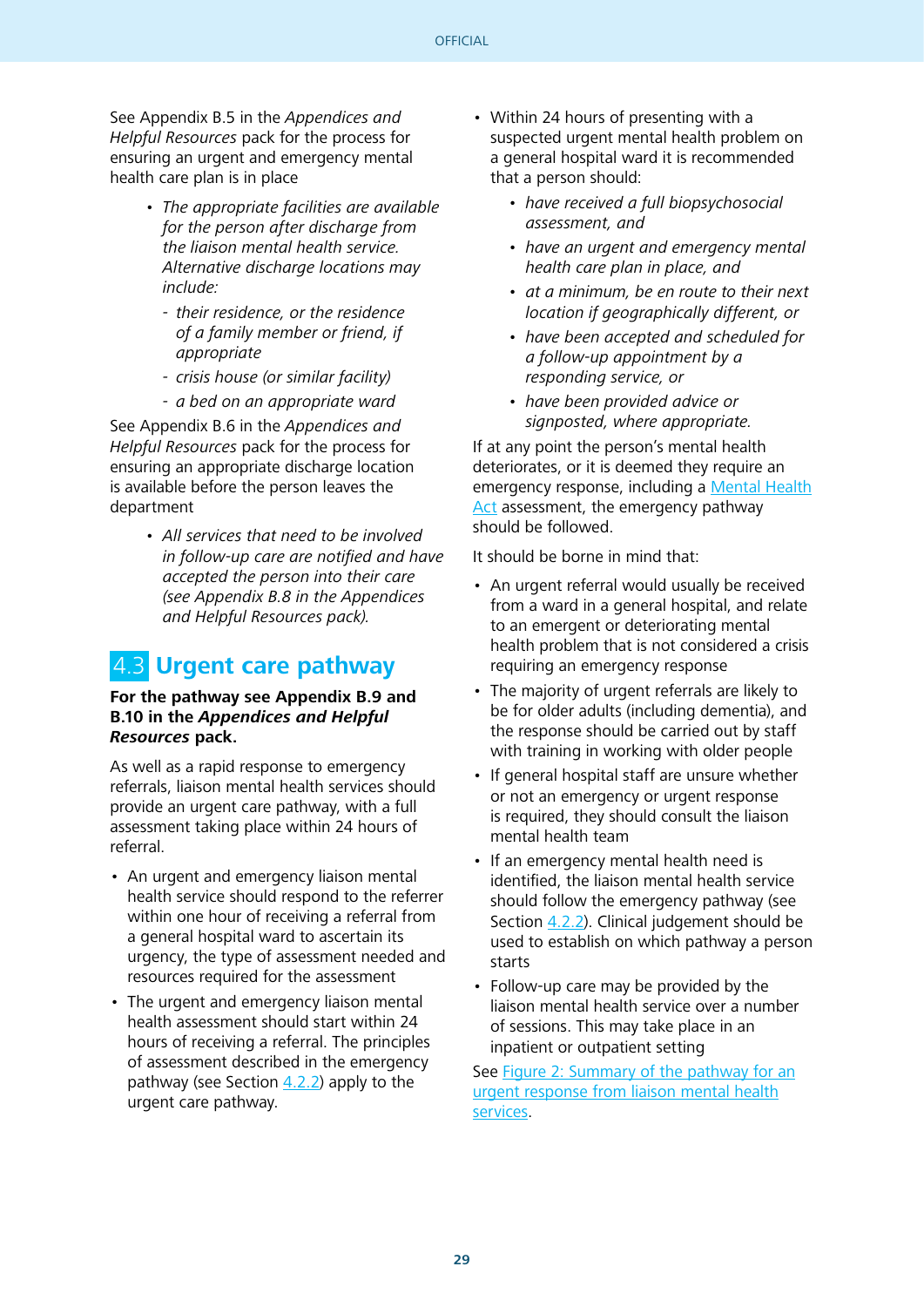## 4.4 **Pathway principles**

The evidence-based treatment pathway set out in this guidance is designed to inform responses to mental health crises, and it is expected that individual clinical decisions will need to be made to provide a response that is tailored to the person's circumstances and presentation. The pathway describes the most common situations, but it is expected that some people will not follow this pathway if they have different needs.

#### 4.4.1 **Providing age-appropriate treatment**

#### Children and young people

Some adult services provide an urgent and emergency mental health response to young people aged 16 to 18 years or provide an allage response that reflects the organisation of urgent and emergency services locally. If an adult or all-age liaison mental health service provides an urgent and emergency mental health response for children and young people under the age of 18 years, there should be a well-defined 24/7 pathway for this age group. This will ensure that the majority receive a response from staff with experience, competence and training in working with children and young people, particularly if a full biopsychosocial assessment is required. See Part 4: Implementing the Evidence-based Treatment Pathway for Urgent and Emergency Mental Health Services for Children and Young People (forthcoming).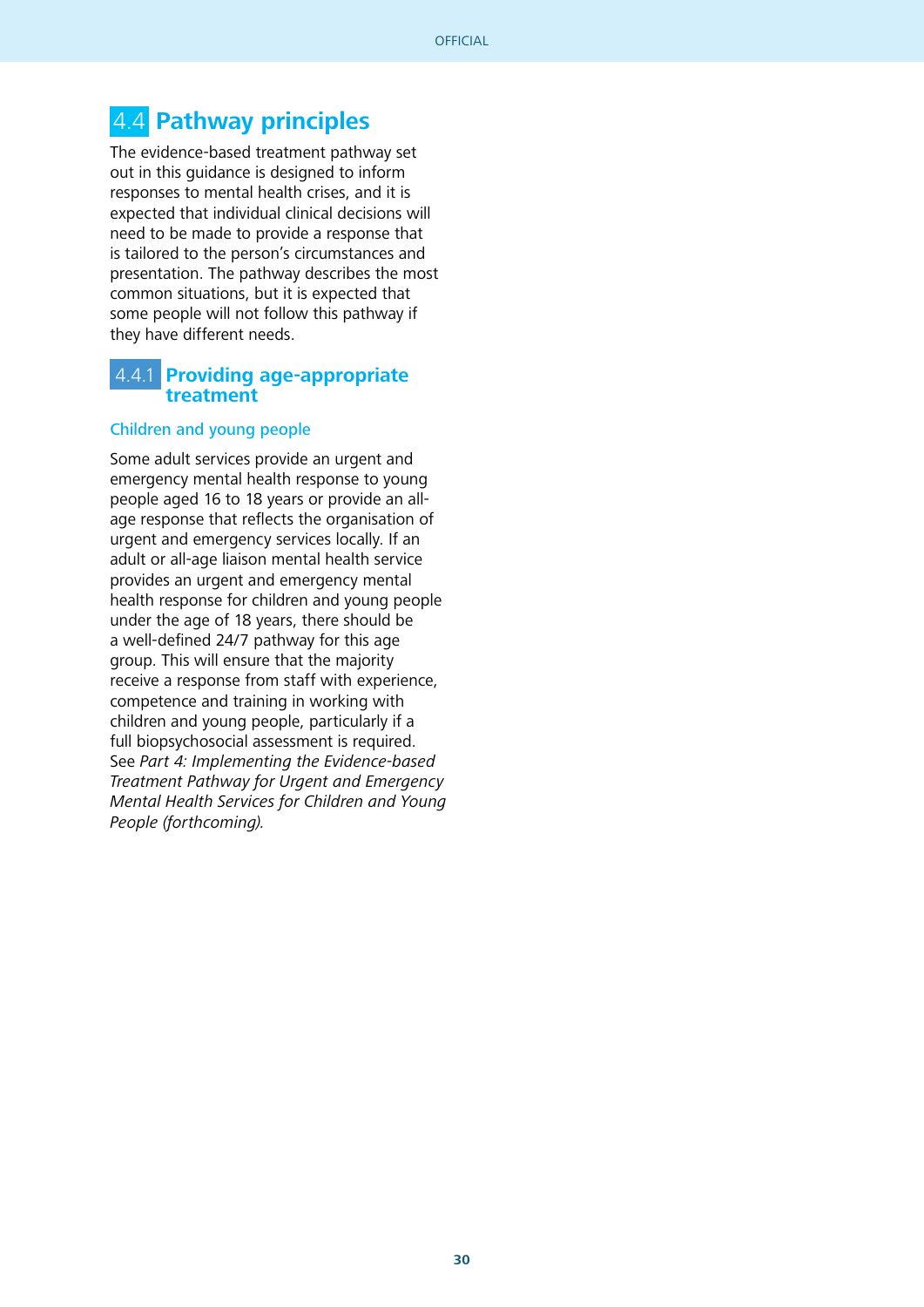**OFFICIAL** 



#### <span id="page-30-0"></span>**Figure 2: Summary of the pathway for an urgent response from liaison mental health services**

 $Key: UEMH = urgent$  and emergency mental health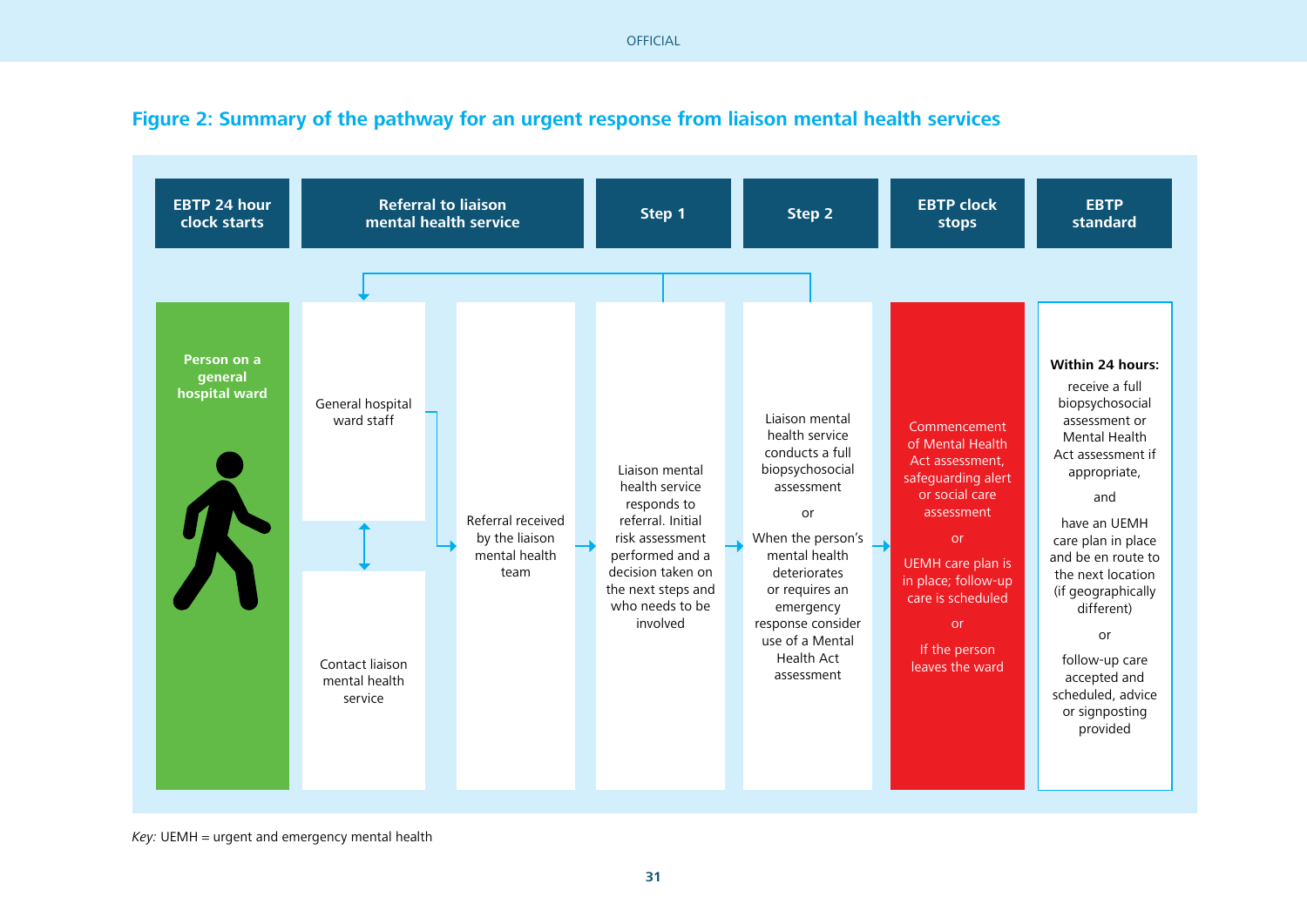<span id="page-31-0"></span>Staff whose specialist experience and training does not include children and young people's mental health should be provided with additional training to support their work with children and young people and they should be able to access specialist staff within the team for professional consultation and on-call consultation, if appropriate.

#### Older adults

It should be noted that a large proportion of the caseload of liaison mental health services tends to be older adults with mental health problems and dementia on inpatient wards, and indeed the majority of the financial benefits of liaison services are accrued through assessment and treatment of older adults. Nearly two-thirds of people aged 65 or older in general hospitals have a significant mental health need (mainly depression, delirium or dementia).28 A liaison mental health team should therefore include staff with specialist expertise in working with older people, in order to support the specific needs that come with age.

If the person has reduced awareness of the environment, impaired cognition and is experiencing behavioural or emotional disturbances, it is important to rule out a physical health condition, particularly delirium, when the person is in the ED. Although services may be aware that a person has a diagnosis of dementia, a mental health crisis should not be dismissed automatically.

#### 4.4.2 **Using referrals and alerts**

Referrals and alerts can be made via a range of methods (for example, in writing, by telephone, email or face-to-face) including when a member of the liaison mental health team observes a person in the ED who they suspect is experiencing a mental health crisis.

• A referral is any formal request for clinical assistance from the liaison mental health service where it is reasonable to assume that the correct outcome for the person's health is an advancement to the next stage of the pathway (for example, from referral to assessment). A referral may be formal (such as an electronic form) or informal (such as a phone call)

- An alert is any informal request for assistance to the liaison mental health service where a healthcare professional could reasonably assume that the next stage of the pathway is impossible at the current time (for example, the person is unconscious)
- When receiving an alert, the liaison mental health team should attend in person or make contact with the referring team. Liaison mental health teams include the necessary expertise in caring for people with comorbid mental and physical health problems and they work in parallel with medical teams. They should therefore be proactively involved in the person's treatment and be ready to provide mental health input as soon as the person is able to be seen. This should not be just a request to be notified when the person is declared medically cleared, which can often lead to undue delays in the pathway.

## 4.4.3 **Mental capacity**

Professionals working with people experiencing a mental health crisis should understand legislation relevant to capacity, consent and information sharing as outlined in the [Mental Capacity Act](http://www.legislation.gov.uk/ukpga/2005/9/contents)<sup>29</sup> and [Mental Capacity](https://www.gov.uk/government/publications/mental-capacity-act-code-of-practice) [Act Code of Practice](https://www.gov.uk/government/publications/mental-capacity-act-code-of-practice)<sup>30</sup> and refer to these for further guidance on this topic. Mental health professionals should pay particular attention to sections 1 to 6 of the [Mental Capacity Act](http://www.legislation.gov.uk/ukpga/2005/9/contents) in order to understand legal duties as well as limitations. Guidelines on capacity and information sharing should always be followed and considered at all times throughout the pathway.31 If a person does not have capacity, additional support will be needed in order to conduct an assessment. Capacity may be lacking not only due to a mental health problem but may also be impaired because of severe delirium or anaesthesia.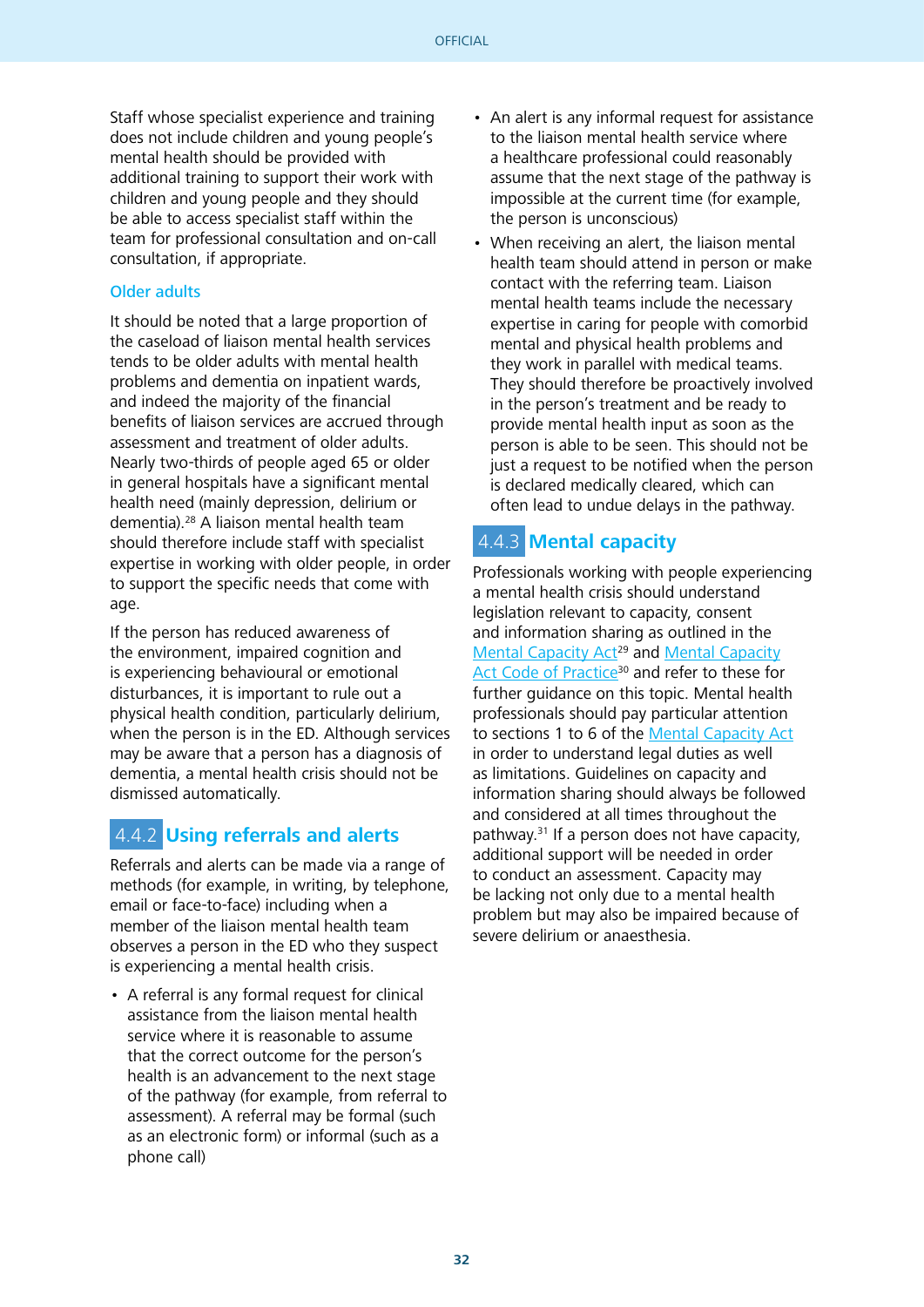## 4.4.4 **Safeguarding**

Professionals working with people experiencing a mental health crisis should always have the person's wellbeing and safety in mind. All professionals have a duty to raise a safequarding alert when they are concerned about a vulnerable person.<sup>32 33</sup> Safeguarding should be considered as part of the full biopsychosocial assessment and throughout care, and any safeguarding concerns should be addressed in a timely manner following local safeguarding protocols.

For adults, the [Care Act 2014](http://www.legislation.gov.uk/ukpga/2014/23/contents/enacted) should be observed and the Social Care Institute for Excellence (SCIE) has published information for [implementing reform in line with the Care](http://www.local.gov.uk/care-support-reform) [Act](http://www.local.gov.uk/care-support-reform).<sup>34</sup>

If there is a concern around safeguarding (this may relate to the person themselves or any dependants in their care), then professionals have a duty to raise a safeguarding alert, following local processes for doing so.

Safeguarding children and young people is covered in Part 4: Implementing the Evidencebased Treatment Pathway for Urgent and Emergency Mental Health Services for Children and Young People (forthcoming).

## 4.4.5 **Transport**

#### **For the pathway see Appendix B.7 in the Appendices and Helpful Resources pack.**

If someone needs to be transported from the general hospital to another location, this should always be done in a manner that preserves dignity and privacy and allows for management of their safety and that of others. The liaison mental health team should assist in arranging transport based on a personalised risk assessment in discussion with ambulance personnel and police if necessary. If appropriate, a mental health professional should provide support for the journey. Ambulances should take no more than one hour to respond to a transport request. If other transport is needed, the person should start their journey within one hour of the request for transport being received.

Where a person is discharged, the liaison mental health team should assist in arranging transport, preferably with the person

accompanied by a friend or family member if they are available and the person agrees.

#### 4.4.6 **Managing intoxication due to drug or alcohol intake**

#### **For the pathway, see Appendix B.4 in the Appendices and Helpful Resources pack.**

As a general principle, intoxication, any drug or alcohol problems, or coexisting mental health and drug/alcohol problems, must not prevent people in crisis from accessing physical or mental health services.<sup>35</sup>

People with mental health problems who are intoxicated may first present to EDs, which can be a challenge to ED and liaison mental health staff. The National Confidential Inquiry into Suicide and Homicide by People with Mental Illness showed that 54% of people who die by suicide had a history of either alcohol or drug use or both.<sup>36</sup> In 2014 there were approximately 3,000 alcohol-related admissions to EDs every day.4

One of the challenges is the difficulty recognising an underlying mental health problem if the person is in withdrawal or is intoxicated (for example, if they are unconscious or semi-conscious, have severely impaired cognition, perception or judgement and/or other symptoms that warrant urgent and emergency care). Furthermore, both intoxication and withdrawal may be associated with transient suicidality or psychosis, which will warrant an urgent and emergency mental health intervention.

The general principle when managing people who are intoxicated is to ensure that they are kept safe physically, and assessed clinically as having sufficient mental capacity to access urgent and emergency mental health care if there is a reasonable suspicion of mental health needs. Equally, not everyone who is intoxicated should be assumed to need mental health care. However, if the person is severely intoxicated or in withdrawal, a medical response is needed regardless of the person's drug or alcohol use history or whether a mental health problem is suspected.

• The outcome of the physical assessment would indicate if the referral to the liaison mental health service should be made and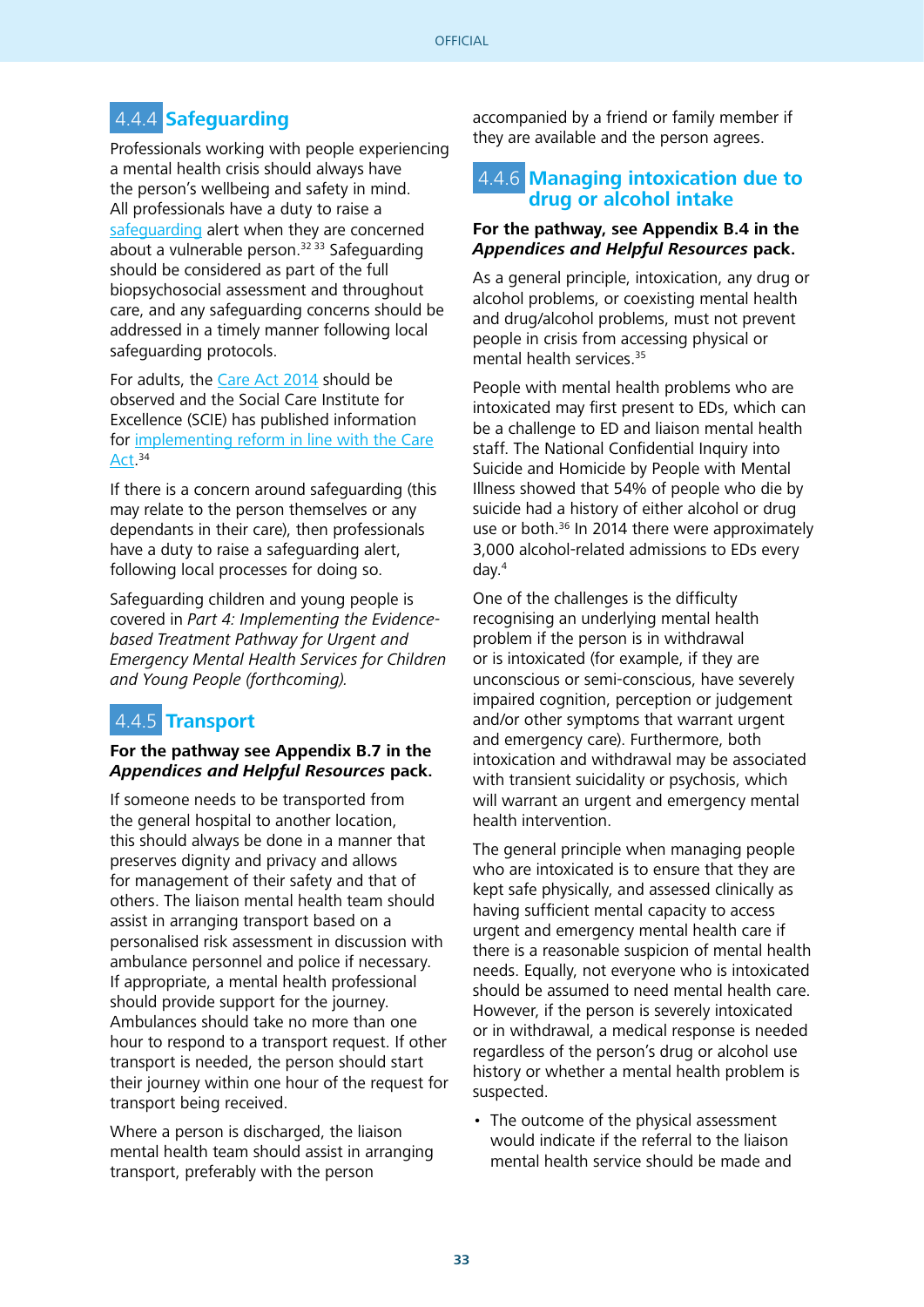whether referral to a drug or alcohol service is required. The EBTP clock starts when a person first arrives in an ED, but will only applied if a person is subsequently referred to a liaison mental health service

- A person who is intoxicated or going through severe withdrawal may need to be detained in hospital for their own safety, following a best interest decision
- If a [Mental Health Act](http://www.legislation.gov.uk/ukpga/1983/20/contents) assessment is needed, the AMHP and section 12 doctor should consider the risk to the person if assessment is delayed.

# 4.4.7 **Managing people who leave (or are likely to leave) before an assessment**

If a [Mental Health Act](http://www.legislation.gov.uk/ukpga/1983/20/contents) assessment has been arranged and the need for urgent and emergency mental health care is still in place, then the EBTP clock does not stop if the person leaves the ED or ward and is reported to the police as a 'missing person'.

If there are concerns that the person is likely to leave before an assessment and there are concerns regarding immediate harm, all efforts should be made to support the person.

The following should also be considered:

- Whether there is reason to suspect the person lacks mental capacity and powers to hold under the [Mental Capacity Act](http://www.legislation.gov.uk/ukpga/2005/9/contents) can be used
- Whether it is appropriate to contact the police to consider the use of [Mental Health](http://www.legislation.gov.uk/ukpga/1983/20/contents) [Act](http://www.legislation.gov.uk/ukpga/1983/20/contents) section 136 (if the person is in a place to which the public has access, such as the ED)
- Whether [Mental Health Act](http://www.legislation.gov.uk/ukpga/1983/20/contents) holding powers should be used:
	- If a person is already receiving physical health treatment, the doctor in charge of their care can apply section 5(2) holding powers
	- If a person is already receiving mental health treatment, a registered mental health nurse can apply section 5(4) holding powers.

If no urgent and emergency mental health care is required and the person leaves the general hospital of their own accord, the EBTP CLOCK STOPS and the conditions under which they left should be recorded. The liaison mental health team should consider whether further referral and/or follow up is necessary (for example, referral to a community mental health team).

#### 4.4.8 **Supporting a person when they no longer need urgent and emergency care**

Not all crises indicate a need for mental health service involvement, but where support is required, presenting problems can subside at different rates. Once the crisis starts to subside, the person can appear more settled and it is not uncommon for people to not want or need any further follow-up by specialist mental health services.

The person's wishes together with clinical judgement should decide whether further care is required. If the person feels there is no longer a need for urgent and emergency mental health care, and there is no immediate risk to their safety, their rights and wishes should be respected, and the clock would stop at this point.

## 4.4.9 **Collecting data**

Complete, timely and accurate data collection and subsequent submission to national NHS datasets should be viewed as an integral part of the pathway and the responsibility of all service providers. Appropriate data collection helps improve service quality overall and is essential for services involved in follow-up care. In August 2016, the National Mental Health Dementia and Neurology Intelligence Network at Public Health England launched a [crisis care profiling tool and data catalogue](http://www.yhpho.org.uk/resource/view.aspx?RID=232017), which lists metrics and datasets relevant to mental health crisis care. The data catalogue is for commissioners, policy makers, planners and service providers and includes links to data sources. The aim of the data catalogue is to enable services to identify data that is available on crisis care and to ensure that there are effective services in place. As improvements are made to national datasets, the profiling tool will also be updated and improved.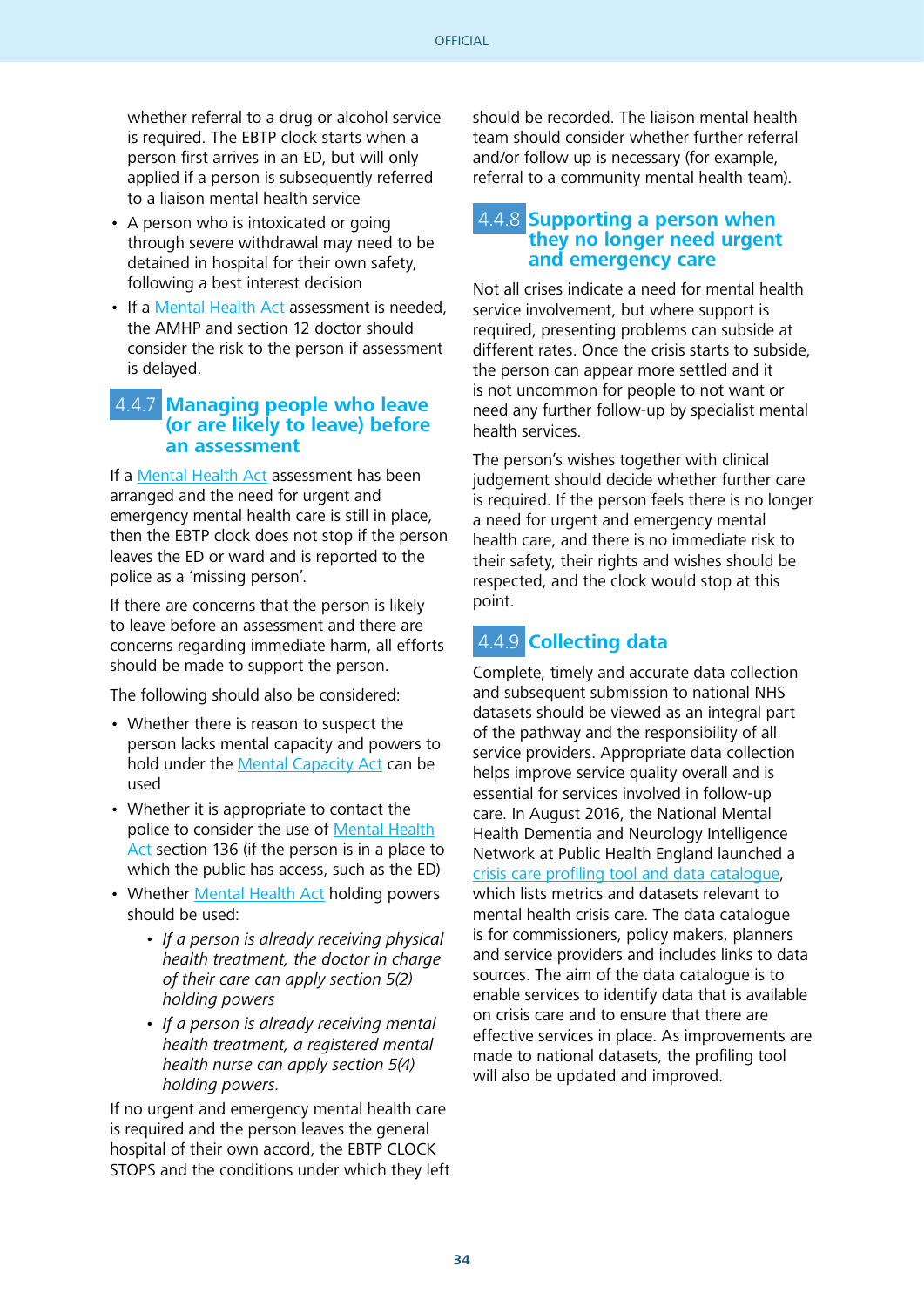## 4.5 **Measuring and reporting performance against the pathway and standards**

## 4.5.1 **Submission of data items**

From April 2017, liaison mental health services that are provided by mental health trusts will be expected to submit the following data items in the [Mental Health Services Data Set](http://content.digital.nhs.uk/mhsds) to begin measurement of times and interventions related to this pathway. These will need to record:

- the time of the referral received by the liaison mental health team
- the time of the initial response by the liaison mental health team
- that a full biopsychosocial assessment has taken place
- that an urgent and emergency mental health care plan has been agreed and is in place
- the time that the person is either:
	- en route to their next location if geographically different, or
	- has been accepted and scheduled for follow-up care by a responding service, or
	- has been discharged because the crisis has resolved
		- OR
- the time that a [Mental Health Act](http://www.legislation.gov.uk/ukpga/1983/20/contents) assessment started.

Further guidance will be issued by NHS Digital about this new data collection in due course.

In time, we expect that the clinician-reported outcomes measures (CROMs) and patientreported experience measures (PREMs) set out in Section 4.5.2 will also be collected via national datasets, but further testing will be taking place as part of the quality assessment and improvement programme (see Section [4.5.3](#page-36-0)) that will begin from mid-2017.

The above requirements will only measure part of the evidence-based treatment pathway from when the liaison mental health team receives the referral.

ED waiting times as set out in the NHS Constitution should continue to be submitted for all people who attend EDs, including people who present with mental health needs, via the

#### [A&E National Statistics collection](https://www.england.nhs.uk/statistics/statistical-work-areas/ae-waiting-times-and-activity/) and the [A&E](http://content.digital.nhs.uk/hes) [HES Dataset](http://content.digital.nhs.uk/hes).

A [new Emergency Care Data Set](https://www.england.nhs.uk/ourwork/tsd/ec-data-set/) is currently in development, with the intention of improving the quality of data about ED activity. In the interim, we encourage liaison mental health services to contribute to improvements in local primary and secondary mental health ED diagnostic coding. Work is underway to determine how the full evidence-based treatment pathway will be measured through national datasets, and guidance will be issued in due course.

## 4.5.2 **Outcomes measurement**

#### **Patient and clinician-reported outcomes measures**

While there are a large number of validated patient-reported outcomes measures (PROMs) and CROMs in mental health that can be used to track change over time, they are not generally useful in a single episode such as an urgent or emergency mental health assessment. However, it is recommended that the Clinical Global Impression Improvement Scale (CGI-I) is used as a CROM to measure the person's condition at the end of every assessment (see Table 5).

PREMs are useful for gauging the quality of the person's experience. See Table 6 for a suggested PREM to use. This has been developed from the [Service User Experience](https://www.nice.org.uk/guidance/cg136) [in Adult Mental Health NICE guideline](https://www.nice.org.uk/guidance/cg136) and the [Service User Experience in Adult Mental Health](https://www.nice.org.uk/guidance/qs14) [Services NICE quality standard](https://www.nice.org.uk/guidance/qs14) and should be used retrospectively and confidentially.

Providers and commissioners should work together to ensure the routine collection and review of outcomes data in line with existing national guidance. Nationally the intention is that, in time, these outcomes measures will be collected through national datasets.

The Liaison Psychiatry Faculty at the Royal College of Psychiatrists has developed a [Framework for Routine Collection of Outcome](http://www.rcpsych.ac.uk/pdf/FRLP02.pdf) [Measurement in Liaison Psychiatry \(FROM-LP\)](http://www.rcpsych.ac.uk/pdf/FRLP02.pdf). This resource will be updated in the future, and commissioners and providers should consider using any new outcomes measures included within this framework.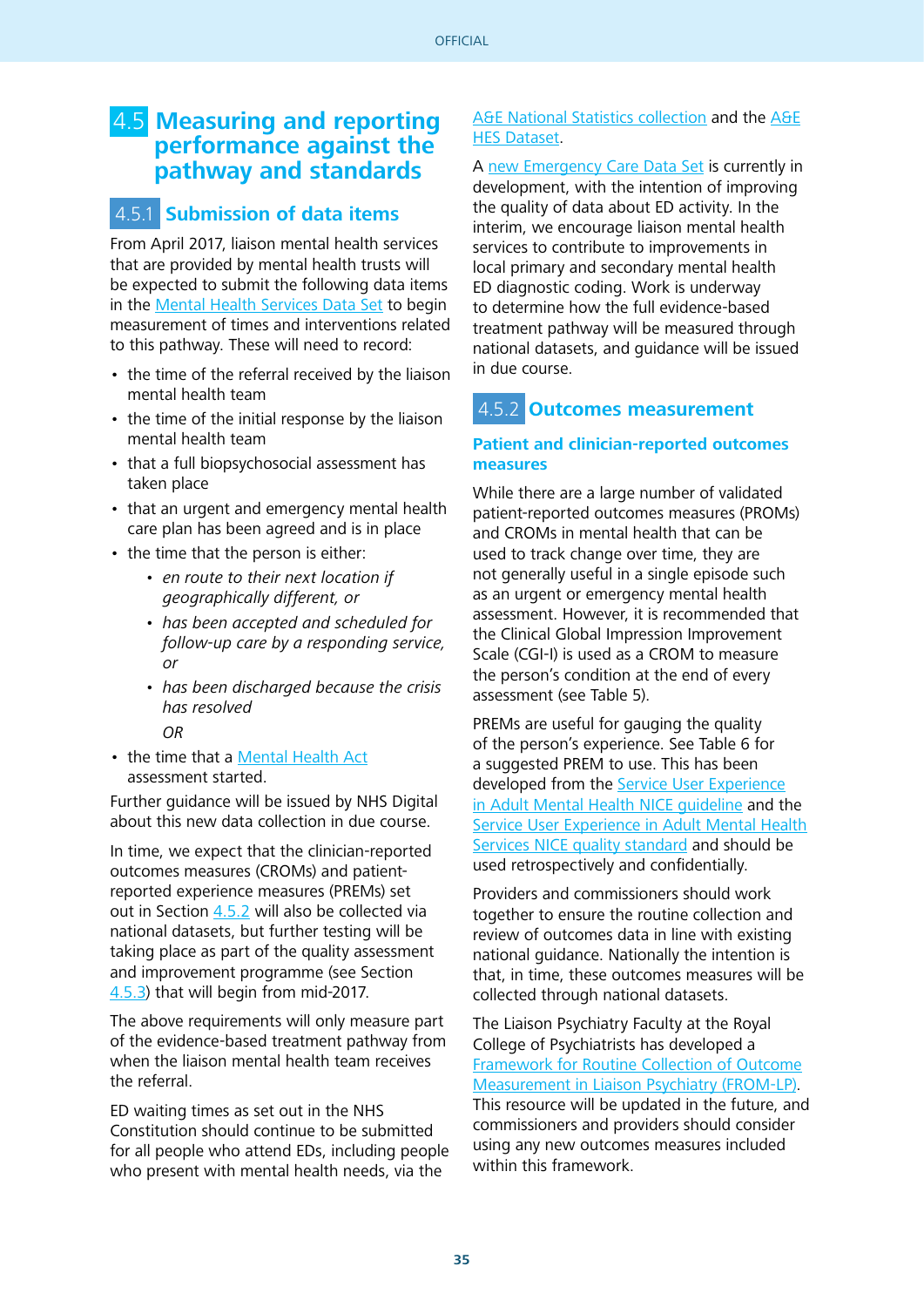#### **Table 5: Clinical Global Impression Improvement Scale (CGI-I)37**

| Compared to the person's condition at the start of assessment, his/her<br>condition is: |                  |                       |           |                    |            |                    |
|-----------------------------------------------------------------------------------------|------------------|-----------------------|-----------|--------------------|------------|--------------------|
| Very much<br>improved                                                                   | Much<br>improved | Minimally<br>improved | No change | Minimally<br>worse | Much worse | Very much<br>worse |
|                                                                                         |                  |                       |           |                    |            |                    |

#### **Table 6: Patient-reported experience measure**

The following statements are adapted from the **Service User Experience in Adult [Mental Health NICE guideline](https://www.nice.org.uk/guidance/cg136) and the [quality standard](https://www.nice.org.uk/guidance/qs14). They were identified by service users as important to them when they are receiving care and support from mental health services. Please state, on a scale of 1 to 5, whether these statements reflect your experience of using liaison mental health services (with 5 meaning that they completely reflect your experience, and 1 meaning that they do not reflect your experience at all):**

|                         | <b>Statement</b>                                                                                                                                                                                                                  | <b>Please circle one number</b> |                          |                |                |   |
|-------------------------|-----------------------------------------------------------------------------------------------------------------------------------------------------------------------------------------------------------------------------------|---------------------------------|--------------------------|----------------|----------------|---|
| 1                       | If I experience a mental health crisis again, I feel optimistic that<br>care will be effective.                                                                                                                                   | $\mathbf{1}$                    | $\overline{2}$           | $\overline{3}$ | $\overline{4}$ | 5 |
| $\overline{2}$          | During the treatment for my crisis, I was treated with empathy,<br>dignity and respect.                                                                                                                                           | $\mathbf{1}$                    | $\overline{2}$           | $\overline{3}$ | $\overline{4}$ | 5 |
| 3                       | During the treatment for my crisis, I felt actively involved in<br>shared decision-making and supported in self-management.                                                                                                       | 1                               | $\overline{2}$           | $\overline{3}$ | $\overline{4}$ | 5 |
| $\overline{\mathbf{4}}$ | I feel confident that my views are used to monitor and improve<br>the performance of mental health care for crises.                                                                                                               | $\mathbf{1}$                    | $\overline{2}$           | $\overline{3}$ | $\overline{4}$ | 5 |
| 5                       | I can access mental health crisis services when I need them.                                                                                                                                                                      | 1                               | $\overline{2}$           | $\overline{3}$ | $\overline{4}$ | 5 |
| 6                       | During the treatment for my crisis, I understood the assessment<br>process, diagnosis and treatment options, and received emotional<br>support for any sensitive issues.                                                          | $\mathbf{1}$                    | $\overline{\phantom{0}}$ | $\overline{3}$ | $\overline{4}$ | 5 |
| $\overline{7}$          | During the treatment for my crisis, I jointly developed a care plan<br>with mental health and social care professionals, and was given a<br>copy with an agreed date to review it.                                                | $\mathbf{1}$                    | $\overline{\phantom{0}}$ | $\overline{3}$ | $\overline{4}$ | 5 |
| 8                       | When I accessed crisis support, I had a comprehensive<br>assessment, undertaken by a professional competent in crisis<br>working.                                                                                                 | 1                               | $\mathcal{P}$            | $\overline{3}$ | $\overline{4}$ | 5 |
| 9                       | The mental health crisis team considered the support and care<br>needs of my family or carers when I was in crisis. Where needs<br>were identified, they ensured that they were met when it was<br>safe and practicable to do so. | $\mathbf{1}$                    | $\overline{\phantom{0}}$ | $\overline{3}$ | $\overline{4}$ | 5 |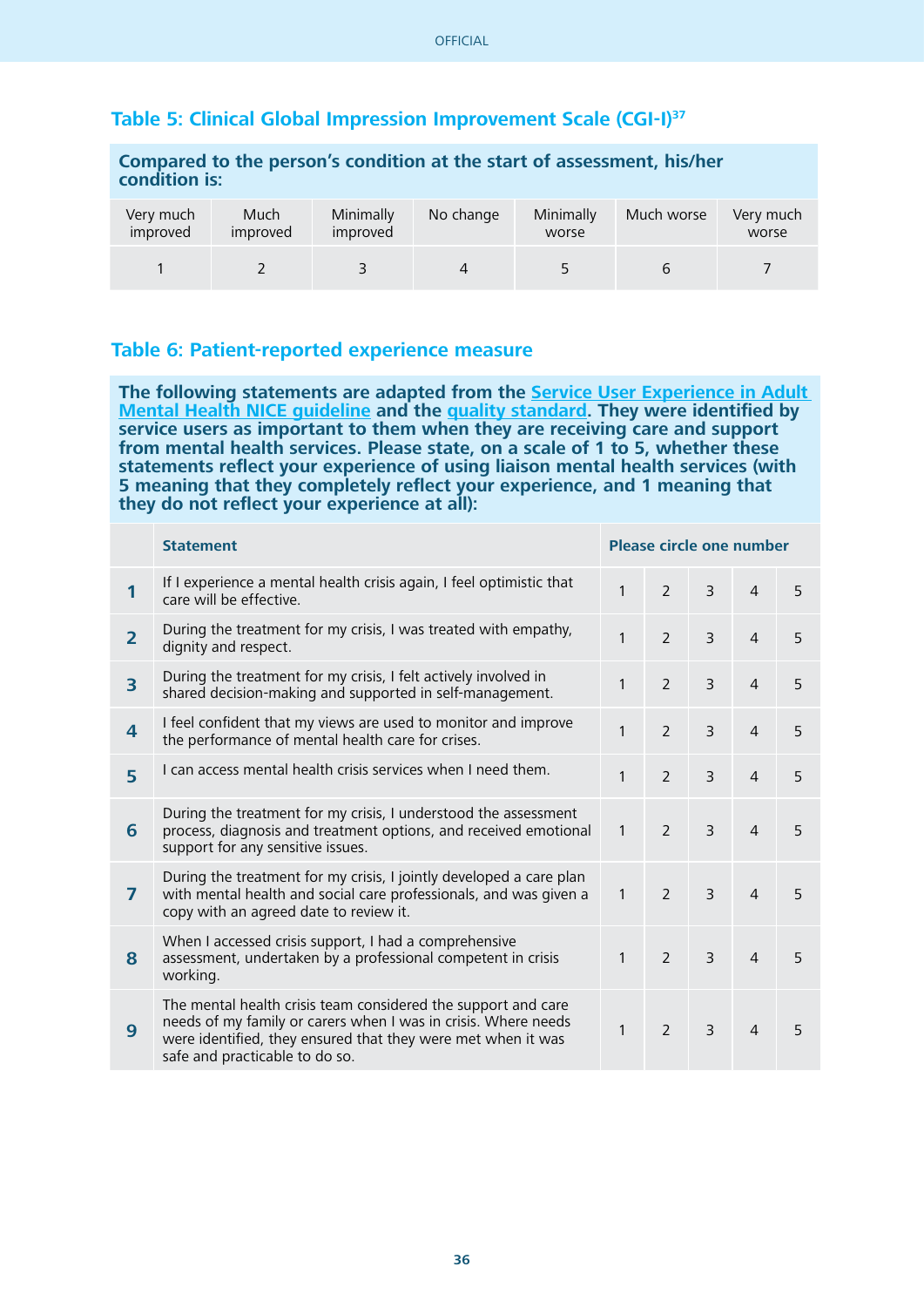#### <span id="page-36-0"></span> 4.5.3 **Quality assessment and improvement programme**

All services will be expected to participate in a quality assessment and improvement programme. This will be organised and administered by the Royal College of Psychiatrists' Centre for Quality Improvement (CCQI) through the existing quality network for liaison psychiatry services [\(PLAN\)](http://www.rcpsych.ac.uk/pdf/Standards 4th edition 2014.pdf).

The CCQI is working with a subset of the Expert Reference Group that oversaw the development of this guide, to produce:

- an assessment framework, setting out expectations for care in accordance with the implementation guide, and an accompanying four-point performance assessment scale
- a web-based self-assessment tool, which allows services to gauge their performance. Self-assessment returns will be validated and scored, and results from the selfassessment will be published. Services will be provided with benchmarking data to see how they compare to others nationally. Commissioners and providers will be able to use self-assessment information to target areas for service development and quality improvement.

Throughout the process, the CCQI will facilitate shared learning between clinical teams. The CCQI will also provide quality improvement advice and support to services.

Those services that choose to take part in the full [PLAN](http://www.rcpsych.ac.uk/pdf/Standards 4th edition 2014.pdf) accreditation process will receive additional support, such as peer review visits by trained clinicians and services users and access to additional training and learning activities.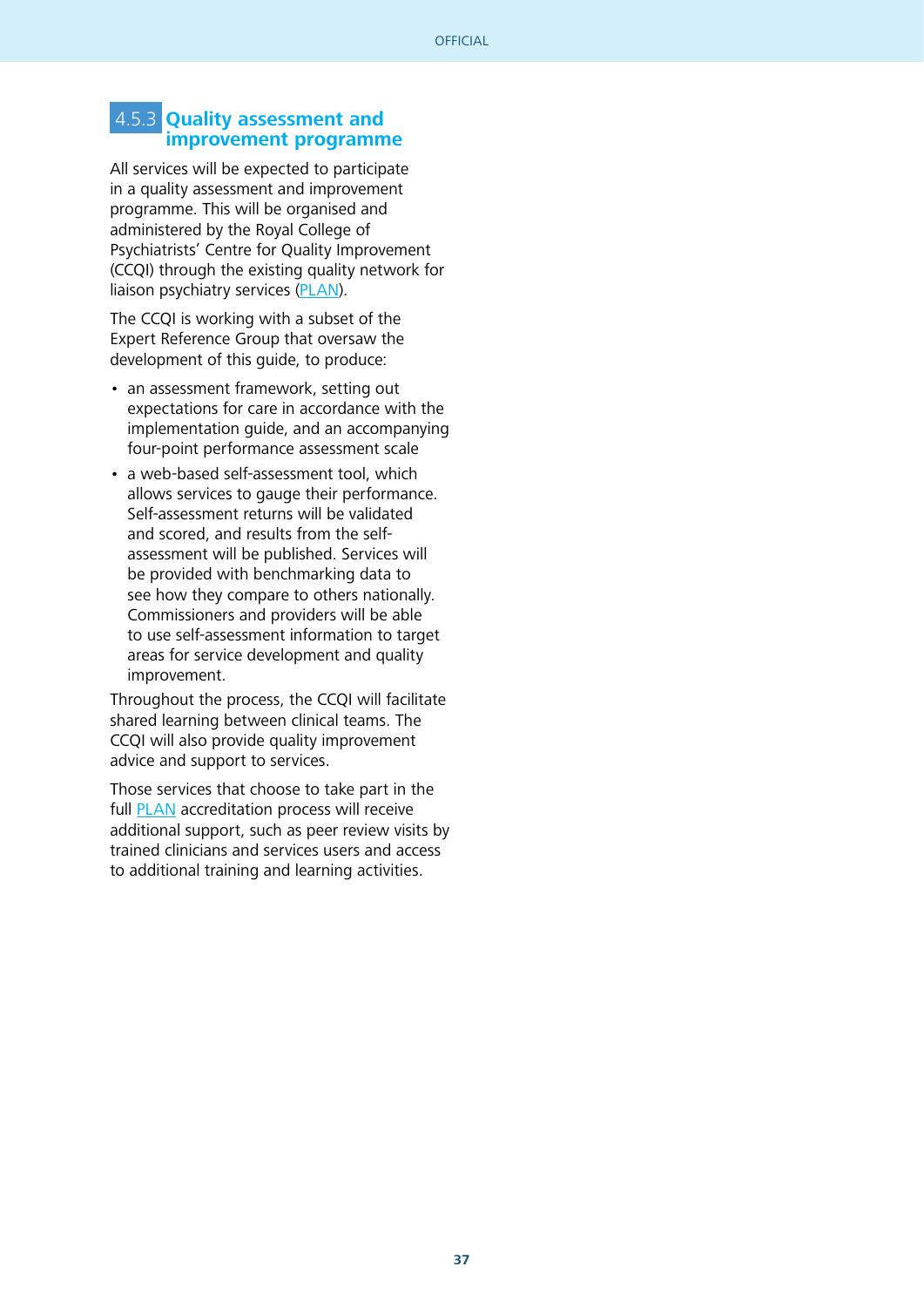# 5 Key commissioning considerations and service development

 If you feel unwell in the evening, during the night or at the weekends and bank holidays there is no choice but to go to A&E. There's no support out there during these times. It's crucial that this is changed for the benefit of service users, their families and carers.

Source: [Five Year Forward View for](https://www.england.nhs.uk/wp-content/uploads/2016/02/Mental-Health-Taskforce-FYFV-final.pdf) [Mental Health](https://www.england.nhs.uk/wp-content/uploads/2016/02/Mental-Health-Taskforce-FYFV-final.pdf)

Most areas have a liaison mental health service in place, but getting them to meet the recommendations set out in this guide will require significant service development by commissioners and providers. Creating a new service or increasing the capacity of an existing service is central to improving outcomes; however, this alone will not achieve the necessary transformation in the quality of liaison mental health services across England. The following is a practical guide for commissioners and providers.

## 5.1 **Step 1: Understand local demand**

Commissioners should undertake an assessment of local need that involves people with relevant lived experience and their families/carers. Their engagement in assessing need, reviewing current services, deciding priorities and designing services will enhance the commissioning process.

Any assessment of local need and reviews of attendance at EDs and admission to general hospitals should:

- predict the number of referrals of people who may be in need of urgent and emergency mental health care in the general hospital setting
- predict patterns of presentation
- include a gap analysis
- include a clear understanding of how children and young people's specific needs will be met if the service provides an all-age response
- understand the reasons for ED attendances and general hospital admissions for people with mental health problems, including referral routes from primary care and NHS 111, and transport by ambulance services, for example
- review the completeness and quality of diagnostic coding of mental health in general hospitals and put improvement plans in place accordingly.

When liaison mental health services are developed fully, identification of mental health problems by general hospital staff, and therefore referrals, will also increase accordingly.10

Commissioners should ensure they have access to appropriate data to inform commissioning decisions. Where liaison mental health services are underdeveloped, it is likely that existing referral levels will not be an accurate indicator of the level of demand. Therefore, commissioners should not assume that current referral data are a reliable estimate of demand in these areas. The Appendices and Helpful Resources pack that accompanies this guide provides examples of liaison mental health services that are working at sufficient capacity and with general hospitals to identify cases; if both of these factors exist, the number of referrals received are more likely to be a reliable indicator of demand.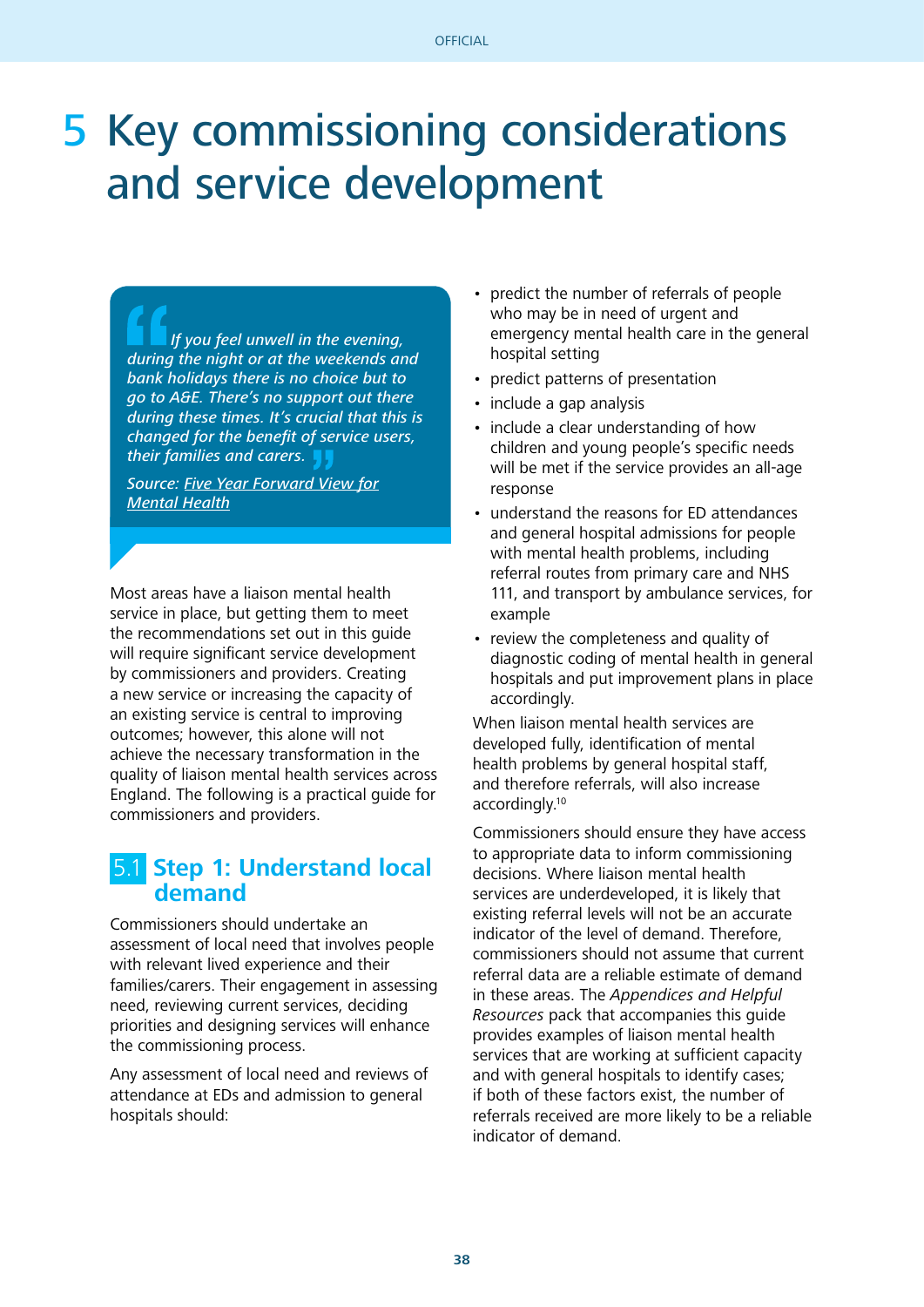#### 5.1.1 **Commissioning for a hospital population**

Where NHS trusts have more than one ED across their hospitals, a liaison mental health service should be commissioned specifically to meet the needs of each hospital, rather than considering the trust population as a whole.

However, a significant number of hospitals serve local populations across more than one CCG. In these cases, CCGs should identify a lead commissioner and contribute to funding on a proportionate basis, rather than having a number of separate contracts. This will ensure that services avoid duplication and provide an equitable service to different CCG populations. These arrangements could be identified as part of local [Sustainability and Transformation](https://www.england.nhs.uk/ourwork/futurenhs/deliver-forward-view/stp/) [Plans](https://www.england.nhs.uk/ourwork/futurenhs/deliver-forward-view/stp/). There is an opportunity through Urgent and Emergency Care Networks to establish arrangements over a wider geography, ensuring that comprehensive pathways for access to liaison mental health services and wider crisis care are considered.

## 5.2 **Step 2: Develop an outline service model**

Commissioners should consider the examples of service models in this guide and the Appendices and Helpful Resources pack, while taking into account staffing, geography and location. Service delivery should reflect local demand, therefore different models may be required in rural and urban areas. The liaison mental health service should provide a range of options to ensure provision of urgent and emergency mental health care for those in rural communities or areas of low population density. Consideration should be given to traditional face-to-face service provision as well as options made available through new technology, for example telemedicine, particularly for ward referrals in hospitals that do not have an ED.

## **Consider the appropriate service model**

Given that services need to provide 24/7 care, only the core 24, enhanced 24 and comprehensive models should be considered by commissioners where EDs in general hospitals operate on a 24/7 basis.

All liaison mental health services within hospitals providing regional and supraregional services should aim to implement the comprehensive service model.

#### 5.2.2 **Identify and understand current referral pathways**

Commissioners need to understand:

- external and internal referral sources (for example, self-referrals, GPs, NHS 111, general hospital wards, drug and alcohol services and the police)
- partners in service delivery (for example, voluntary and community organisations, and social care)
- discharge pathways (for example, into community mental health teams, home treatment teams, voluntary sector services, primary care, general wards, or intermediate care and residential care for older adults).

#### 5.2.3 **Consider establishing drug and alcohol use services**

There is evidence that the provision of drug and alcohol use services working alongside liaison mental health teams, in particular alcohol use services (sometimes known as alcohol liaison services or alcohol care teams),<sup>38</sup> improves outcomes for those who have experienced a mental health crisis. Benefits include:

- a reduction in general hospital admissions and length of stay for those with alcoholrelated problems
- a reduction in mortality related to the use of alcohol through early identification of alcohol-related conditions
- a reduction in alcohol-related ED attendances
- avoiding unnecessary lengthy hospital stays during full detoxification by completing treatment in the community.

There is also evidence to support a significant return on investment through the provision of a specialist-led alcohol team that provides case identification, comprehensive physical and mental health assessment, specialist care planning, medically-assisted alcohol withdrawal, psychotherapeutic interventions and liaison with community alcohol services for ongoing treatment.39 (See also Section [5.5.2](#page-39-0).)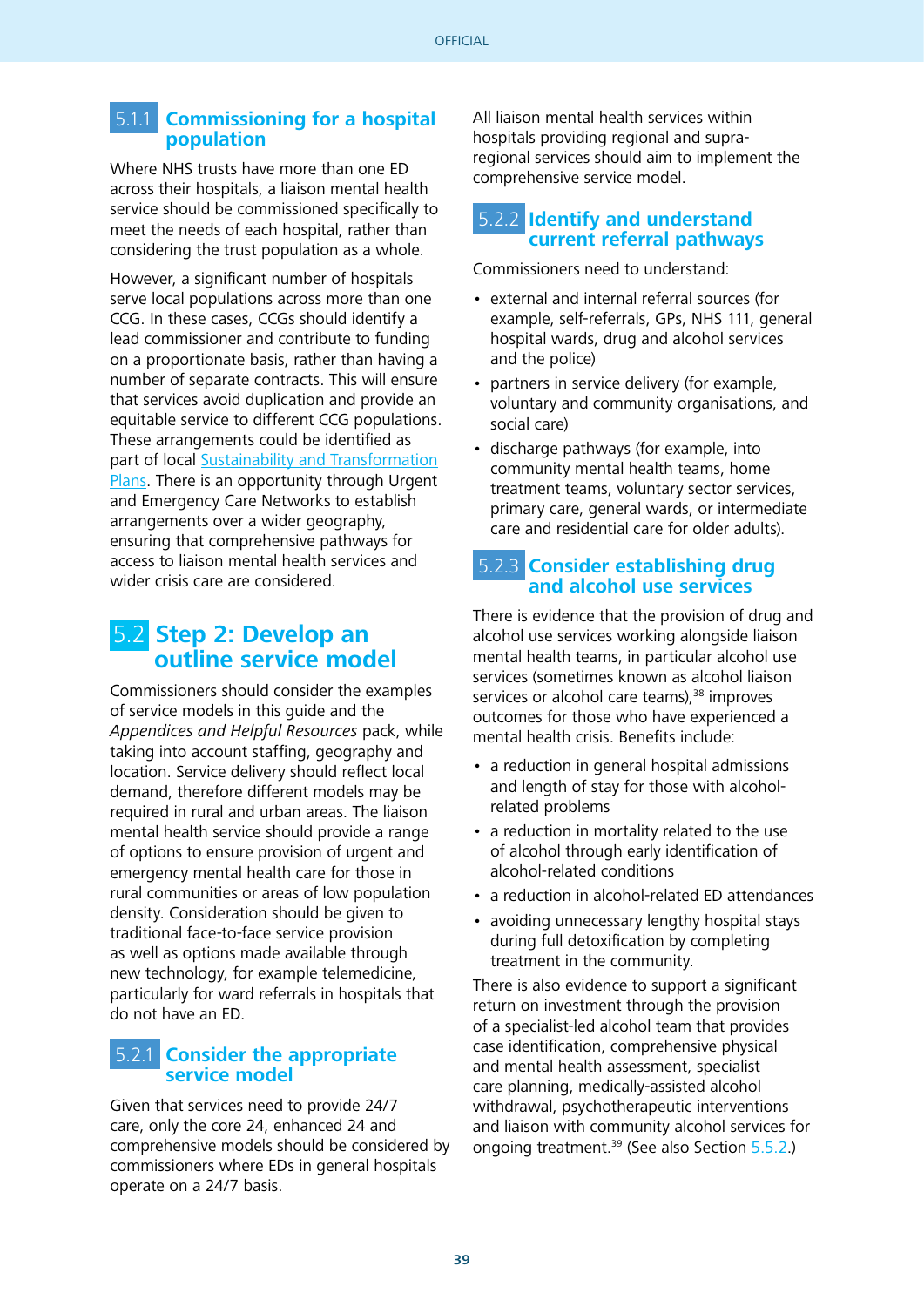## <span id="page-39-0"></span>5.3 **Step 3: Obtain baseline current service provision and identify gaps**

#### As set out in the [CCG Improvement](https://www.england.nhs.uk/commissioning/wp-content/uploads/sites/12/2016/03/ccg-iaf-mar16.pdf) [and Assessment Framework 2016/17](https://www.england.nhs.uk/commissioning/wp-content/uploads/sites/12/2016/03/ccg-iaf-mar16.pdf),

commissioners should be working with providers to undertake a baseline assessment of service provision and produce a service development and improvement plan (SDIP). The baseline assessment should include the current service model, the number of whole-time equivalent staff, skill mix and competences in the service.

Commissioners should establish how liaison mental health services respond to mental health crises currently and if they meet the recommended response times and provide an evidence-based package of care informed by NICE guidance as set out in this guide. If they do not meet these requirements, commissioners should work with other relevant services to either commission a new liaison mental health service (if one does not exist) or alter their current service provision in line with requirements.

## 5.4 **Step 4: Agree staffing, recruitment and training plans**

Providers will be required to show they have sufficient staff trained in evidence-based interventions, collaborative practice and the use of outcomes measures to meet the predicted need, or have a plan to develop the staff through a transformation programme. See Section [3.4](#page-17-0) for further details.

## 5.5 **Step 5: Design local referral to treatment pathways and accompanying protocols and guidance**

#### 5.5.1 **Providing appropriate and safe environments for assessments**

Commissioners need to ensure that EDs have sufficient and appropriate rooms to provide a confidential and safe place to support the person in need of care. See the **[PLAN](http://www.rcpsych.ac.uk/pdf/Standards 4th edition 2014.pdf)** for details on providing such an environment.

If the service will be providing support for children and young people, commissioners should refer to Part 4: Implementing the Evidence-based Treatment Pathway for Urgent and Emergency Mental Health Services for Children and Young People (forthcoming) for further details on an appropriate environment for this age group.

 Having to wait in loud fluorescent busy echoing waiting rooms for a long time. I can't always do it.

Source: Service user, 2016

#### 5.5.2 **Providing support for people with drug or alcohol use problems**

General hospital admissions data show that coexisting alcohol use and mental health problems are common among people presenting in crisis. Commissioners need to ensure that people who are intoxicated and experiencing mental health problems do not get turned away by liaison mental health services,<sup>40</sup> but are assessed and given appropriate support. All hospitals have access to a drug and alcohol liaison service, which is either part of a liaison mental health service or via another model, such as an alcohol care team. CCG and local authority public health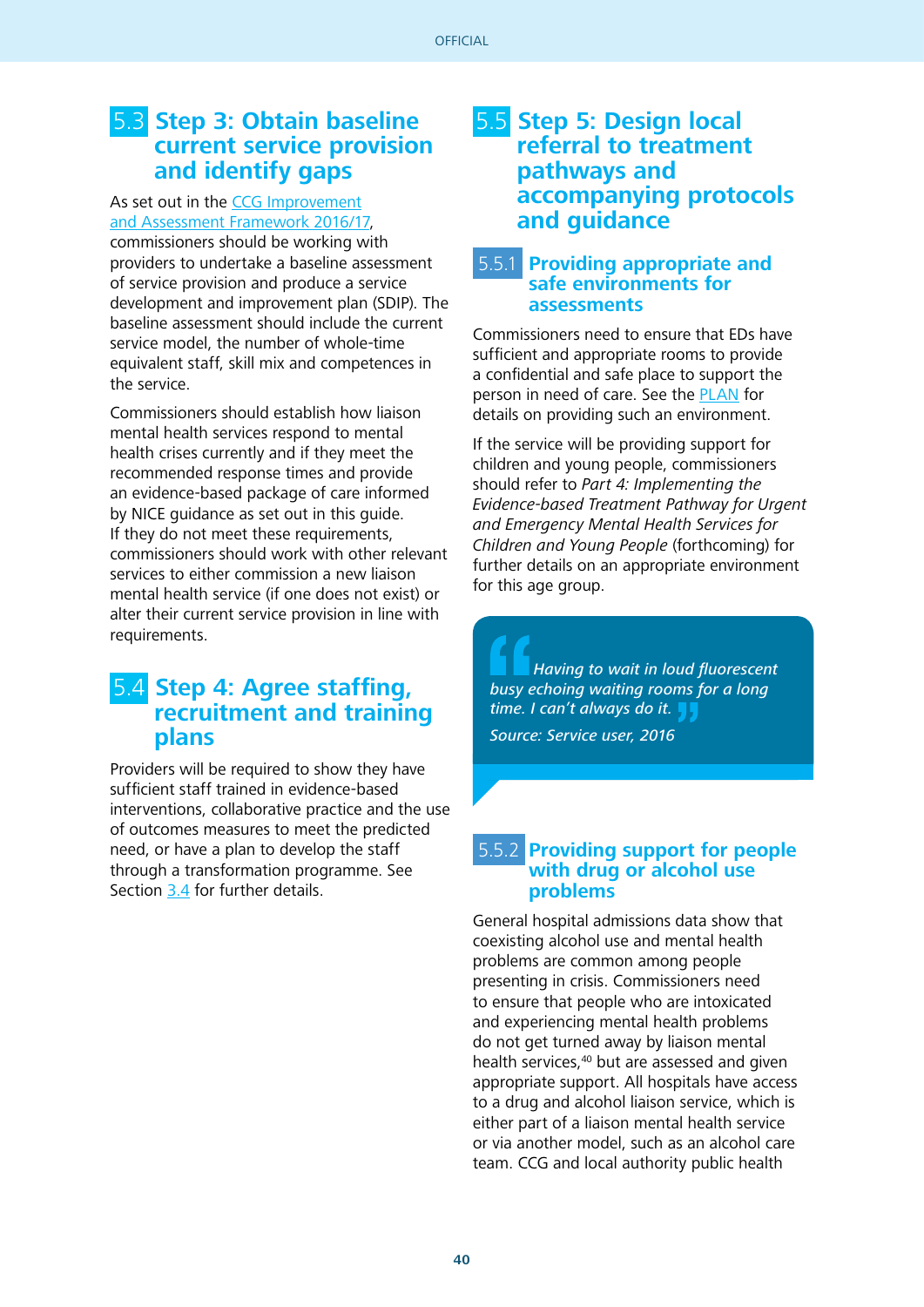commissioners should work together to ensure that all hospitals have access to such a service.

Liaison mental health services should provide referrals and signposting to drug and alcohol services and these details should be included in the person's urgent and emergency mental health care plan.

Drug and alcohol and liaison mental health services should work together closely, ensuring clear agreements are in place for screening, assessment and ongoing treatment, and that people under their care receive seamless, joined-up support.

## 5.5.3 **Managing frequent attenders**

Given that frequent attendances have both a human cost as well as a cost to the NHS, it is important for services to provide appropriate support and care in a way that minimises the stigmatisation of people who frequently attend EDs. Early identification of mental health problems and effective follow-up helps to reduce re-attendances at EDs. The Royal College of Emergency Medicine has produced guidance on the management of frequent attenders in EDs.41

Liaison mental health services play a critical role for EDs in identifying not only primary mental health presentations, but also underlying mental health problems for frequent attenders with physical health needs. They can also recognise the most common attenders, understand the needs of certain groups (for example, people who use drugs and alcohol, people who self-harm, and older people), review care and crisis plans and refer to other services. Liaison mental health services can work with local partners to review local care pathways and identify potential gaps in provision (for example, third sector and voluntary services or peer support) that lead to attendances at EDs.

Innovative programmes such as the 'Frequent Attenders Project' developed by Central North West London NHS Foundation Trust in collaboration with general hospital trusts across North West London have shown promising results.42 Significant clinical improvements have been made and there has been a reduction in attendances through integrated case management and attendance planning.<sup>42</sup>

A national 'CQUIN' scheme for acute and mental health providers was announced in the two-year planning guidance for 2017-19 to incentivise care in a similar way to the North West London project, and a [final version of](https://www.england.nhs.uk/nhs-standard-contract/cquin/cquin-17-19/) [the scheme for 2017-19](https://www.england.nhs.uk/nhs-standard-contract/cquin/cquin-17-19/) was published by NHS England in November 2016.

Commissioners should consider putting in place a policy to ensure that those with mental health needs who need to attend EDs frequently are offered appropriate support, including multi-agency care planning. Clinicians should have access to integrated electronic health and social care records so that they can provide the most effective care.

#### 5.5.4 **Providing care between assessments and reviews**

There should be agreements in place to ensure continuing support between assessment and treatments for those receiving care while they are in the ED or on a ward. General hospital staff such as healthcare assistants, with appropriate training, can support liaison mental health service staff with this.

## 5.6 **Step 6: Establish data collection and outcomes measurement protocols**

## 5.6.1 **Overview**

There is currently widespread difficulty for professionals involved in responding to mental health crises to access full and relevant healthcare records. This is a significant barrier to improving the safety, efficiency and effectiveness of care because professionals should have quick and easy access to key, relevant patient information for those in crisis. Where records are available, the person's circumstances may have changed without the opportunity to update the records, or liaison staff may have to double enter patient information on IT systems. Liaison staff working in EDs and general hospital staff should have access to current clinical (including mental health care) records, ideally in an integrated and editable electronic format, including: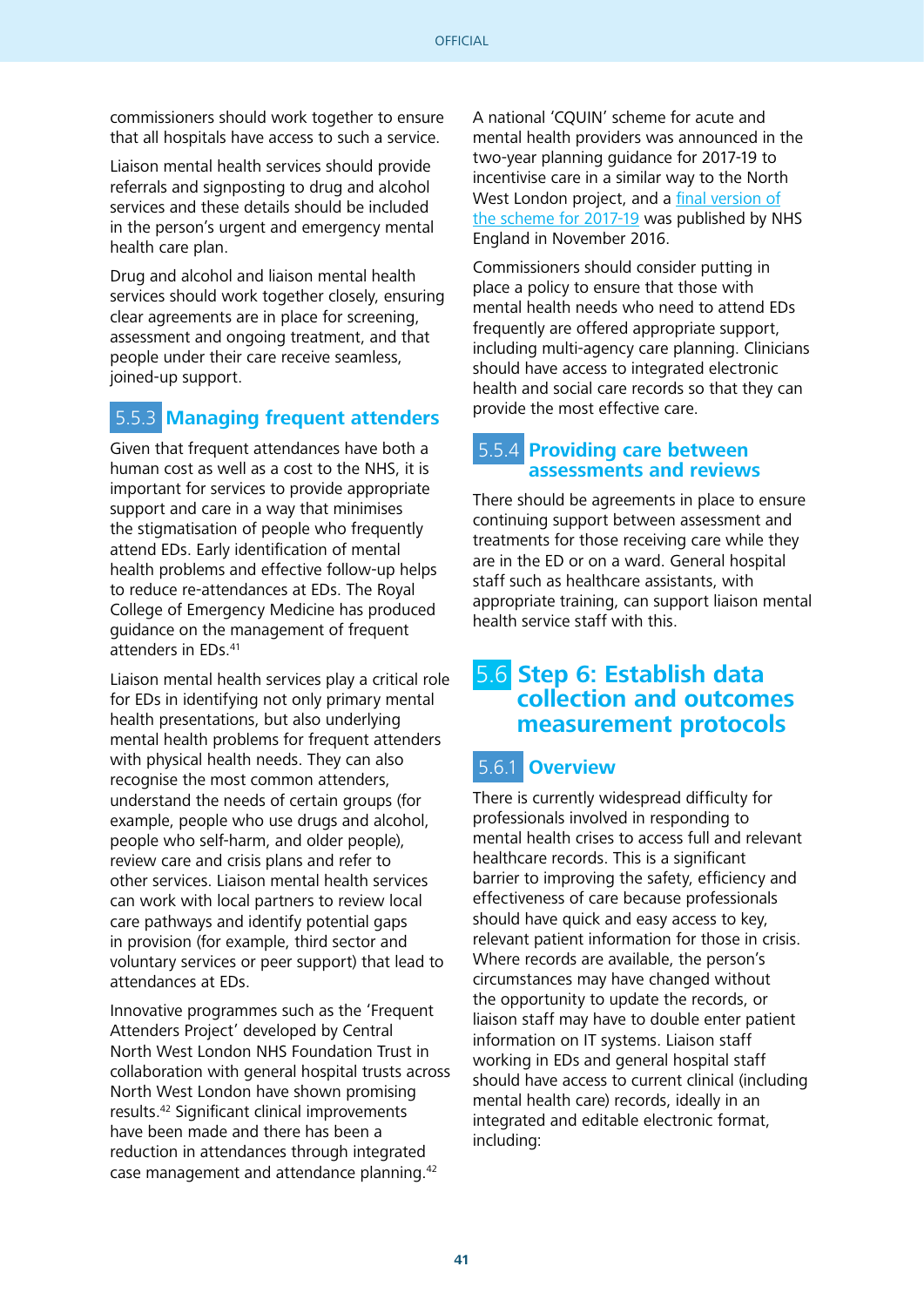- <span id="page-41-0"></span>• community records on mental health, for example primary care records and those associated with drug and alcohol use
- records from the liaison drug and alcohol/ addiction team
- records from acute trusts
- existing care and/or crisis plans.

Commissioners and providers should take steps to establish ease of access for liaison mental health staff to interoperable, integrated electronic care records where they are not already in place, covering physical, mental and public health, and social care. The basic or enhanced NHS Summary Care Record is currently the only nationally available electronic care record containing key patient information and can also be used as an enabling platform. The [Multi-agency Information Sharing and](https://www.gov.uk/government/uploads/system/uploads/attachment_data/file/271792/Consensus_statement_on_information_sharing.pdf) [Suicide Prevention Consensus Statement](https://www.gov.uk/government/uploads/system/uploads/attachment_data/file/271792/Consensus_statement_on_information_sharing.pdf) and the revised Caldicott Principles<sup>43 44</sup> set out the circumstances under which information should be shared in a crisis situation.

#### **Caldicott Principle 7. The duty to share information can be as important as the duty to protect patient confidentiality**

'Health and social care professionals should have the confidence to share information in the best interests of their patients within the framework set out by these principles. They should be supported by the policies of their employers, regulators and professional bodies.'36

#### The [Quick Guide to Sharing Patient Information](http://www.nhs.uk/NHSEngland/keogh-review/Documents/160203-qucik-guide-Sharing-Patient-Information-for-Urgent-Care.pdf)

[for Urgent and Emergency Care](http://www.nhs.uk/NHSEngland/keogh-review/Documents/160203-qucik-guide-Sharing-Patient-Information-for-Urgent-Care.pdf) produced by NHS England and the Information Governance Alliance is designed to help frontline providers and commissioners confidently share information to support the delivery of safer, faster and better urgent and emergency physical and mental health care. Commissioners, acute providers, mental health providers and other partners (such as local authorities, NHS 111 and ambulance services) should have in place data collection and sharing policies and agreements to optimise patient care, the means to collect and analyse such data and the ability to review and make service changes based on the analyses. Patient views should inform the quality of the service. The [Centre of Excellence](http://informationsharing.org.uk/our-work/resources/) [for Information Sharing](http://informationsharing.org.uk/our-work/resources/) also provides a range of resources to support this.

#### 5.6.2 **Developing reports for monitoring performance**

Commissioners and providers will need to develop and produce reports on outcomes measures and service activity and quality, and agree how the data from these reports are best used to support service monitoring and development and future commissioning.

The parameters that need to be considered to judge what 'good' looks like are:

- Response to the crisis: all responses should be as rapid as possible and within the timelines outlined in Section [4](#page-22-0)
- Delivery of an evidence-based package of care informed by NICE guidance as defined in this guide
- Effective management and support of the person in care until resolution of the crisis; satisfaction with case management and support should be appropriate and measurable.

## 5.7 **Step 7: Create a benefits realisation plan**

Commissioners should outline in their plans how the development of liaison mental health services will improve care and lead to efficiencies. The benefits realisation plan should use a baseline of 2016/17 to set out and publish how the following outcomes will be achieved and monitored:

#### Health and patient experience outcomes:

- People requiring urgent and emergency mental health care from a liaison mental health service have an improved experience of care
- The liaison mental health service will provide NICE-recommended care, as set out in (Section  $4.1$  and Appendix A in the Appendices and Helpful Resources pack)
- People who frequently use the ED and have underlying mental health problems will have individual care packages that result in improved health outcomes and experience
- People receive treatment promptly accorded to the EBTP standards set out in Section [4](#page-22-0).
- Adults and older adults receive care appropriate to their needs, from teams that have specialist training.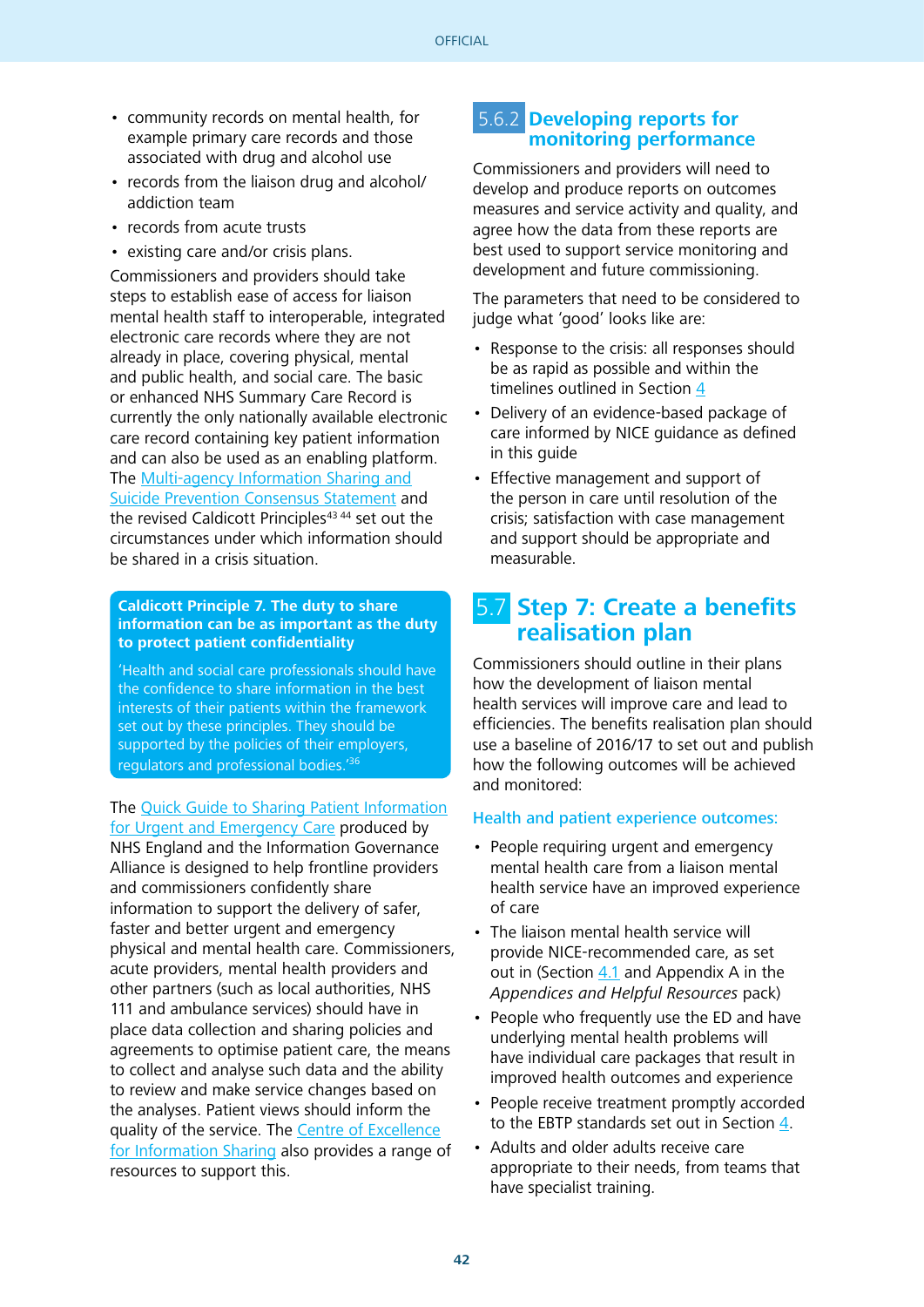#### Healthcare utilisation, efficiency and financial benefits:

- Average length of stay and re-attendance rates will be reduced for people receiving care from the liaison mental health service
- Associated financial savings will be identified and realised
- Staff from different agencies will be able to access all relevant records at the time that a person requires urgent or emergency care from a liaison mental health team
- Links and protocols are in place to better support people who require support for drug and alcohol use.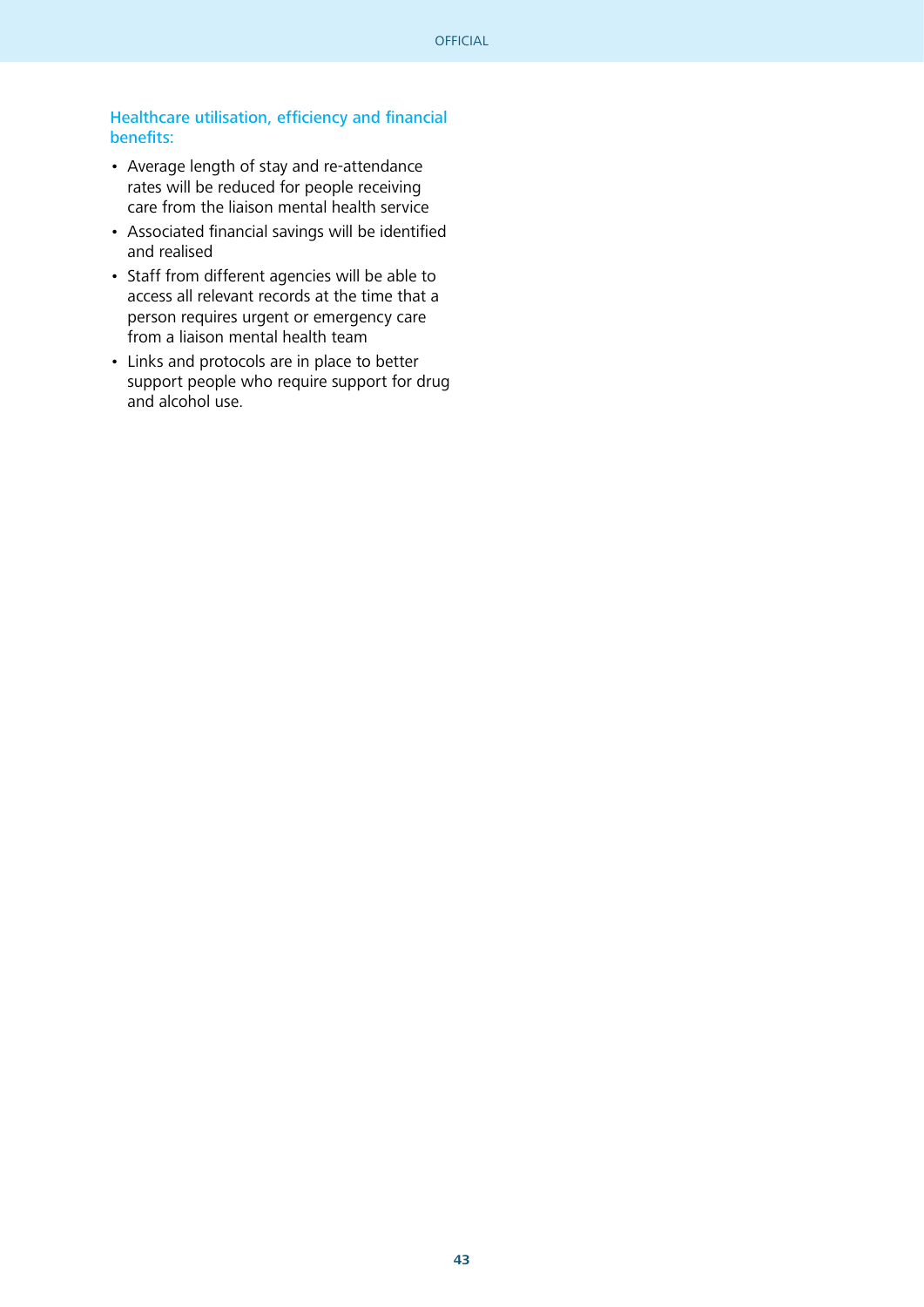# <span id="page-43-0"></span>Definitions of terms and abbreviations

### **Table 7: Definitions**

| <b>Term</b>                            | <b>Definition</b>                                                                                                                                                                                                                                                                                                                                                                                                                                                                                                                                                                                           |
|----------------------------------------|-------------------------------------------------------------------------------------------------------------------------------------------------------------------------------------------------------------------------------------------------------------------------------------------------------------------------------------------------------------------------------------------------------------------------------------------------------------------------------------------------------------------------------------------------------------------------------------------------------------|
| Appropriate<br>and safe<br>environment | In this document the term 'appropriate and safe environment' refers to a locally<br>agreed place to which a person experiencing a mental health crisis, who has not<br>been detained under section 135(1) or 136 of the Mental Health Act, can be taken<br>to be supported and assessed by the appropriate professionals before the next step<br>in their care is in place (whether this be discharge, referral or admission to a ward).<br>The Royal College of Psychiatrists provides information on what facilities should be<br>provided in an appropriate and safe environment (see the <b>PLAN</b> ). |
| Carer                                  | Any person who cares for a family member, friend or other person in need of support<br>and assistance with activities of daily living. Carers may be paid or unpaid and include<br>those who care for the frail older adults, people with long-term medical conditions,<br>disabilities, mental health problems and people receiving palliative care.                                                                                                                                                                                                                                                       |
| Crisis plan                            | A document put together jointly by the person and the healthcare professional(s)<br>which outlines the management plan in the event of a mental health crisis. The<br>plan should include advice and instructions for both the person and the healthcare<br>professionals supporting the person, when the person is experiencing a crisis. It<br>should include key contact details, including phone numbers, and details of coping<br>and self-management strategies.                                                                                                                                      |
| <b>EBTP</b> clock                      | The 'evidence-based treatment pathway' or EBTP clock is the term for the clock<br>referenced throughout this guide, pertaining to the recommended response times for<br>mental health crises and access to an evidence-based package of care informed by<br>NICE guidance as set out in the pathway in this guide.                                                                                                                                                                                                                                                                                          |
| Emergency                              | An unexpected, time-critical situation that may threaten the life, long-term health or<br>safety of an individual or others and requires an immediate response.                                                                                                                                                                                                                                                                                                                                                                                                                                             |
| <b>Expert Reference</b><br>Group       | A group of experts with a variety of different experiences, expertise and/or<br>qualifications, established by the NCCMH to support the development of the<br>implementation quides and the evidence-based treatment pathways. The Expert<br>Reference Group included topic experts from areas such as commissioning and<br>public health, service providers, health and social care professionals (including liaison<br>psychiatrists), 'blue light' service representatives, academics and people with lived<br>experience of using mental health services.                                               |
| Full<br>biopsychosocial<br>assessment  | A comprehensive and person-centred assessment that obtains information<br>about a person's physical and psychological health, including any drug and/or<br>alcohol problems, current risk (physical and/or mental health including self-harm),<br>relationships, social and living circumstances and level of functioning, as well as their<br>symptoms, behaviour, diagnosis and current treatment. Biopsychosocial assessments<br>should be consistent with the Service User Experience in Adult Mental Health NICE<br>clinical quideline and quality standard.                                           |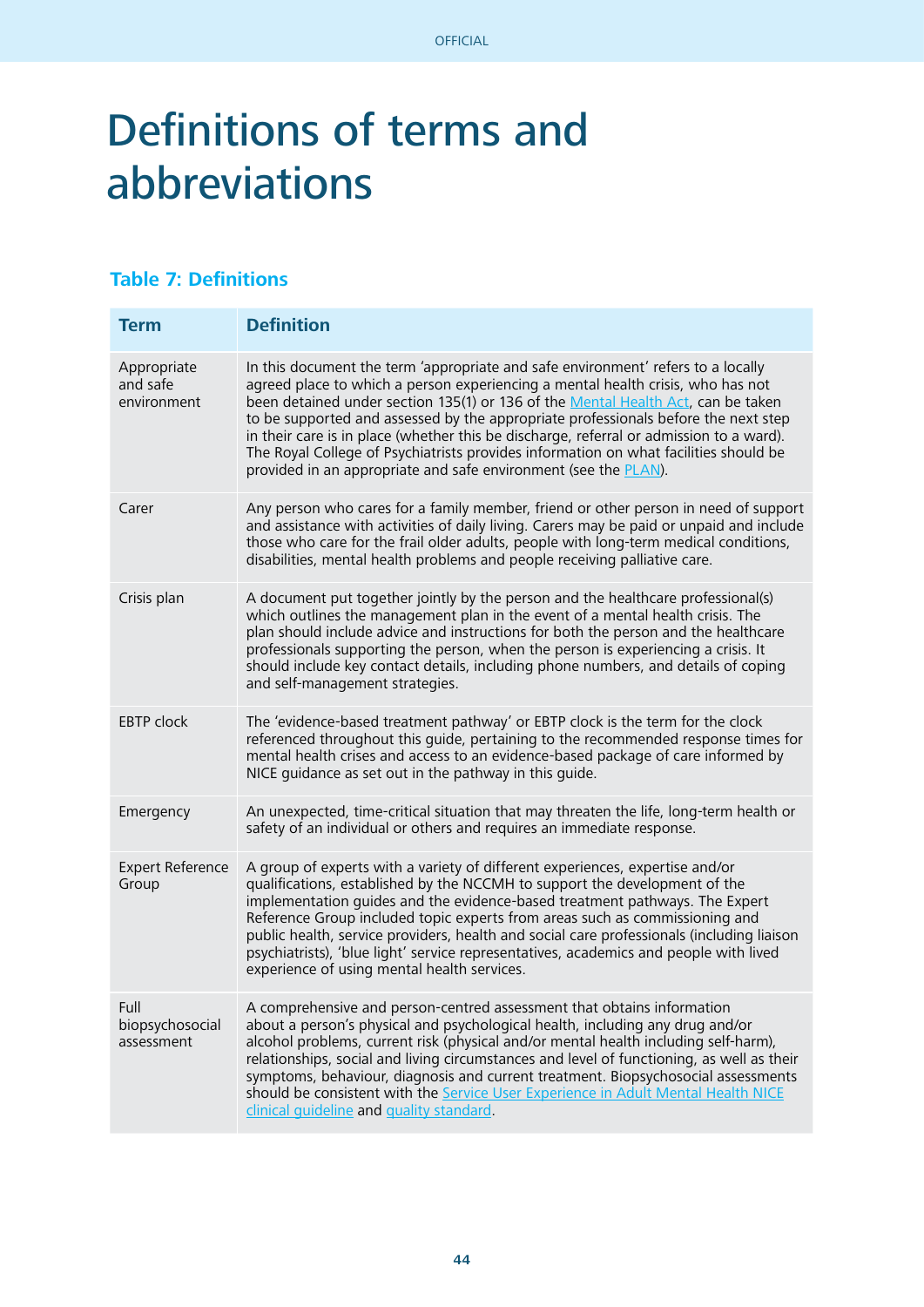<span id="page-44-0"></span>

| <b>Term</b>                                           | <b>Definition</b>                                                                                                                                                                                                                                                                                                                                                                                                                                                                                                                  |
|-------------------------------------------------------|------------------------------------------------------------------------------------------------------------------------------------------------------------------------------------------------------------------------------------------------------------------------------------------------------------------------------------------------------------------------------------------------------------------------------------------------------------------------------------------------------------------------------------|
| Intoxication/<br>intoxicated                          | A condition that 'follows the administration of a psychoactive substance and results<br>in disturbances in level of consciousness, cognition, perception, judgement, affect<br>or behaviour, or other psychophysiological functions and responses <sup>7.45</sup> 'Severely<br>intoxicated' describes a person who may be unconscious or semi-conscious,<br>and/or has severely impaired cognition, perception or judgement and/or other<br>psychophysiological functions and responses that warrant emergency care. <sup>46</sup> |
| Liaison mental<br>health                              | The sub-specialty that provides mental health care to people attending general<br>hospitals, whether they attend outpatient clinics, EDs or are admitted to inpatient<br>wards. Also commonly known as 'liaison psychiatry' or 'psychological medicine', the<br>term 'liaison mental health' is used in this guide to reflect the multidisciplinary nature<br>of liaison teams.                                                                                                                                                    |
| Liaison mental<br>health service                      | A service providing support and treatment for those presenting in general hospitals<br>with (for example):<br>• a mental health crisis<br>• coexisting physical health problems that are affecting their mental health<br>• self-harm that may first require medical attention<br>• mental health problems triggered or exacerbated by drug or alcohol use (where<br>physical health stabilisation is a priority).                                                                                                                 |
| Mental health<br><b>crisis</b>                        | A situation that the person or anyone else believes requires immediate support,<br>assistance and care from an urgent and emergency mental health service.                                                                                                                                                                                                                                                                                                                                                                         |
| Urgent                                                | An urgent situation is serious, and an individual may require timely advice, attention<br>or treatment, but it is not immediately life threatening.                                                                                                                                                                                                                                                                                                                                                                                |
| Urgent and<br>emergency<br>mental health<br>care      | The range of responses that health and care services provide 24/7 to people who are<br>experiencing a mental health crisis. This can be an immediate emergency response<br>to a situation (which may threaten life, long-term health or the safety of an individual<br>or others), or urgent advice, attention or treatment for situations that are not<br>immediately life threatening.                                                                                                                                           |
| Urgent and<br>emergency<br>mental health<br>care plan | A document put together jointly by the person requiring urgent and emergency<br>mental health care and mental health professional(s), which includes details of<br>treatment options, goals, advice, and coping and self-management strategies. A crisis<br>plan can also be included as an element of this care plan.                                                                                                                                                                                                             |
| Urgent and<br>emergency<br>mental health<br>service   | Any responding mental health service attending to a person experiencing a mental<br>health crisis, including a crisis team, 24/7 mental health service and street triage<br>team.                                                                                                                                                                                                                                                                                                                                                  |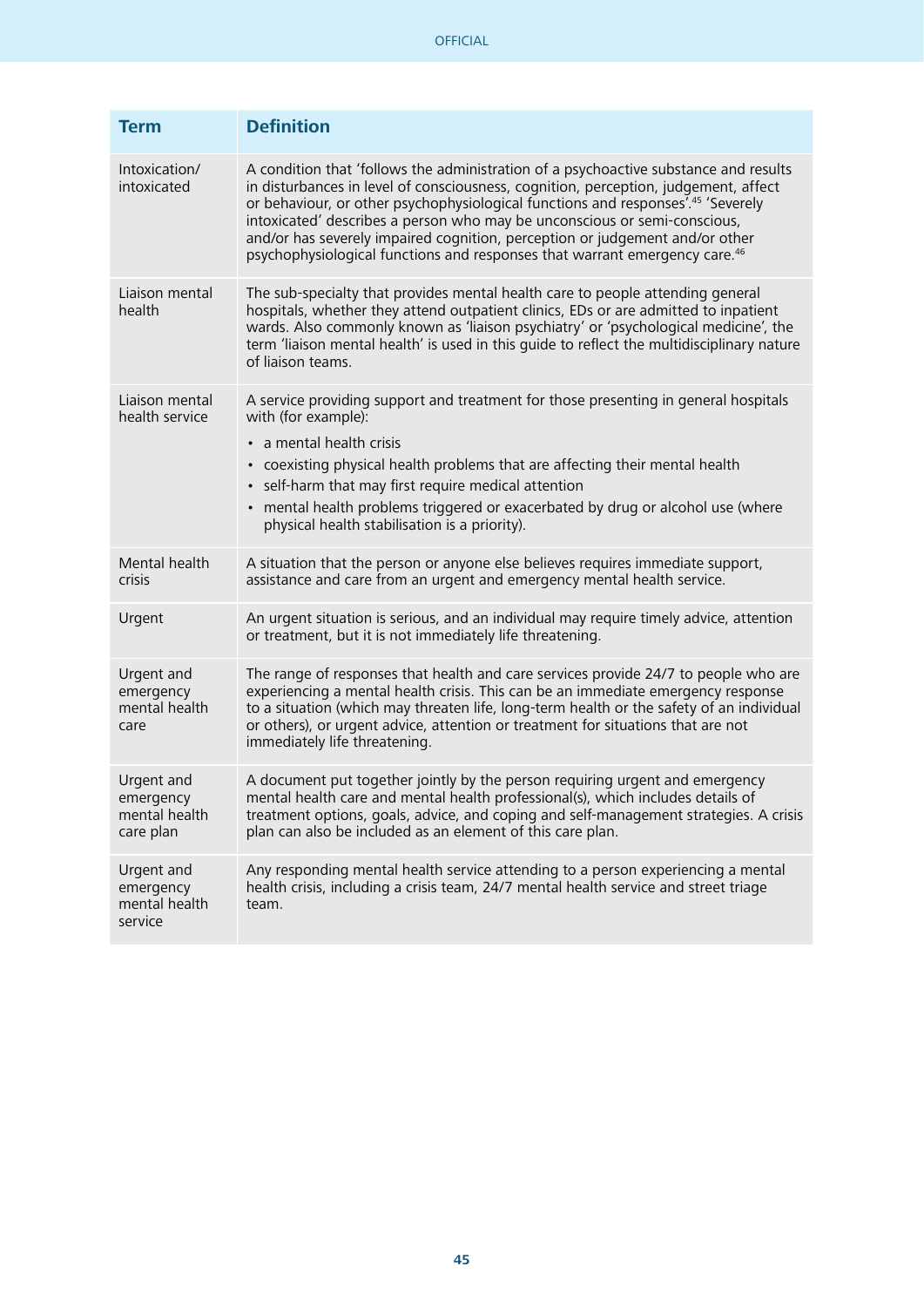## **Table 9: Abbreviations**

| <b>Abbreviation</b> | <b>Full term</b>                                               |
|---------------------|----------------------------------------------------------------|
| CCG                 | clinical commissioning group                                   |
| <b>CCQI</b>         | Royal College of Psychiatrists' Centre for Quality Improvement |
| CQC                 | Care Quality Commission                                        |
| <b>CQUIN</b>        | Commissioning for Quality and Innovation                       |
| <b>CRHTT</b>        | crisis resolution and home treatment team                      |
| <b>CROM</b>         | clinician-reported outcomes measure                            |
| <b>EBTP</b>         | evidence-based treatment pathway                               |
| <b>ED</b>           | emergency department                                           |
| GP                  | general practitioner                                           |
| <b>NCCMH</b>        | National Collaborating Centre for Mental Health                |
| <b>NICE</b>         | National Institute for Health and Care Excellence              |
| <b>PLAN</b>         | Psychiatric Liaison Accreditation Network                      |
| <b>PREM</b>         | patient-reported experience measure                            |
| <b>RAID</b>         | Birmingham Rapid Assessment, Interface and Discharge           |
| <b>WTE</b>          | whole time equivalent                                          |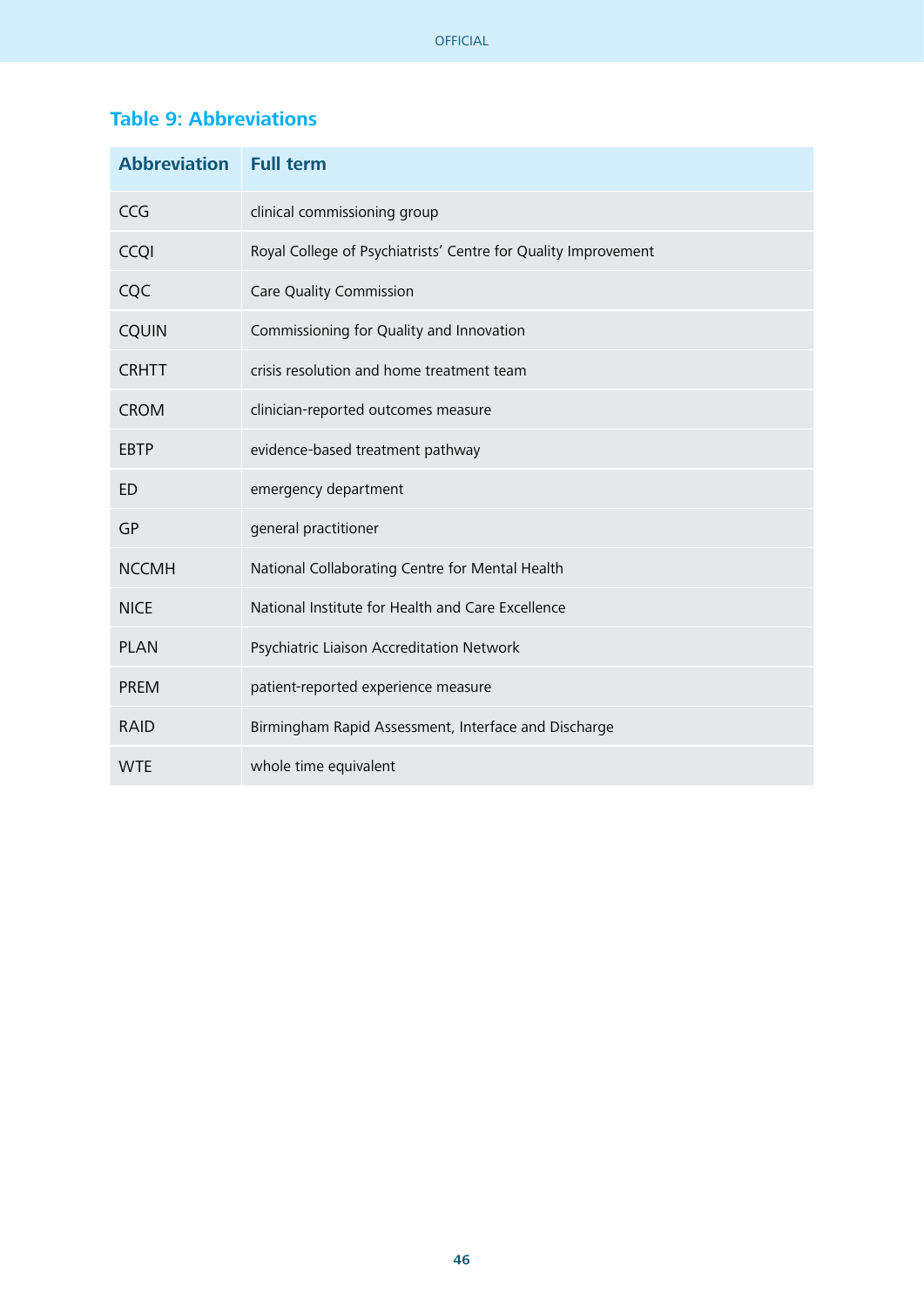## References

<sup>1</sup> Department of Health and Concordat Signatories. Mental Health Crisis Care Concordat. Improving Outcomes for People Experiencing Mental Health Crisis. London: Crown; 2014.

<sup>2</sup> Care Quality Commission. Right Here, Right Now. People's Experiences of Help, Care and Support During a Mental Health Crisis. London: Care Quality Commission; 2015.

<sup>3</sup> NHS England. Transforming Urgent and Emergency Care Services in England. Urgent and Emergency Care Review. End of Phase 1 Report. London: NHS England; 2013.

4 NHS England. Five Year Forward View. London: NHS England; 2014.

<sup>5</sup> NHS England. Implementing the Five Year Forward View For Mental Health. London: NHS England; 2016.

6 HMSO. Equality Act. London: Her Majesty's Stationery Office; 2010.

<sup>7</sup> HMSO. Health and Social Care Act 2012. London: Her Majesty's Stationery Office; 2012.

8 Mind. Understanding Mental Health Problems. London: Mind; 2014.

9 Dorning H, Davies A, Blunt I. Focus on: People with Mental Ill Health and Hospital Use. Exploring Disparities in Hospital Use for Physical Healthcare. London: The Health Foundation and Nuffield Trust; 2015.

10 Parsonage M, Fossey M, Tutty C. Liaison Psychiatry in the Modern NHS. London: Centre for Mental Health; 2012.

11 Mental Health Partnerships. Evidence Base for Liaison Psychiatry Services. London: Mental Health Partnerships; 2014.

<sup>12</sup> Joint Commissioning Panel for Mental Health. Guidance for Commissioners of Liaison Mental Health Services to Acute Hospitals. London: Joint Commissioning Panel for Mental Health; 2012.

<sup>13</sup> Barrett J, Lee W. Report of the 3rd Annual Survey of Liaison Psychiatry in England. Forthcoming 2016.

<sup>14</sup> Dupin M, Soni M, Palmer L. Psychiatric Liaison Accreditation Network Annual Report: Cycle One 2009-2010. London: The Royal College of Psychiatrists; 2011.

<sup>15</sup> The Royal College of Emergency Medicine. Mental Health in the Emergency Department Clinical Audit 2014-15: National Report. London: The Royal College of Emergency Medicine; 2015.

<sup>16</sup> Tadros G, Salama RA, Kingston P, Mustafa N, Johnson E, Pannell R, et al. Impact of an integrated rapid response psychiatric liaison team on quality improvement and cost savings: the Birmingham RAID model. The Psychiatrist. 2013;37:4-10.

<sup>17</sup> Wood R, Wand A. The effectiveness of consultation liaison psychiatry in the general hospital: a systematic review. Journal of Psychosomatic Research. 2014;76:175-92.

<sup>18</sup> Parsonage M, Grant C, Stubbs J. Priorities for Mental Health. Economic Report for the NHS England Mental Health Taskforce. London: Centre for Mental Health; 2016.

19 Becker L, Saunders R, Hardy R, Pilling S. The Raid Model of Liaison Psychiatry: Report on the Evaluation of Four Pilot Services in East London. London: UCL Partners Academic Health Science Partnership; 2016.

<sup>20</sup> Mental Health Partnerships. Developing Models for Liaison Psychiatry Services - Guidance. London: Mental Health Partnerships; 2014.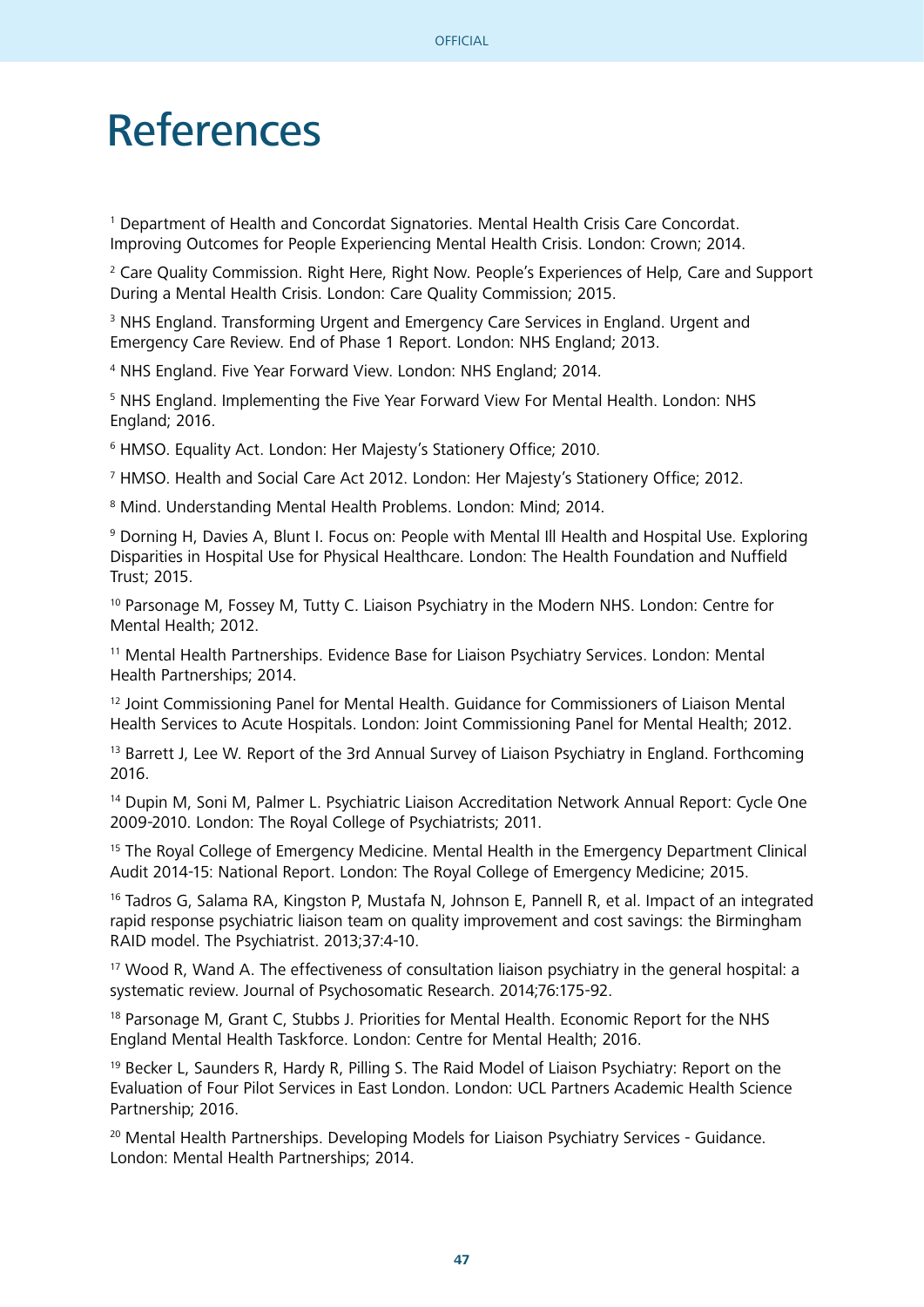<sup>21</sup> Psychiatric Liaison Accreditation Network. Quality Standards for Liaison Psychiatry Services. London: The Royal College of Psychiatrists; 2014.

<sup>22</sup> Aitken P, Lee W. Providing Effective Liaison Psychiatry Services to English Hospitals with an Accident and Emergency Department: Findings from a Census Survey. London: The Royal College of Psychiatrists; 2014.

<sup>23</sup> London Liaison Mental Health Nurses' Special Interest Group. A Competence Framework for Liaison Mental Health Nursing. London: London Liaison Mental Health Nurses' Special Interest Group; 2014.

<sup>24</sup> Hughes L. A Capability Framework For Working Effectively With People With Combined Mental Health And Substance Use Problems (Dual Diagnosis). London: Care Services Improvement Partnership; 2006.

 $25$  Hughes L, Trippier J, Kipping C, Bell R, Group Z. The Leeds Co-occurring Mental Health and Substance Use (Dual Diagnosis) Capability Framework. Huddersfield: University of Huddersfield; 2015.

<sup>26</sup> NHS England. The NHS Constitution. The NHS Belongs to Us All. London: NHS England; 2015.

<sup>27</sup> Home Office. Alternative Place of Safety. The West Sussex Pilot Evaluation. London: Home Office; 2015.

<sup>28</sup> The Royal College of Psychiatrists. Who Cares Wins. London: The Royal College of Psychiatrists; 2005.

29 HMSO. Mental Capacity Act 2005. London: Her Majesty's Stationery Office; 2005.

<sup>30</sup> Department for Constitutional Affairs. Mental Capacity Act 2005: Code of Practice. London: Office of the Public Guardian; 2005.

<sup>31</sup> NHS Institute for Innovation and Improvement. Demand and Capacity - Basic Concepts. UK: NHS Institute for Innovation and Improvement; 2008.

<sup>32</sup> NHS England. Safeguarding Vulnerable People in the NHS – Accountability and Assurance Framework. London: NHS England; 2015.

<sup>33</sup> Office of the Public Guardian. Safeguarding Policy. London: Office of the Public Guardian: 2015.

<sup>34</sup> Department for Constitutional Affairs. Care Act 2014. London: Her Maiesty's Stationery Office: 2014.

<sup>35</sup> Public Health England. Better Care for People with Co-occurring Mental Health and Alcohol/ Drug Use Conditions. A Guide for Commissioners and Service Providers. In press.

<sup>36</sup> Healthcare Quality Improvement Partnership. The National Confidential Inquiry into Suicide and Homicide by People with Mental Illness Annual Report 2015: England, Northern Ireland, Scotland and Wales. Manchester: University of Manchester; 2015.

<sup>37</sup> Guy W. ECDEU Assessment Manual for Psychopharmacology. Rockville, MD: US Department of Health, Education and Welfare; 1976.

38 NICE. Alcohol Care Teams: Reducing Acute Hospital Admissions and Improving Quality of Care. NICE Quality and Productivity: Proven Case Study. London: The British Society of Gastroenterology and the Royal Bolton Hospital NHS Foundation Trust; 2016.

<sup>39</sup> Public Health England. Alcohol Care in England's Hospitals: An Opportunity Not to Be Wasted. London: Public Health England; 2014.

<sup>40</sup> Holmes D. New initiative aims to tackle shortfalls in mental health crisis care. The Lancet Psychiatry. 2014;1:15-16.